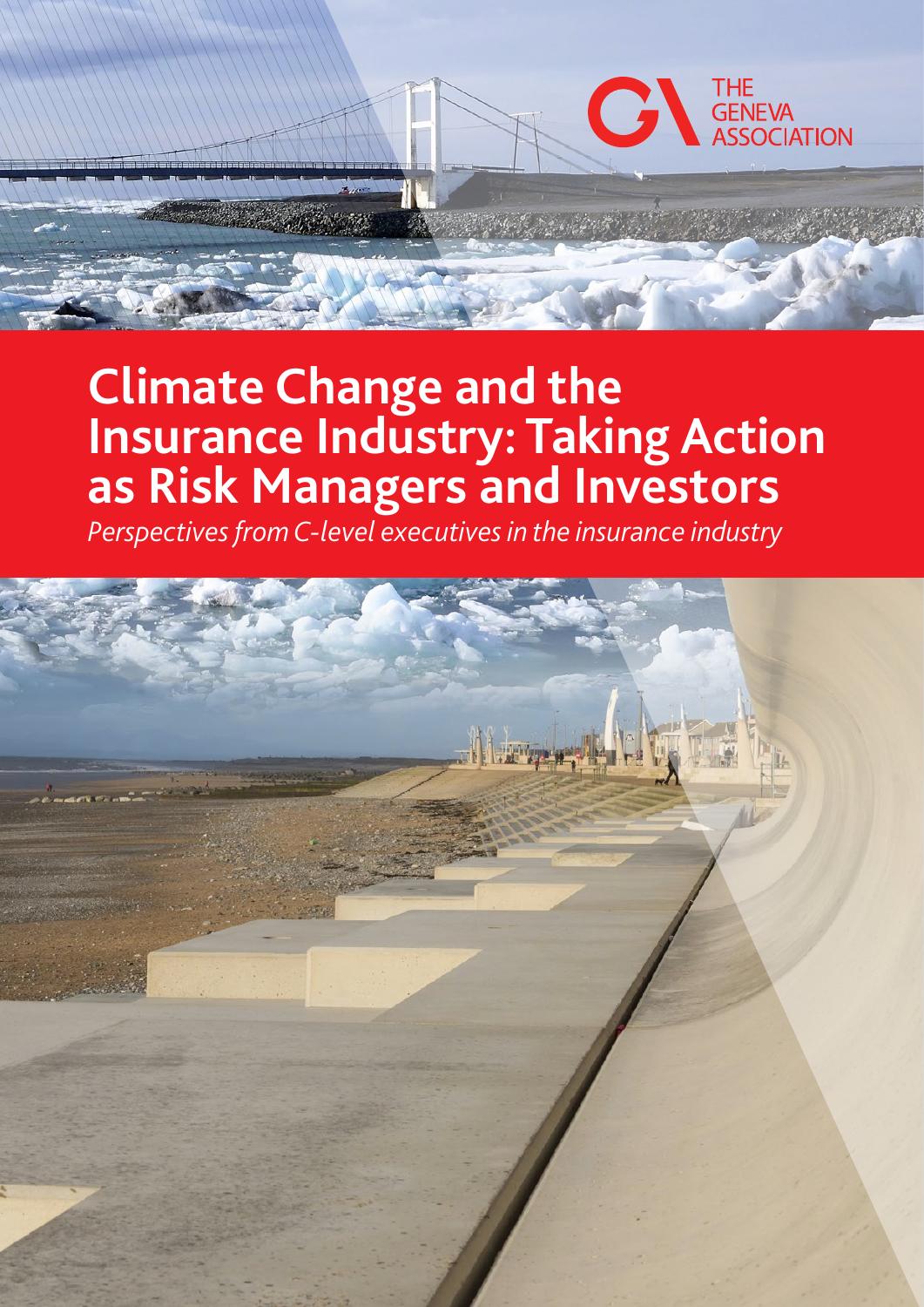# **The Geneva Association**

The Geneva Association is the leading international insurance think tank for strategically important insurance and risk management issues. The Geneva Association identifies fundamental trends and strategic issues where insurance plays a substantial role or which influence the insurance sector. Through the development of research programmes, regular publications and the organisation of international meetings, The Geneva Association serves as a catalyst for progress in the understanding of risk and insurance matters and acts as an information creator and disseminator. It is the leading voice of the largest insurance groups worldwide in the dialogue with international institutions. In parallel, it advances in economic and cultural terms—the development and application of risk management and the understanding of uncertainty in the modern economy.

The Geneva Association membership comprises a statutory maximum of 90 chief executive officers (CEOs) from the world's top insurance and reinsurance companies. It organises international expert networks and manages discussion platforms for senior insurance executives and specialists as well as policymakers, regulators and multilateral organisations.

Established in 1973, The Geneva Association, officially the 'International Association for the Study of Insurance Economics', is based in Zurich, Switzerland and is a non-profit organisation funded by its Members.

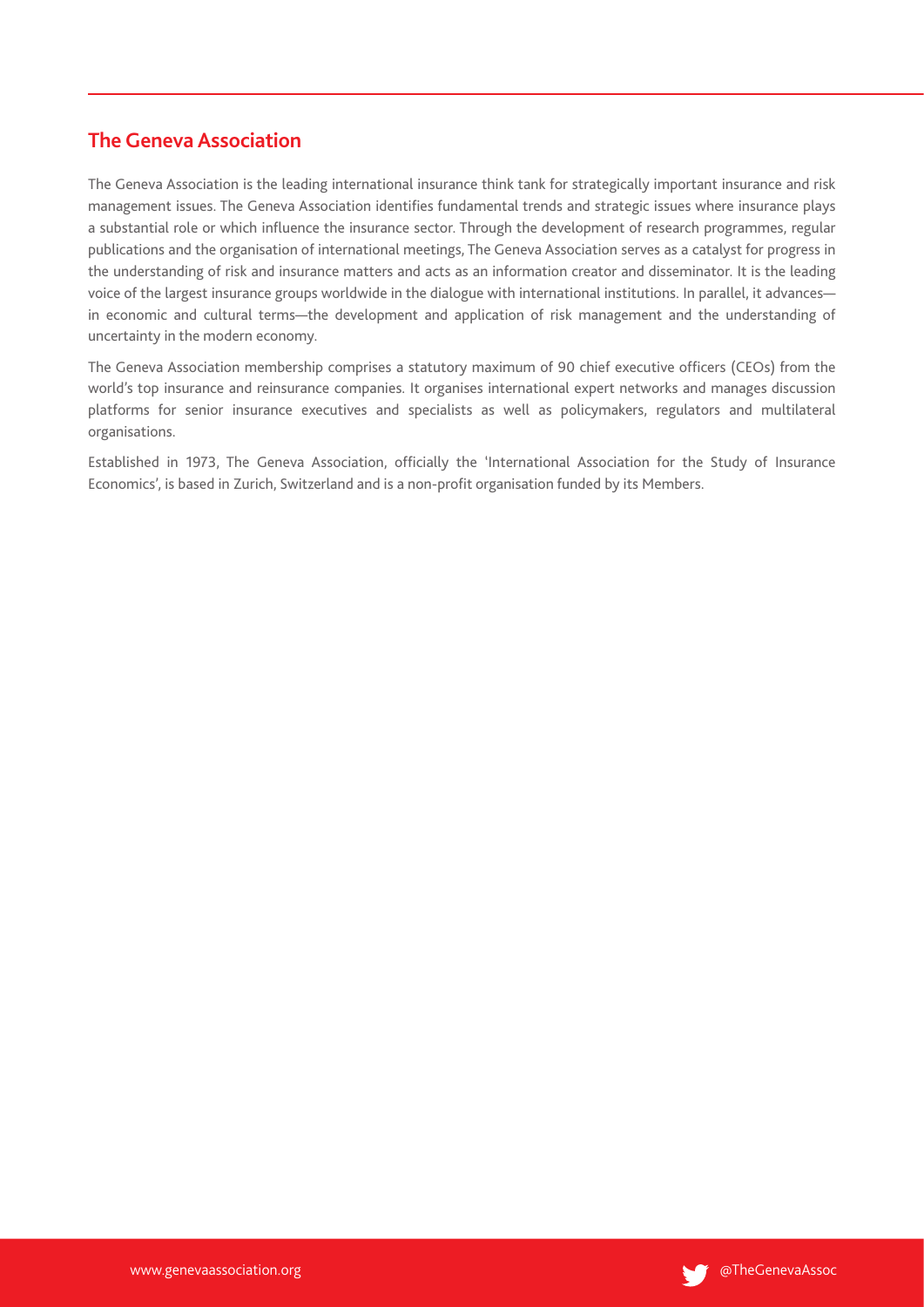# **Climate Change and the Insurance Industry: Taking Action as Risk Managers and Investors**

*Perspectives from C-level executives in the insurance industry* 

**Maryam Golnaraghi**, Director, Extreme Events and Climate Risk research programme The Geneva Association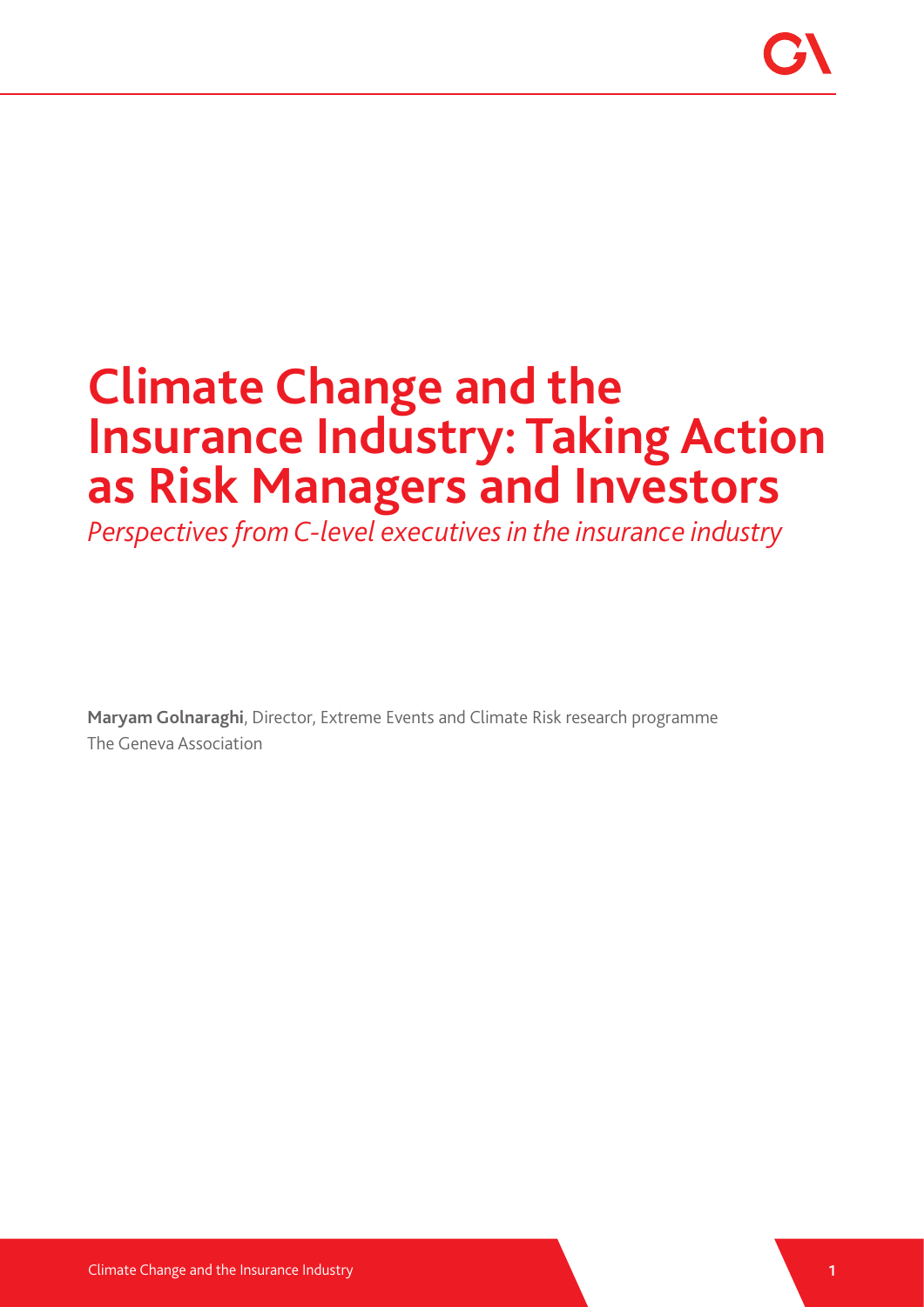# **The Geneva Association**

Talstrasse 70, CH-8001 Zurich | Tel: +41 44 200 49 00 | Fax: +41 44 200 49 99

secretariat@genevaassociation.org www.genevaassociation.org

Photo credits: Cover page—Shutterstock

January 2018

Climate Change and the Insurance Industry: Taking Action as Risk Managers and Investors Perspectives from C-level executives in the insurance industry

© The Geneva Association

Published by The Geneva Association—The International Association for the Study of Insurance Economics.

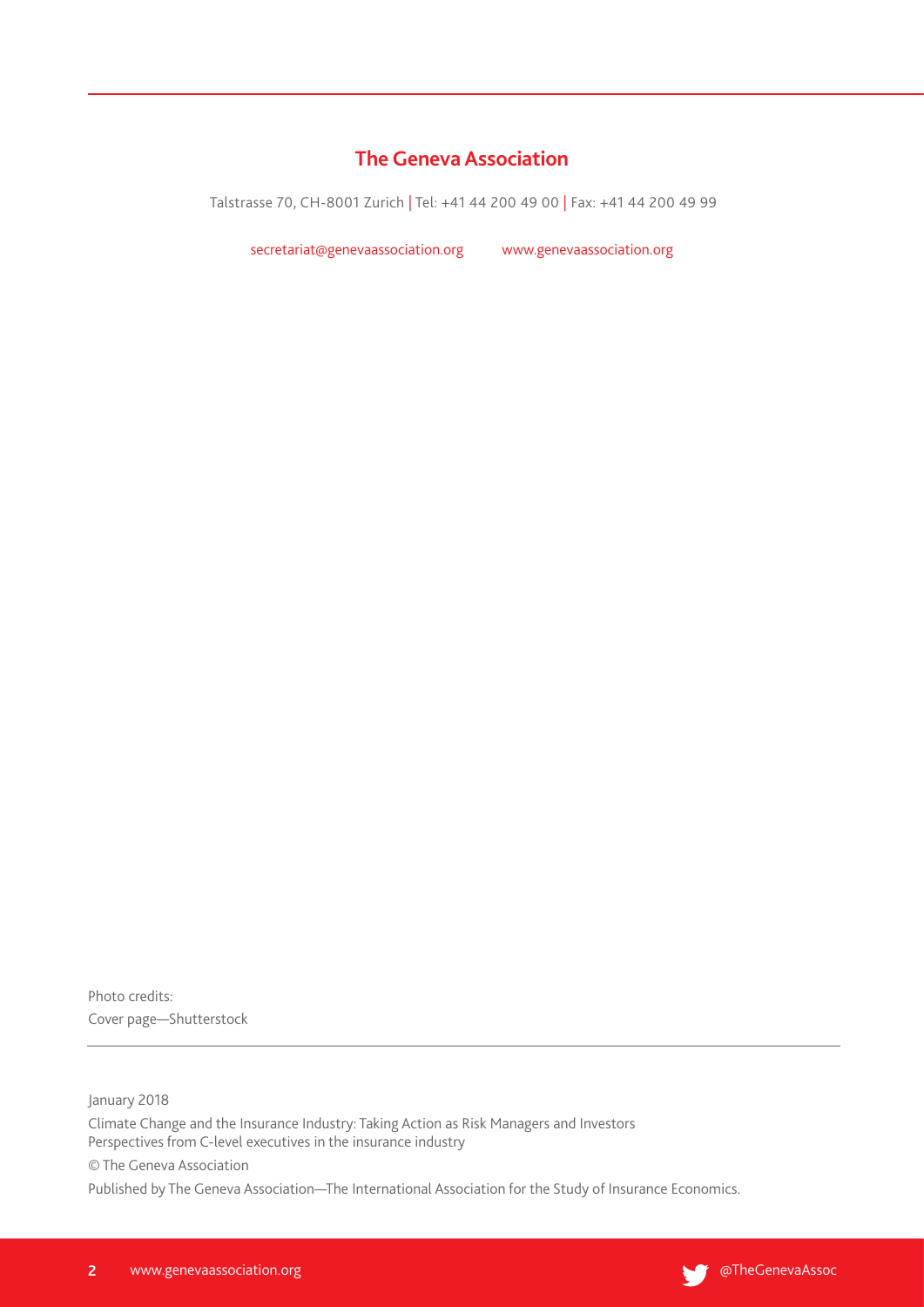# **Contents**

| <b>Executive summary</b>                                                                                            | 5  |
|---------------------------------------------------------------------------------------------------------------------|----|
| 1. About this study                                                                                                 | 7  |
| 2. Latest developments in addressing the climate change goals and targets                                           | 8  |
| 3. A review of the foundations of the insurance business model                                                      | 14 |
| 3.1. Transfer of risk                                                                                               | 14 |
| 3.2. Liability-driven investment strategy                                                                           | 14 |
| 4. Findings of the study                                                                                            | 15 |
| 4.1. Governance and climate change                                                                                  | 15 |
| 4.2. Climate change and the liability side                                                                          | 16 |
| 4.3. Climate change and the investment side                                                                         | 17 |
| 4.4. Challenges hindering the insurance industry in scaling up its contributions                                    | 19 |
| The liability side                                                                                                  | 19 |
| The investment side                                                                                                 | 19 |
| Financing and market-related factors                                                                                | 19 |
| Financial and insurance regulations                                                                                 | 20 |
| Climate change-related policy and regulatory frameworks                                                             | 20 |
| Technology                                                                                                          | 20 |
| Data and transparency for informed investing                                                                        | 20 |
| 4.5. Role of the insurance industry in supporting climate resilience and decarbonisation of critical infrastructure | 21 |
| The liability side                                                                                                  | 21 |
| The investment side                                                                                                 | 21 |
| 5. Conclusions and recommendations                                                                                  | 23 |
| <b>References</b>                                                                                                   | 30 |
| <b>Annexes</b>                                                                                                      | 37 |
| Annex 1: A brief look into the foundations of the insurance business model                                          | 37 |
| The insurance industry's value chain                                                                                | 38 |
| The risk transfer function                                                                                          | 38 |
| The investment function                                                                                             | 38 |
| Financial and insurance regulatory system                                                                           | 39 |
| Typical investment patterns                                                                                         | 40 |
| Annex 2: Key organisations supporting climate resilience and adaptation                                             | 41 |
| Annex 3: Key organisations addressing the transition to a low-carbon economy                                        | 42 |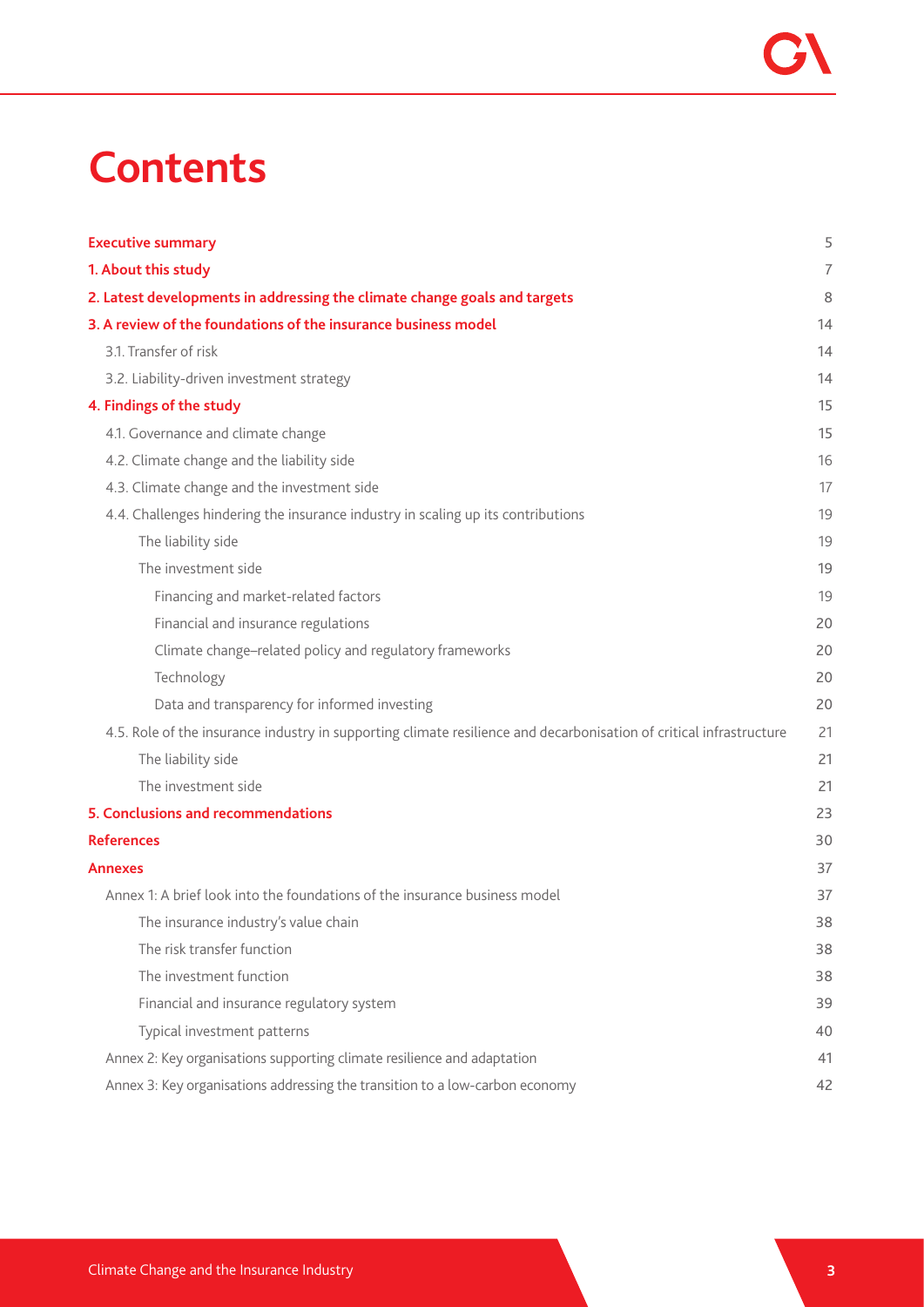# **Acknowledgements**

We would like to thank the many international experts participating in The Geneva Association's Extreme Events and Climate Risk programme's advisory bodies that contributed to the design of the project and reviewed the final report. These include Claudia Bolli, Peter Höppe, Tsutomu Ishida, Andre Keller, Michèle Lacroix, Moya Chew-Lai Stephanie Maier, Paulina Murphy, Masaaki Nagamura, Fielding Norton III, Paul Nunn, Ernst Rauch, Simone Ruiz Vergote, John Scott, Grégory Soudan, Andreas Spiegel, Jörg Steffensen, Liesbeth van der Kruit, Alfred Wasserle, and Thomas Weist. We are also grateful to Michel Dacorogna and Jan Ellerbrock as well as Hugh Francis, Edward Heffernan, Guillaume Ominetti, Bryan Pickel, Lutz Wilhelmy and Ryusuke Yoshida for their insightful comments and review of the final report. Special gratitude goes to Ramona Dumitrescu and Thomas Krabichler for their support and contributions.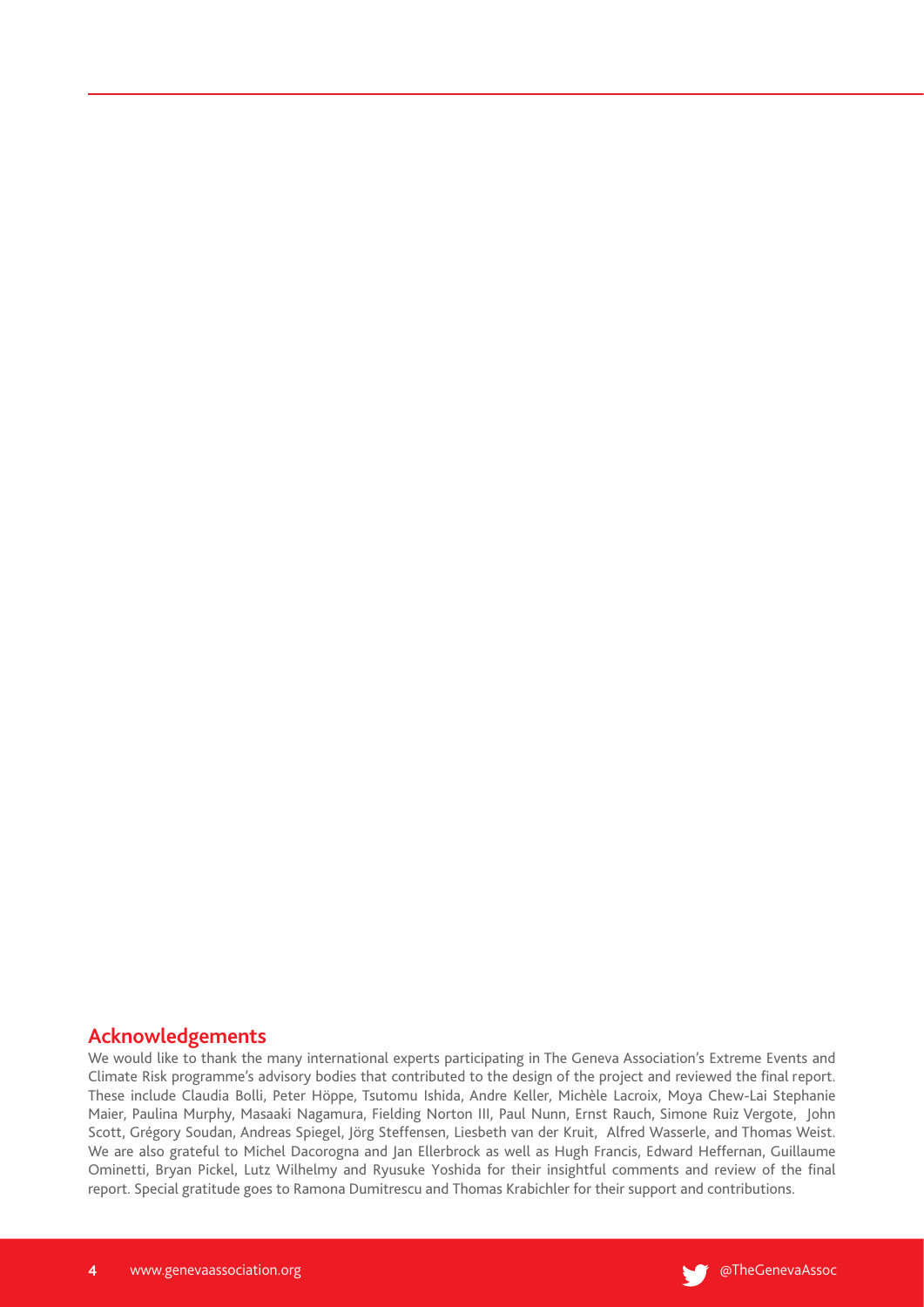# **Executive summary**

### *Socio-economic implications of climate change*

Failure to address climate change has been identified as one of the highest potential socio-economic risks to our society (WEF, 2016, 2017; Lloyd's of London, 2017; IFC, 2016; The Economist Intelligence Unit, 2015). Only recently, the focus of the climate change debate has moved from being mainly a scientific, environmental and social responsibility to becoming one of the core drivers of socio-economic development and risk management.

Building socio-economic resilience to the increasing impacts of extreme weather requires preventive risk management and adaptive strategies. Transitioning to a low-carbon economy has profound socio-economic implications for many sectors, requiring investments in critical infrastructure, labour training, education and trade. It needs to be well-planned and it must follow a predictable path with strategic alignment across all layers of government as well as active engagement with the private sector and investors. Implementation will take time and may take even longer in some countries and regions, depending on existing policies and political frameworks.

# *Climate risk as a core business issue*

Traditionally, lack of action on climate has been linked to reputational risks. However, only recently, the financial and economic impacts are being considered in relation to physical risks, liability risks and transition risks (Carney, 2015).1

Increasingly, companies in all sectors are considering climate risk as a core business issue. The G20 Financial Stability Board's Task Force on Climate-Related Financial Disclosure (FSB-TCFD) is developing voluntary and consistent climate-related financial risk disclosures for use by companies in providing information to investors, lenders, insurers and other stakeholders.<sup>2</sup> The Task Force is linking physical, liability and transition risks to governance, strategy, risk management, metrics and targets for climate-related risks and opportunities across various industries (FSB-TCFD, 2017).

# *Paradigm shift in addressing climate change adaptation and mitigation*

With rising socio-economic costs associated with physical risks of climate, there is increasing evidence of a paradigm shift in governments' approaches, from 'inaction' or 'post-disaster reaction' towards a more comprehensive and integrated risk management framework, spanning the different sectors and layers of government. This involves preventive risk reduction, risk financing and risk transfer measures underpinned by risk identification and quantification. Recognition of financial impacts and a need to integrate these measures into national development planning and budgeting are also increasingly coming into the focus of finance ministers. Traditional post-disaster financial assistance is proving ineffective and insufficient, dis-incentivising people, businesses and local governments from taking proactive action to manage their risks.

Increasingly, governments are recognising the role and benefits of a market-based insurance industry in carrying and transferring risk. There is increasing evidence that countries with widespread market-based insurance coverage recover faster from the financial impacts of extreme events; it is the uninsured part of losses that drives macroeconomic costs. Yet there is a large and in some places widening protection gap, indicating that the benefits of risk transfer measures are not being harnessed to their full potential.

On the other hand, following the adoption of The Paris Agreement<sup>3</sup>, there has been a burst of initiatives and activities across a wide range of stakeholders to support the transition to a low-carbon economy (mitigation side). Latest developments include: (i) growing but highly fragmented and in some cases conflicting climate policy and regulatory frameworks at national to local levels and across regions; (ii) innovation in clean and green technologies, with some gaining market share; (iii) rising interest in green financing, with efforts to reduce barriers to green investment on the part of shareholders, asset managers, standard-setting bodies and rating agencies, and growing demand for low-carbon commodities; and

<sup>1</sup> In September 2015, Mark Carney, Chairman of FSB in his speech "Breaking the Tragedy of the Horizons", highlighted climate risks as (i) *Physical*  risks: economic risks that could arise from direct and indirect impacts due to: (i) increasing severity and frequency of extreme weather events; and (ii) long-term shifts in climate; (ii) *Liability risks:* the impacts that could arise tomorrow if parties who have suffered loss or damage from the effects of climate change seek compensation from those they hold responsible; and (iii) *Transition risks:* financial risks which could result from the process of transition towards a lower-carbon economy.

This is an industry-led initiative, chaired by Michael Bloomberg.

<sup>3</sup> The Paris Agreement: https://unfccc.int/resource/docs/2015/cop21/eng/l09r01.pdf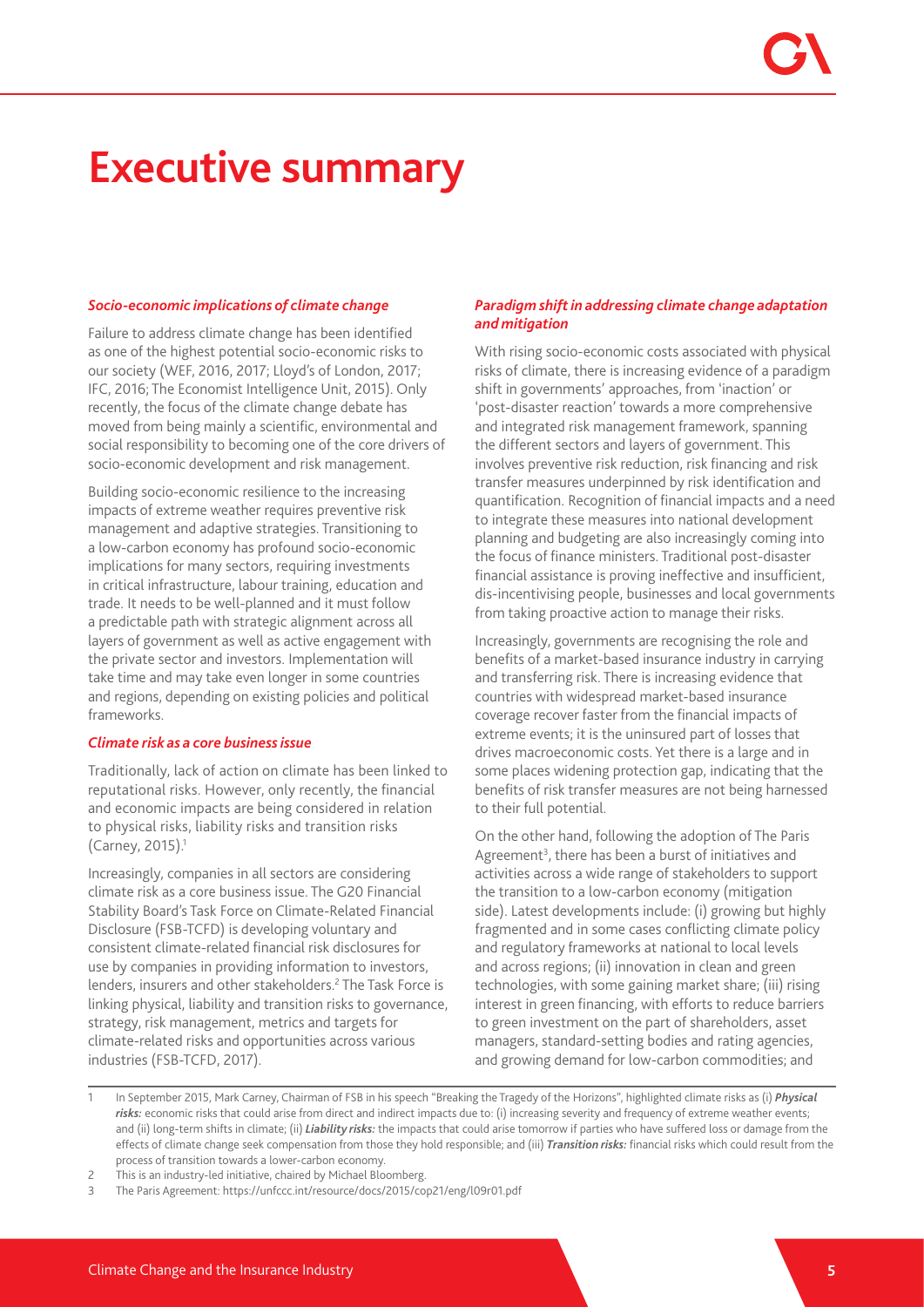(iv) efforts to collect and avail reliable information to investors, lenders, insurers and other stakeholders.

Finally, emphasis on climate resilience and decarbonisation of critical infrastructure is becoming one of the top priorities of some governments in relation to their economic planning and trade.

Despite growing waves of climate-related policies and regulations, governments' climate adaptation plans and national pathways for transitioning to a lowcarbon economy remain sketchy. A complex network of stakeholders (e.g. governments, policymakers, regulators, standard setting bodies, non-governmental organisations and the private sector) are working on a growing number of climate adaptation and mitigation initiatives. Yet these efforts also remain fragmented. To achieve scale, the key barriers, opportunities and solutions need to be identified through more coordinated dialogue, engagement and action among key stakeholders, taking into consideration both adaptation and mitigation sides.

# *Role of the insurance industry*

Based on interviews with (and written responses from) 62 C-level executives from 21 companies (from different regions, lines of business and size), we offer new insights into the role of the insurance industry as risk experts, underwriters and investors in addressing the climate change goals and targets.

The insurance industry is a critical part of the solution. It is neither the polluter nor the climate policy setter, but it plays a critical role in building socio-economic resilience and enabling economic development and entrepreneurial pathways for achieving climate change goals and targets. Climate change is clearly on the agenda of the boards and the C-level executives although with differing emphasis. The industry is contributing significantly to building financial resilience to extreme events and other physical risks by providing risk information and risk pricing expertise, offering innovative risk transfer products and services, and improving the distribution channels and payout mechanisms. It is also supporting the transition to a low-carbon economy through its underwriting business, investment strategies and active reduction of its carbon footprint.

# *Challenges and recommendations*

The insurance industry wants to contribute more. We have identified a number of critical challenges that need to be addressed by various stakeholders to enable the expansion of the insurance industry's contributions on both the underwriting and investment sides. As a first step, key stakeholders could benefit from engaging with the insurance industry from an early stage and understanding the drivers and benefits of the insurance business model.<sup>4</sup> Furthermore, we offer three recommendations for the way forward, specifically:

*Recommendation 1: Third-party stakeholders such as governments, policymakers, standard setting bodies and regulators across sectors should work in a more coordinated fashion to address key barriers that hinder insurers from scaling up their contribution to climate adaptation and mitigation.* 

*Recommendation 2: The insurance industry should continue to institutionalise climate change as a core business issue, expand its contributions towards building financial resilience to climate risks and supporting the transition to a low-carbon economy by collaborating with governments and other key stakeholders.* 

*Recommendation 3:Governments and the insurance industry should explore ways to support climate resilient and decarbonised critical infrastructure through the industry's risk management, underwriting and investment functions.* 



<sup>4</sup> Quantifying, pricing, carrying and transferring risks are at the heart of the insurance business. As institutional investors, the investment strategies are liability-driven, constrained by regulations and a number of other internal and external factors to ensure that they remain solvent and can make their payouts to the policyholders, with the highest probability, at any time.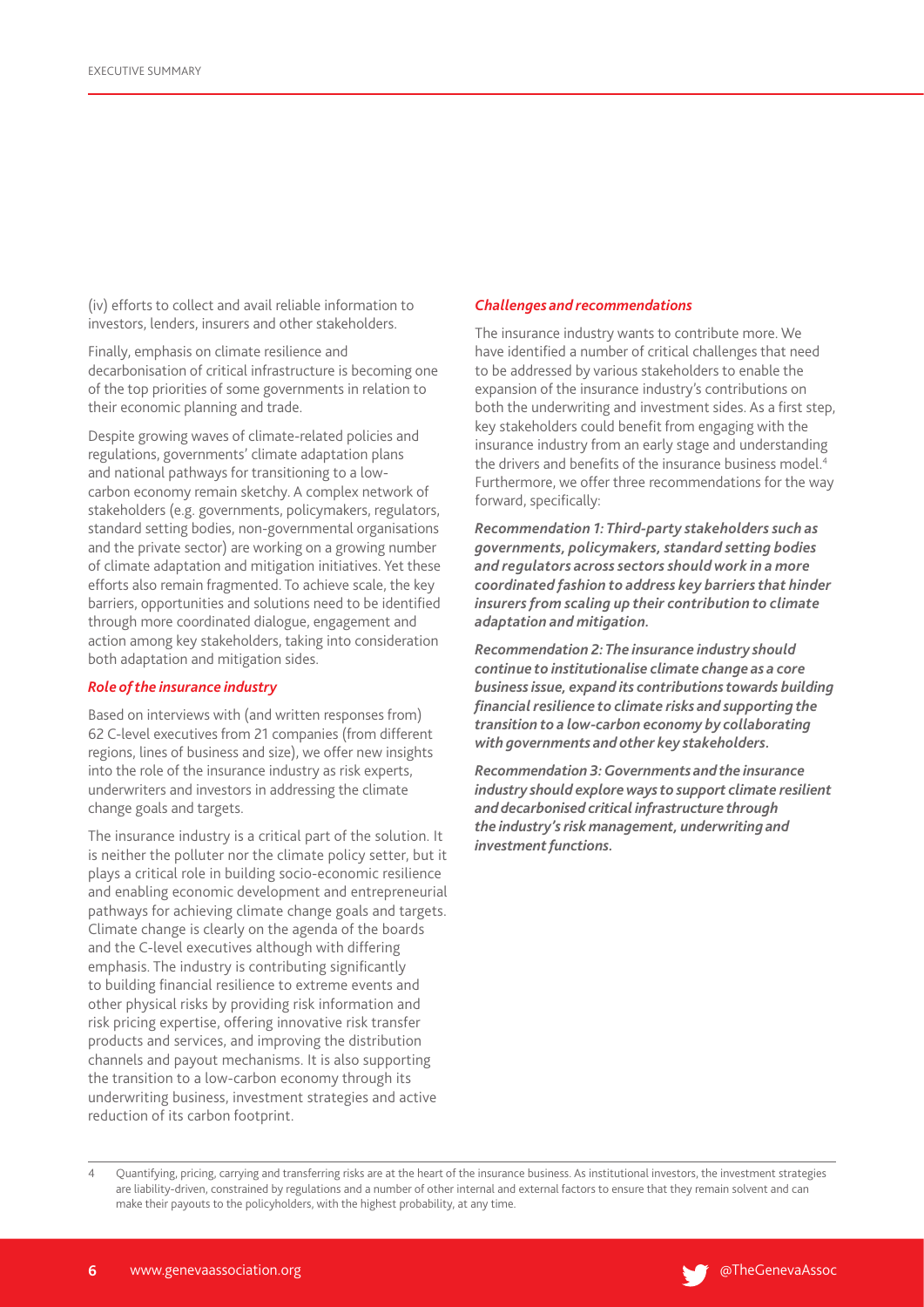# **1. About this study**

This study is based on a structured qualitative questionnaire and interviews with C-level executives of the global insurance industry. The questionnaire was designed to explore five areas:

- 1) *Company governance and climate change:* We assessed companies' overall perspectives, philosophy, strategy, policies and processes of the board of directors and C-level executives with respect to addressing climate change adaptation and mitigation (addressed by Chief Executive Officers (CEOs)).
- 2) *Climate change and the liability side:* We explored the insurance industry's contributions as risk experts and underwriters to building financial resilience to climate change (adaptation) and supporting the transitioning to a low-carbon economy (addressed by Chief Risk Officers (CROs) and Chief Underwriting Officers (CUOs)).
- 3) *Climate change and the investment side:* We mapped investment strategies, critical drivers, risks and opportunities related to the transition to a lowcarbon economy (addressed by Chief Investment Officers (CIOs)).
- 4) *Challenges hindering the insurance industry in scaling up its contributions on the liability and investment sides:* We explored challenges facing the industry as underwriters and investors in expanding contributions to the adaptation and mitigation sides (addressed by CIOs, CROs and CUOs).
- 5) *Role of the insurance industry in supporting climate resilience and decarbonisation of critical infrastructure:* We sought insurance executives' perspectives on the role of the insurance industry (addressed by CIOs, CROs and CUOs).

We interviewed (and obtained written responses from) 62 group CEOs, CROs, CUOs and CIOs of 21 primary insurance and reinsurance companies.<sup>5</sup> These included 12 primary insurers underwriting life and non-life (or both) policies and nine reinsurance companies with headquarters in Europe, North America and the Caribbean, Central and South America, Asia and the Pacific (Figures 1a-d).

In Section 2 we highlight the latest developments in addressing the climate change challenge. Section 3 offers a quick look into the foundations of the insurance business

model. In Section 4 we provide our findings, including actions being undertaken by the insurance industry, as risk managers and investors, to address climate adaptation and mitigation, and highlight critical challenges hindering the industry in doing more. Section 5 provides conclusions and recommendations for the way forward.

# *Figure 1a: Companies by type of business*



#### *Figure 1b: Companies by headquarter location* **5%**



# *Figure 1c: Company size based on premium volume (USD)*



# *Figure 1d: Company size based on assets under management (USD)*



5 With total assets under management exceeding USD 4.7 trillion, and a total insurance premium volume in excess of USD 550 billion (in 2016).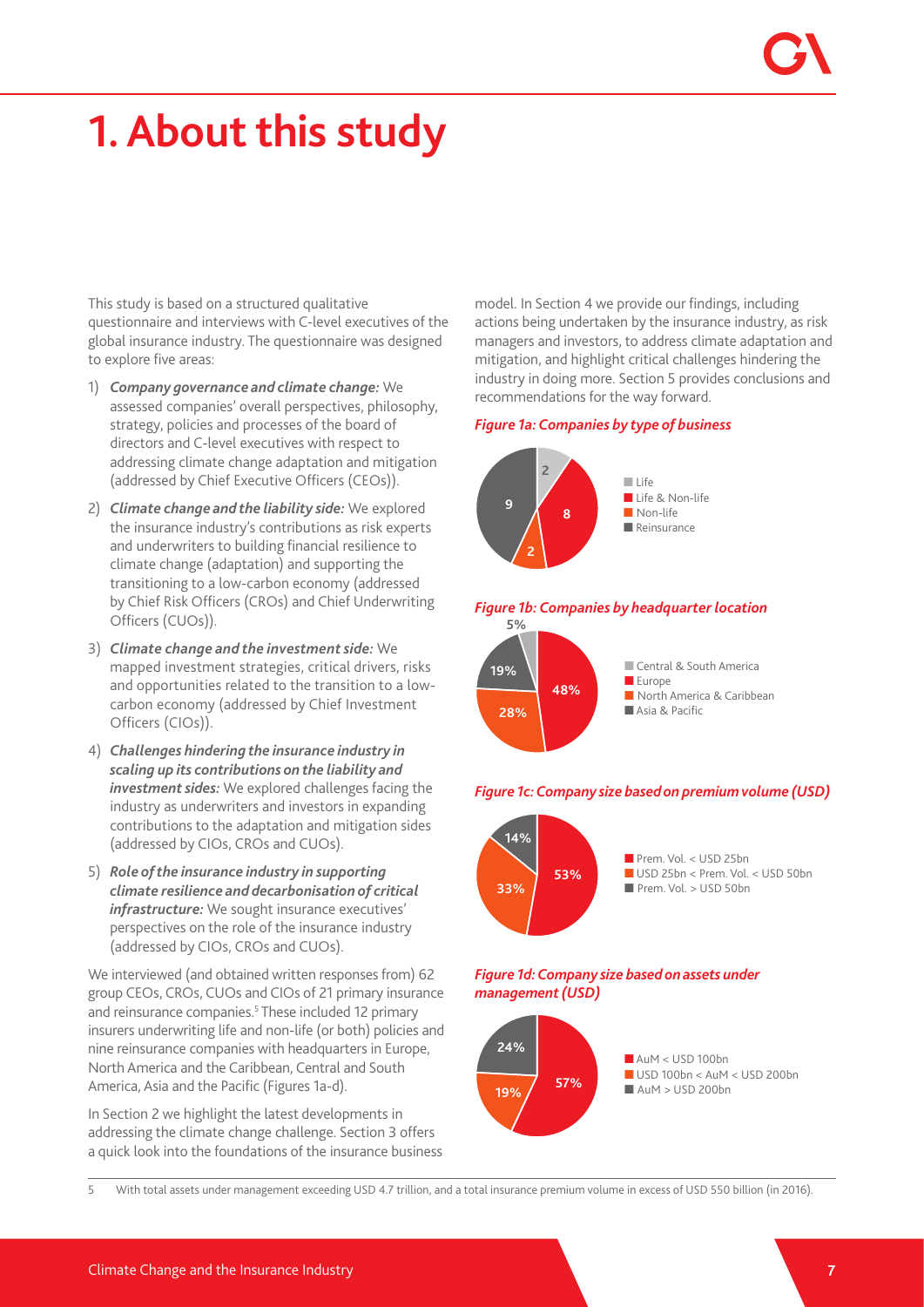# **2. Latest developments in addressing the climate change goals and targets**

# *Failure to address climate change has been identified as one of the highest potential socio-economic risks to our society.*

The World Economic Forum's Global Risk Report (WEF 2016) specifies three of the five top most likely global risks related to climate change. Specifically, it ranks "failure of climate change mitigation and adaptation" as the one most likely to impact on global risk. According to Lloyd's of London, damages from weather-related losses around the world have increased from an annual average of USD 50 billion in the 1980s to close to USD 200 billion in the past 10 years.<sup>6</sup> This is attributed to climate change and development patterns, which are leading to a rise in concentration of people and assets in highrisk regions such as coastal and urban areas.7 IFC (2016) reports that inaction could potentially cost the global economy on average around USD 150 billion each year. This is attributed to more frequent and intense weather extremes, with impact on individuals, communities, small businesses, large companies and governments alike. The Economist Intelligence Unit (2015) estimates the value at risk to assets under management from inaction to be around USD 4.2 trillion (in 2015 value terms).

# *Only recently, the focus of the climate change debate has moved from being mainly a scientific, environmental and social responsibility issue to one of the core drivers of socio-economic development and risk management.*

Following decades of international policy negotiations facilitated by the United Nations, 2015 was a pivotal year for bridging three interconnected topics, namely, sustainable development, climate change and disaster risk reduction. With the adoption of the Sendai Framework for Disaster Risk Reduction (2015-2030),<sup>8</sup> the 2030 Sustainable Development Goals<sup>9</sup> and the COP21 Climate Change Paris Agreement, among other issues, over 190 governments have agreed on: (i) a comprehensive risk management framework to address the socio-economic risks, acute and chronic, associated with climate change

(adapting to climate change);10 and (ii) priorities for curbing greenhouse gas (GHG) emissions and transitioning to a low-carbon economy, with 2050 as the global target year for achieving net zero emissions (mitigating climate change) (The Geneva Association 2016a-b, 2017a-b).

Increasingly, companies in all sectors are considering climate risk as a core business issue. Traditionally, however, a lack of climate action was linked to reputational risks. Only recently are the financial and economic impacts of climate change being considered under physical risks, liability risks and transition risks.

In September 2015, Mark Carney, Chairman of the G20's Financial Stability Board (FSB), in his speech 'Breaking the Tragedy of the Horizons', highlighted financial and economic risks arising from climate change and pointed out that,

*"Risks of climate change to financial stability will be minimised if the transition begins early and follows a predictable path, thereby helping the market anticipate the transition to a two degree world."* 

Carney (2015) defines climate risks as:

- *− Physical risks* include economic risks that could arise from direct (e.g. destruction of property and critical infrastructure) and indirect (e.g. business interruption, affected labour force, interconnectivity of supply chains) impacts due to: (i) increasing severity and frequency of extreme weather events such as cyclones and floods (acute risks); and (ii) long-term shifts in climate patterns such as changes in precipitation patterns linked to reduction of water supplies and sustained high temperatures that may cause rising sealevel and chronic heatwaves (chronic risks).
- *− Liability risks* encompass the impacts that could arise tomorrow if parties who have suffered loss or damage from the effects of climate change seek compensation from those they hold responsible.

8 Sendai Framework for DRR: http://www.preventionweb.net/files/43291\_sendaiframeworkfordrren.pdf

<sup>6</sup> Source: https://www.theguardian.com/business/2014/may/08/lloyds-insurer-account-climate-change-extreme-weather-losses

<sup>7</sup> Economic costs are attributed to direct impacts on assets (e.g. homes and buildings, critical infrastructure, manufacturing sites, etc.) and indirect losses (e.g. business interruption, supply chain and trade disruptions).

<sup>9</sup> The 2030 Agenda for Sustainable Development: https://sustainabledevelopment.un.org/content/documents/21252030%20Agenda%20for%20 Sustainable%20Development%20web.pdf

<sup>10</sup> During the period from 1980 to 2015, Munich Re's NatCatSERVICE identified 15,700 disaster loss events (Munich Re, 2016). Of those, 91 per cent were caused by weather-related extremes (meteorological, hydrological and climatological events), accounting for 51 per cent of the total of 1.7 million lives lost, 79 per cent of the USD 4 trillion in total economic losses and 90 per cent of insured losses (inflation adjusted).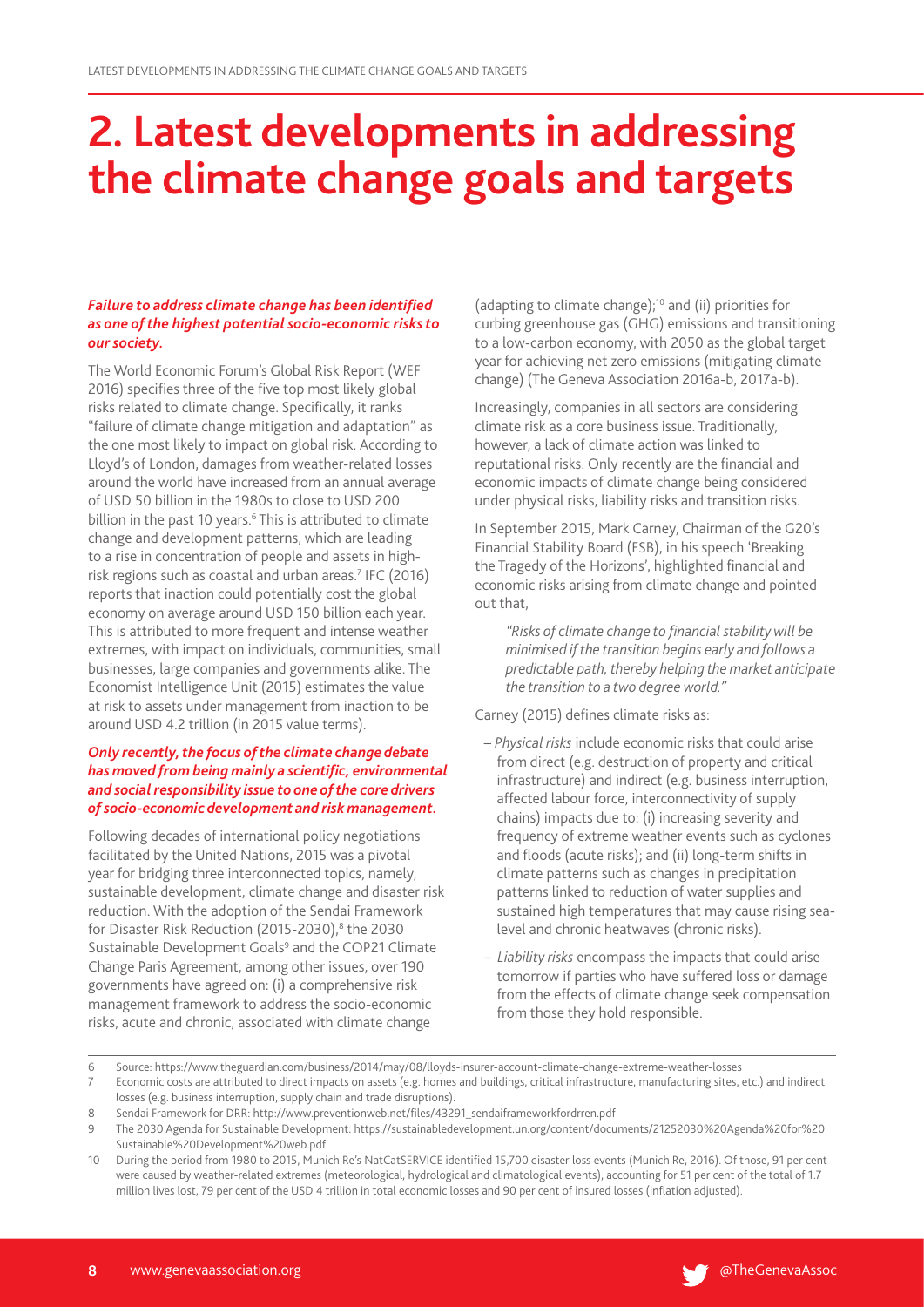*− Transition risks* are financial risks which could result from the process of transition towards a lower-carbon economy. Changes in policy, technology, market and physical risks could prompt a reassessment of the value of a large range of assets as the costs and opportunities become apparent, leading to stranded assets.<sup>11</sup>

The G20 Financial Stability Board's Task Force on Climate-Related Financial Disclosure (FSB-TCFD) is developing voluntary and consistent climate-related financial risk disclosures for use by companies in providing information to investors, lenders, insurers and other stakeholders.<sup>12</sup> The Task Force is linking physical, liability and transition risks to governance, strategy, risk management, metrics and targets for climate-related risks and opportunities across various industries (FSB-TCFD, 2017).

# *With rising socio-economic costs associated with physical risks of climate change, there is increasing evidence of a paradigm shift in governments' approaches, from 'inaction' or 'post-disaster reaction' towards a comprehensive and more integrated risk management approach.*

Following over a decade of global intervention by the United Nations, the international development community, non-governmental bodies and the global insurance industry, governments are starting to realise the socio-economic benefits of a comprehensive and more integrated approach to adapting and building resilience to extreme weather risks spanning different sectors and layers of the government. This is underpinned by:

- (i) Measures to reduce existing risks or prevent new risks such as land zoning, retrofitting and enforcement of robust building codes, flood protection, etc.;
- (ii) Emergency preparedness and early warning to further reduce risks and expedite response to and recovery from disasters;
- (iii) Innovative risk financing and risk transfer measures to provide protection cover for governments, businesses and individuals and distribute or pool the residual economic risk;
- (iv) Effective reconstruction planning after any event (may include rezoning), to prevent recurrent risks and build resilience to future events.

The decision to invest in such measures requires understanding and quantification of the socio-economic risks and cost-benefit analysis of possible measures. The macro-economic impacts of weather-related extremes and the need for integrating these measures into national development planning and budgeting is increasingly coming into the focus of finance ministries (World Bank, 2017). Yet, in many countries, policy and regulatory environments, institutional capacities and mandates, sectoral silos, conflicting or competing priorities and lack of coordination within and across government layers (from national to local) hinder implementation of such measures.

# *Following the adoption of the Paris Agreement, there has been a burst of initiatives and activities across a wide range of stakeholders to support transitioning to a lowcarbon economy.*

Latest developments include: (i) growing but highly fragmented climate policy and regulatory frameworks; (ii) technological innovations motivated by decarbonisation and energy efficiency; (iii) rising interest in green financing by shareholders, asset managers and standard setting bodies; and (iv) the need for reliable data and transparency for investors.

Figure 2 highlights the recent developments in four areas including: (i) climate change–related policy and regulation; (ii) technology; (iii) financing and markets; and (iv) compliance and reporting.

<sup>11</sup> Stranded assets are defined as "assets that have suffered from unanticipated or pre-mature write-downs, devaluations or conversion to liabilities. These can be caused by a variety of factors linked to technology transformation, innovation, coal and other fossil fuels linked to the pricing of carbon and phasing out of fossil fuels. It could also refer to an asset that has become obsolete or non-performing, but must be recorded on the balance sheet as a loss of profit. In the context of fossil fuels, natural gas is considered to be relatively low-carbon and is expected to be a key component of the global energy mix as the world transitions to a low-carbon economy."

<sup>12</sup> This is an industry-led initiative, chaired by Michael Bloomberg.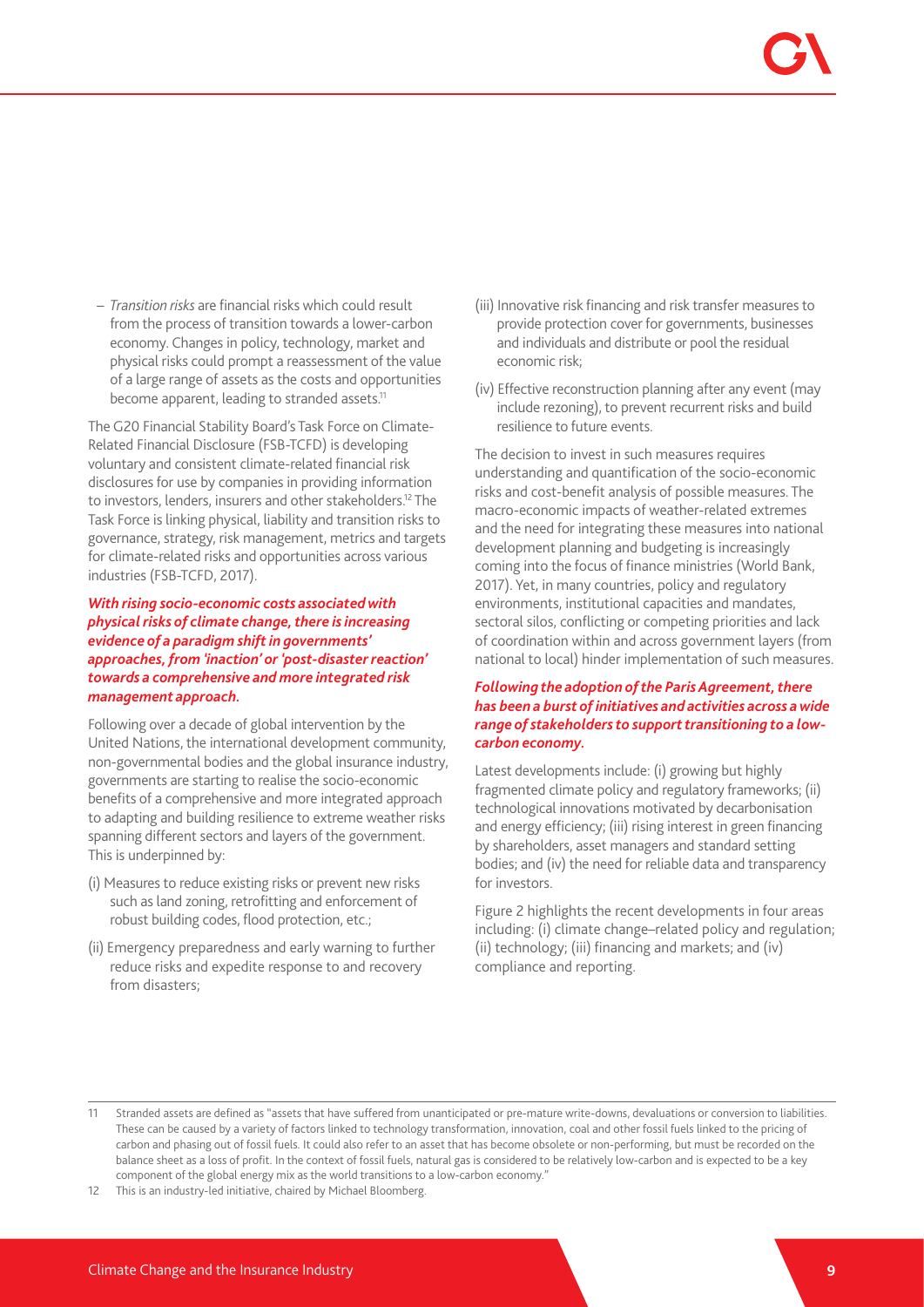On the policy and regulatory fronts, the wave of climaterelated policies and regulations is growing, but national plans and strategies remain highly fragmented.13 With the adoption of COP21 Paris Agreement, it is generally believed that many governments will follow through on their pledges for GHG emission reduction and will continue to step up their targets over time. Yet, respective (sub-)national policies and sectoral strategies, trajectories and timelines associated with the implementation of the national pledges remain sketchy. More specifically, it is unclear to what extent development of the national decarbonisation 'plans' is done in consultation with state and local government authorities and private sector leaders. Other climate change–related policy and regulatory developments such as taxing carbon, implementing carbon emission caps and subsidies (e.g. for renewable energy or energy efficiency measures) are emerging with benefits for some and costs for others, yet the long-term impacts may need to be better understood as some policies may work better than others. Governments are also working together through inter-governmental platforms to address barriers to green financing and mobilising private sector investments in green, such as the G20 Green Finance Study Group GFSG (G20, 2016a-b) and the EC High-Level Expert Group HLEG on Sustainable Finance (2017). Finally, traditional government fossil fuel subsidies continue to send mixed messages, hindering innovation and investments in green energy infrastructure (WEF, 2009, 2010, 2011; BlackRock, 2015, 2016; Standard & Poor's Global Ratings, 2017b).<sup>14,15</sup>

New technologies motivated by the lowering of carbon emissions or energy efficiency are starting to gain market share with four key front runners, including LEDs, solar, onshore wind and hybrid and electric vehicles (Goldman Sachs, 2015a-b, 2016; Arabella Advisors, 2016).

Within the finance and capital markets, the movement towards 'green' investing is slowly gaining momentum and scale. Among key factors are: (i) rising shareholder receptivity and awareness (e.g. Exxon, Occidental); (ii) climate change–related legal threats (Standard & Poor's Global Ratings, 2016a); (iii) increasing receptivity reflected in three types of actions among leading asset managers<sup>16</sup>; (iv) the growing size of the green bond market over the last two years<sup>17</sup> and emergence of other green instruments (HSBC, 2015, 2016; BlackRock, 2016); (v) initiatives of international standard setting bodies towards expanding the pipeline of investable-grade opportunities and recognition of the need for 'green' asset class and standardisation (ICMA, 2016; Standard & Poor's Global Ratings, 2017a-c)<sup>18</sup>; (vi) linking investments in green and infrastructure; (vii) rising demand for and trading of low-carbon and sustainable commodities<sup>19</sup>; and (viii) credit rating agencies' climate risk assessment tools for sovereign, municipality and company credit ratings (Standard & Poor's Global Ratings, 2014a-e, 2015ac, 2016a-b, 2017a-c; Moody's 2016, 2017). Investors increasingly believe that ultimately the capital markets and advancements in green and clean technology will drive the transitioning.

13 For example, the EU and the U.S. are putting more emphasis on energy efficiency, while emerging economies such as China, Brazil and India are focusing on low-carbon energy production (e.g. solar and wind). Some nations are integrating their strategy as part of their national multi-pronged strategy for reducing GHG including building on efficiency and innovation in both energy and non-energy sectors (e.g. Canada's Pan Canadian Framework for Clean Growth and Climate Change). Climate change–related policies at the state and local levels are also emerging, which may or may not be aligned with national policies.

14 According to the International Energy Agency, on average globally, government fossil fuel subsidies continue at four times those for renewable energy. 15 For example, G20 nations account for nearly 85 per cent of the global GDP and are spending approximately USD 452 billion in fossil fuel subsidies, effectively undermining their own policies on climate change (Oil Change International and U.K.–based think tank Overseas Development Institute, 2015), with the U.S. leading the pack in exploration, capital and operational expenditure, even during the Obama administration.

16 Three types of trends are emerging: (i) establishment of various green investor coalitions; (ii) prominent asset managers promoting and integrating principles of green investment into their investment strategies and processes, as shareholders push companies to assess and manage climate risks (e.g. BlackRock, Deutsche Asset Management); and (iii) institutional investment strategies to support technological innovations related to decarbonisation (Goldman Sachs, 2015a-b, 2016).

17 During China's G20 presidency, the "labelled as" green bond market nearly doubled in size from 2015 to 2016, reaching a total of USD 80 billion. In 2016, nearly USD 60 billion were issued by known sources, including the development banks, municipal governments, asset-backed securities, corporations and banks; however the source of the remaining USD 20 billion is still to be defined.

18 The International Capital Market Association (ICMA) has joined forces with the Global Financial Markets Association (GFMA) to establish the Global Green Finance Committee (GGFC). This is a coordinated industry effort to promote green finance, facilitate cross-fertilisation between related markets and asset classes, with the ambition of acting as a representative counterparty to the official sector on green policy matters.

19 For more information see, 'Green Revolution Spreads to Metals' Markets and Investments, Financial Times, 6 Dec 2017.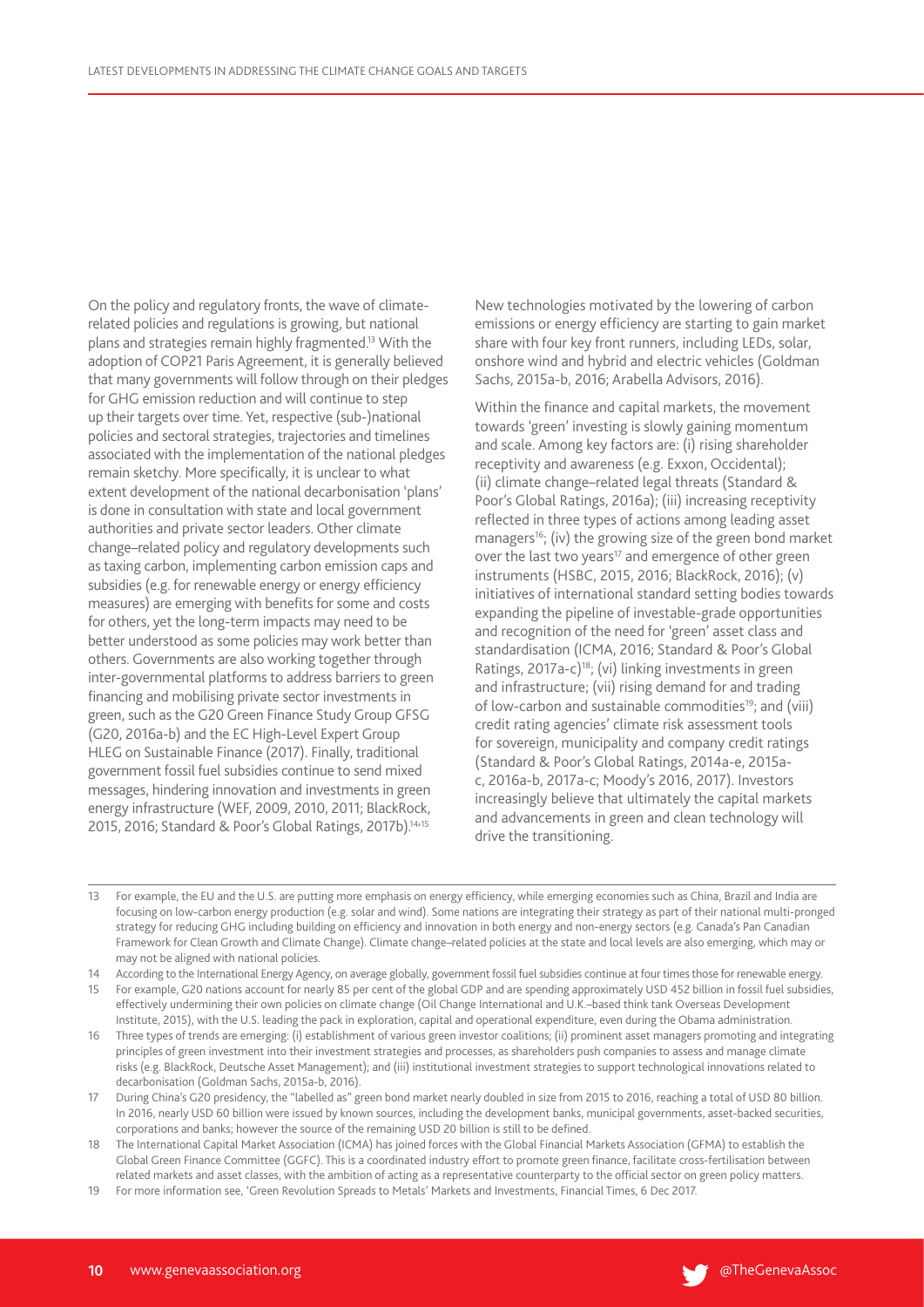Finally, over the last few years, companies and asset owners have increasingly been pressed by various sources (banks, security exchanges, NGOs, etc.) to assess, measure and disclose their climate risks.<sup>20</sup> Fragmentation of these initiatives is leading to reporting fatigue in the market.

# *Emphasis on climate resilience and decarbonisation of critical infrastructure is rising as one of the top priorities of some governments in relation to their economic planning.*

The global economy will require big investments in infrastructure as the world's population and the middle class grow. With critical infrastructure (e.g. energy, water and sewage systems, transportation) constituting the backbone of a functioning society, infrastructure spending has begun to rebound after the global financial crisis and is expected to grow significantly over the coming decade (McKinsey & Company, 2016).<sup>21</sup> Any investment in critical infrastructure needs to be climate resilient and decarbonised for the world to achieve its goals and targets towards a climate resilient and low-carbon economy. Destruction, disruptions or interruptions in critical infrastructure could lead to cascading effects across sectors and sometimes across borders, causing significant harm to the populations' well-being as well as significant direct and indirect economic impacts. In this context, addressing climate change impacts and decarbonisation is rising as one of the top priorities for governments.<sup>22</sup>

<sup>20</sup> A wide range of reporting and compliance frameworks, some mandatory and some voluntary have emerged, primarily in response to monitoring environmental and sustainability aspects of climate change. These requirements have been targeted specifically at institutional investors, who responded, mainly as part of their social responsibility and marketing agenda. They fall into four categories, with some examples provided below: − Governments: Australia, EU, U.S., U.K., France law 173 , California Insurance Commissioner;

<sup>−</sup> Market indices: Dow Jones Sustainability Indices, Morgan Stanley Capital International (MSCI) indexes;

<sup>−</sup> Exchanges and Central Banks: Singapore, Australia, Brazil, South Africa, Netherlands;

<sup>−</sup> NGOs: OECD, United Nations Environment Program Financial Initiative (UNEP FI), Carbon Disclosure Project (CDP), Climate Disclosure Standards Board (CDSB), Global Reporting Initiative (GRI, Institutional Investor Group on Climate Change (IIGCC), Asset Owner Disclosure Project (AODP).

<sup>21</sup> McKinsey & Company (2016) argue that the world needs to invest about 3.8 per cent of GDP or an average of USD 3.3 trillion per year in economic infrastructure just to support expected rates of growth from 2016 to 2030.

<sup>22</sup> Resilient and decarbonised critical infrastructure is also a key priority in the above-mentioned international framework agreements adopted by over 191 member states.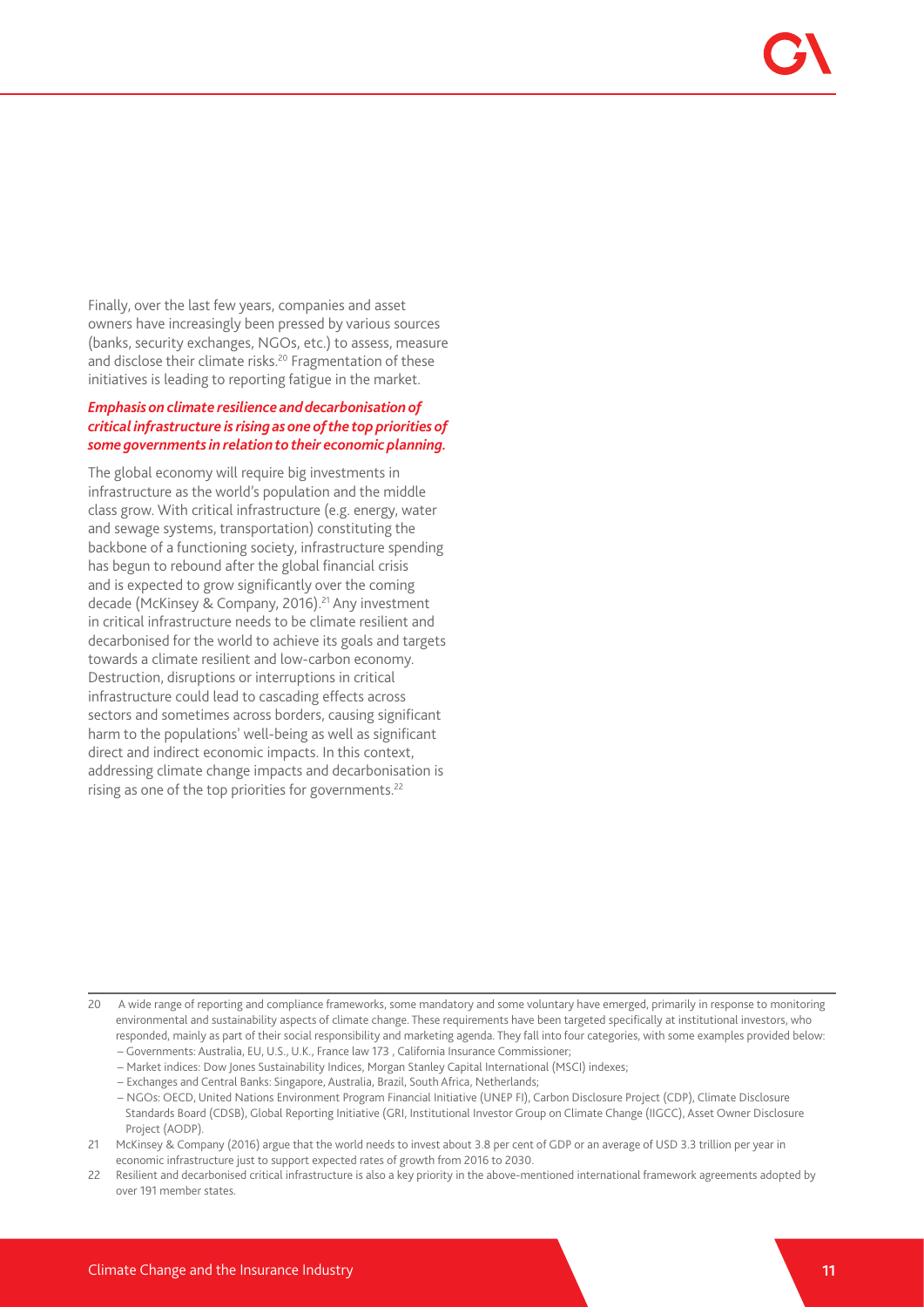# *Figure 2: Recent developments related to transitioning to a low-carbon economy*









# **Reporting and compliance**

- **The Paris Agreement** ✔ Common but differentiated responsibilities result in policy fragmentation across countries and regions √ 2050: Net-zero emission target
- **Different regional, national, local policies**
- **National decarbonisation targets** being submitted, but pathways and implementation not clear
- **Pricing carbon and carbon emission caps being considered/ discussed in many jurisdictions**
	- $\checkmark$  Carbon tax vs. ETSs
- **Subsidies and tax incentives** ✔ Fossil fuels vs. green investments

• **Green/clean technologies gaining market share**  $\checkmark$  LED, solar, onshore

wind, hybrid/electric cars

- **New investments growing steadily**  E.g. renewable energy
- **Energy-smart technologies rising targets**

E.g. energy efficiency

- **Shareholder** sentiment favouring more climate action
- **• Increasing interest in green investment**  $\checkmark$  Green investing coalitions (Blackrock, Goldman Sachs, Deutsche Bank)
- **• Rise in green bond**  markets, although lacking proper monitoring
- **• Efforts to lower barriers to green investing** 3 G20, EU-HLTF 3 Global Green Finance Committee (ICMA/ GFMA)
- **• Rising trades** of lowcarbon commodities
- **• Rating agencies linking climate risk to credit ratings** (companies, sovereign, municipalities)

• **Emergence of wide range of mandatory and voluntary frameworks**

 $\checkmark$  Environmental and sustainability driven  $\checkmark$  Highly fragmented depending on stakeholder  $\checkmark$  Increased reporting not leading to enhanced transparency

### • **FSB-TCFD**

 $\checkmark$  Effort of convergence towards coherent and consistent annual reporting of climate risks

- **Growing wave of climate policy and regulatory measures, but fragmented, with sketchy implementation pathways**
- **• Fragmented sectoral approaches dominating**
- **Growing opportunities in green and clean technology, although still risky and volatile**
- **• Need for pipeline of investable grade opportunities, asset classification, standardisation, methodologies and expertise**
- **• Emerging standard climate risk reporting – a potential game changer**

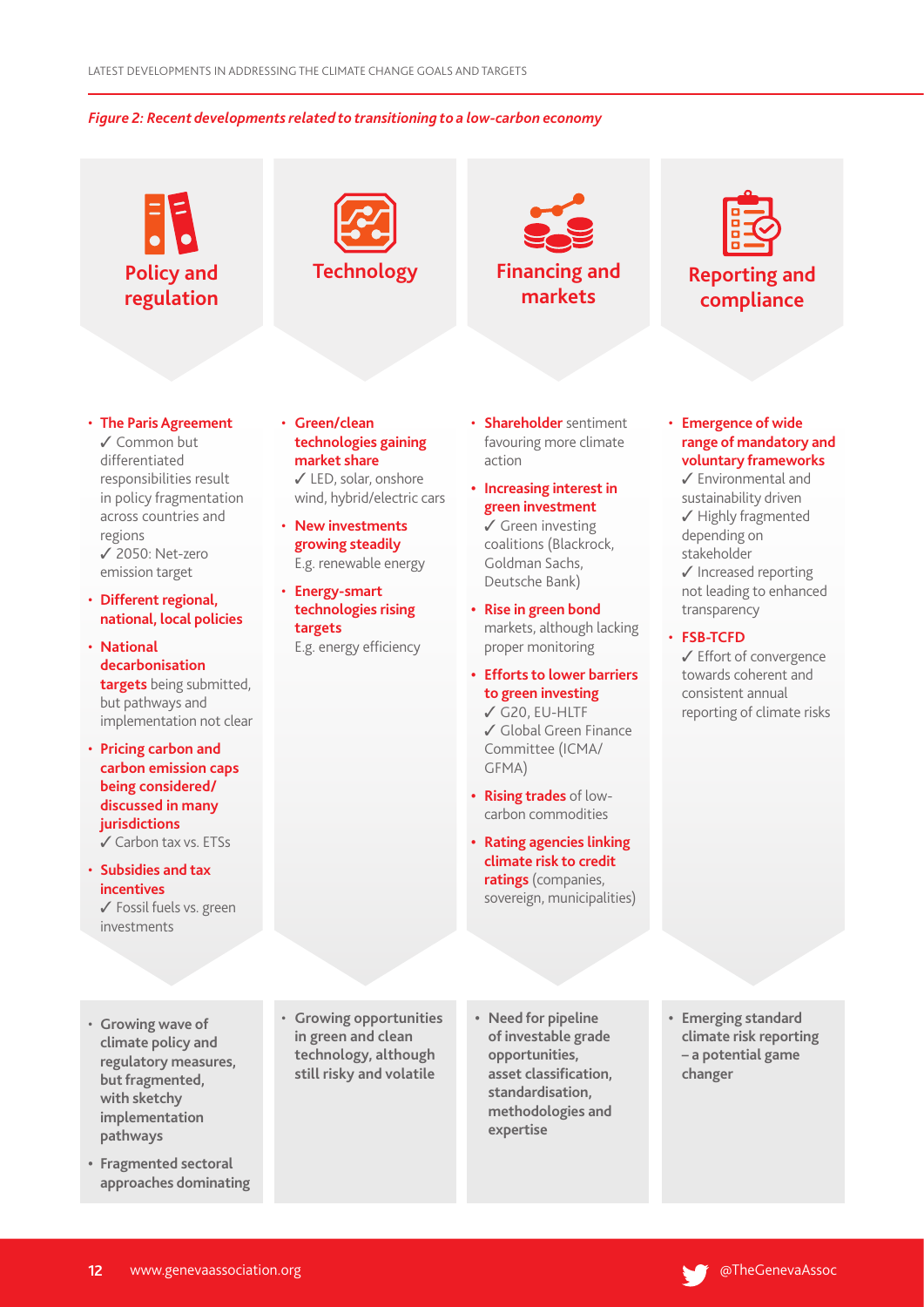# *Increasingly, governments are recognising the role and benefits of the insurance industry as risk management experts and risk underwriters, yet there is a large, and in some places growing, protection gap that needs to be addressed.*

There is growing evidence that countries with widespread market-based insurance coverage recover faster from the financial impacts of extreme events; it is the uninsured part of losses that drives macroeconomic costs.<sup>23</sup> The widening protection gap indicates that the benefits of risk transfer measures such as insurance are not harnessed to their full potential. On the other hand, following a major disaster, countries with lower levels of insurance penetration experience larger declines in economic output and more considerable fiscal losses (Von Peter *et al*., 2012). Furthermore, traditional post-disaster financial assistance is proving ineffective and insufficient, and dis-incentivising people, businesses and local governments from taking proactive action to manage their physical risks.

The rapid increase in global economic losses from disasters has put the spotlight on insurability and the need for government investments in measures to reduce existing risks and prevent new risks. Since 2005 there has been a notable increase in innovations and initiatives in disaster risk financing and risk transfer (including insurance) targeting new markets. With a number of factors hindering expansion of risk transfer around the world, scalability and sustainability remain a central concern (The Geneva Association, 2014a, 2016b, 2017ab; ClimateWise, 2016a; OECD, 2015; World Bank, 2017).

# *The insurance industry offers solutions to building resilience to climate change and supporting the transition to a low-carbon economy. It is already contributing significantly to both adaptation and mitigation and would like to do more.*

On 19 November 2015, days before global leaders gathered in Paris to forge the landmark Paris Agreement, The Geneva Association, a platform of 80 CEOs from the global insurance industry $24$  reissued its Climate Risk Statement, highlighting the industry's willingness to step up its contributions to building climate resilience and support the transition to a low-carbon economy (The Geneva Association, 2014b).

Since the adoption of the Paris Agreement, The Geneva Association, under the leadership of its board of directors has conducted extensive research and consultations to identify opportunities and address challenges that currently hinder the insurance industry from stepping up its support (The Geneva Association 2016a-b, 2017a-b; The Geneva Association-Insurance Development Forum, 2017).

*"The Paris Agreement offers both opportunities and challenges for the insurance industry, which will not only be providing a wider range of risk-transfer solutions and services, but also be supporting emission reduction efforts and the transition to a low-carbon economy through its investment strategies while also actively managing its own carbon footprint. However, the challenges in managing the transition to a low-carbon and climate resilient economy cannot be underestimated in relation to risks, policy and the regulatory requirements, as well as capital and investment perspectives. This is where long-term thinking, industry-wide alignment and engagement as well as public–private partnerships become even more important…. Active engagement in relevant public–private partnerships and closer cooperation with policymakers, governments, regulators and other stakeholders, will be critical to pave the way." (The Geneva Association, 2016b)*

With 2020 around the corner, based on dialogue with 62 C-level executives, in this report we provide new insights and concrete recommendations on how to leverage the insurance industry's contributions as underwriters and investors to meet the global climate goals and targets on both the adaptation and mitigation sides.

<sup>23</sup> Following a major disaster, countries with lower levels of insurance penetration experience larger declines in economic output and more considerable fiscal losses than those with higher levels of insurance penetration (Von Peter *et al*., 2012).

<sup>24</sup> http://www.genevaassociation.org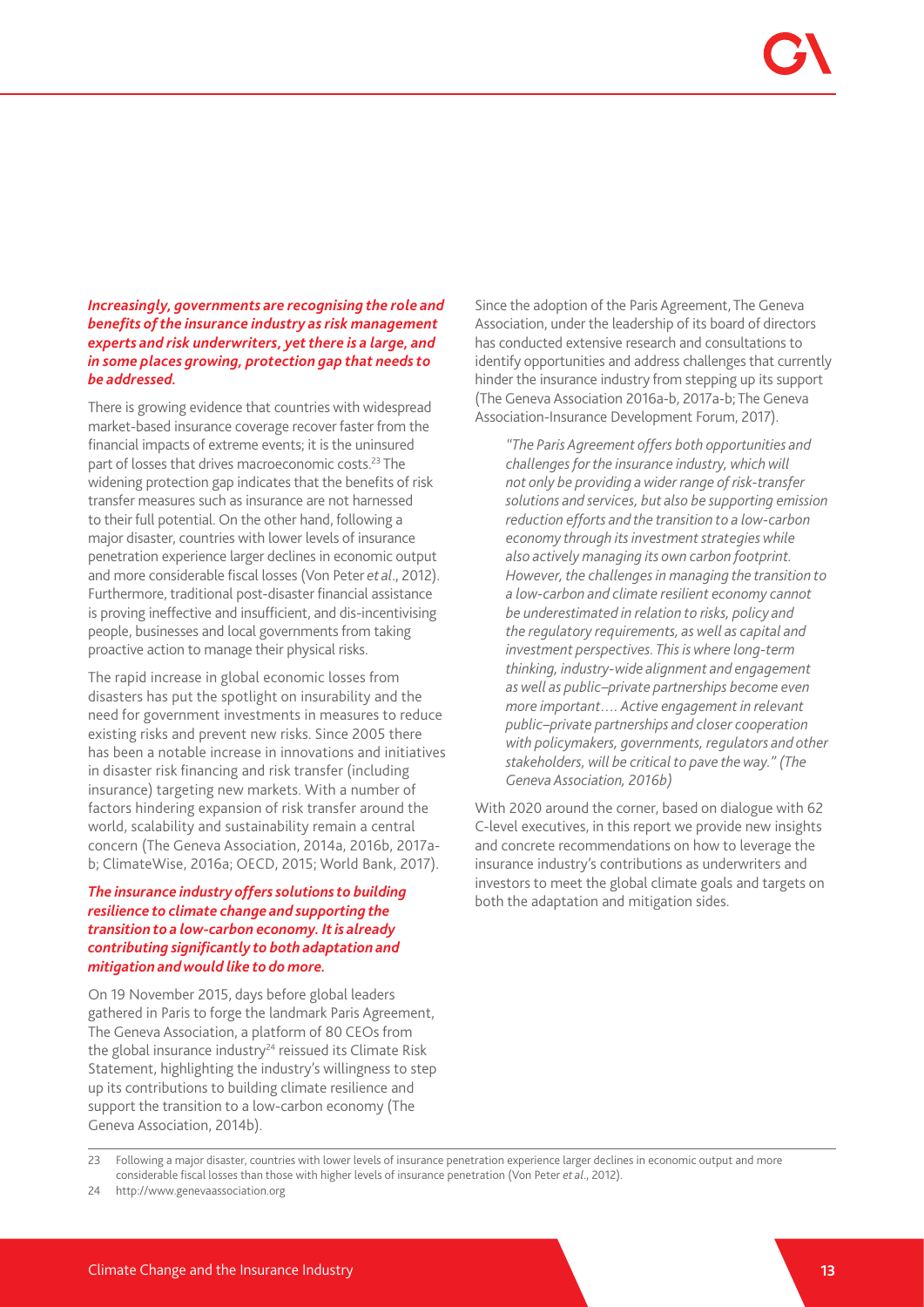# **3. A review of the foundations of the insurance business model**

Understanding the insurance business model is key to leveraging the industry's contributions to achieving global climate change goals and targets. To help put our findings into perspective, first we highlight a few critical fundamentals about the insurance business model. Annex 1 provides a more detailed description of the insurance business model and its drivers.

# **3.1. Transfer of risk**

# *Transferring and carrying risk is at the heart of the insurance business. Insurers assess, price, assume and transfer risk on behalf of their policyholders.*

As risk underwriters, insurance companies offer protection to people, businesses and governments in return for a premium. The insurance industry's value chain includes: policyholders, (primary) insurers, reinsurers, brokers and the financial market. Traditionally, from an underwriting point of view, there are three basic ways of classifying insurance, including social versus private, life versus nonlife and commercial versus personal. The insurance policy is a mutual agreement whereby the insured transfers the risks of an uncertain loss to the insurer by paying up front a certain fixed amount. Subsequently, in the occurrence of a covered event, the insurance company indemnifies the policyholder. It needs to be noted that the actual insurance product is not the payment in the event of a covered loss. It is rather the guarantee that losses will be indemnified if the policyholder suffers a loss. The guarantees of the insurance mechanism rely on three methods, including pooling of risks, retrocession and securitisation.

# **3.2. Liability-driven investment strategy**

# *The investment strategy (asset management) of insurance companies is liability-driven, constrained by regulations and driven by a number of internal and external factors, Asset Liability Management, or ALM.*

Insurers invest conservatively. Insurance companies need to ensure that they remain solvent and can make their payouts to the policyholders with the highest probability at any time. Insurers have a fiduciary duty to enhance the value of their 'policyholder' assets. These fiduciary duties pose constraints on the industry's investment strategies.

On the other hand, insurance regulators impose riskbased capital charges on investments to ensure adequate capital levels to cover insurers' liabilities; the riskier the investment, the higher the capital charge. These vary by country and region. It is important to note that different lines of business are exposed to different risks. This dictates how financial risks associated with assets and liabilities are managed differently by life and non-life insurers. Specifically,

- (i) *Life insurers* are typically 'buy and hold' investors. They aim to generate predictable and stable income to match cash flows of long-dated and generally predictable liabilities. Life insurance contract duration can range from ten years to several decades, involving payout patterns of 20 to 30 years.<sup>25</sup> Life insurers are deeply concerned about the asset-liability mismatch, with interest rate risk being a key issue.
- (ii) *Non-life insurers* are geared towards more liquid investments with shorter time horizons, typically one to three year in duration.<sup>26</sup> However, in some instances (e.g. asbestos-related) claims are paid out many years later, exposing them to interest rate risk.

<sup>25</sup> Duration is a term that qualifies the sensitivity of cash flows to interest rate. That is why it is usually shorter than the payout patterns.

<sup>26</sup> Liability business is usually longer than one year, typical P&C portfolios have a duration of two to three years. One year is typical for NatCat risks.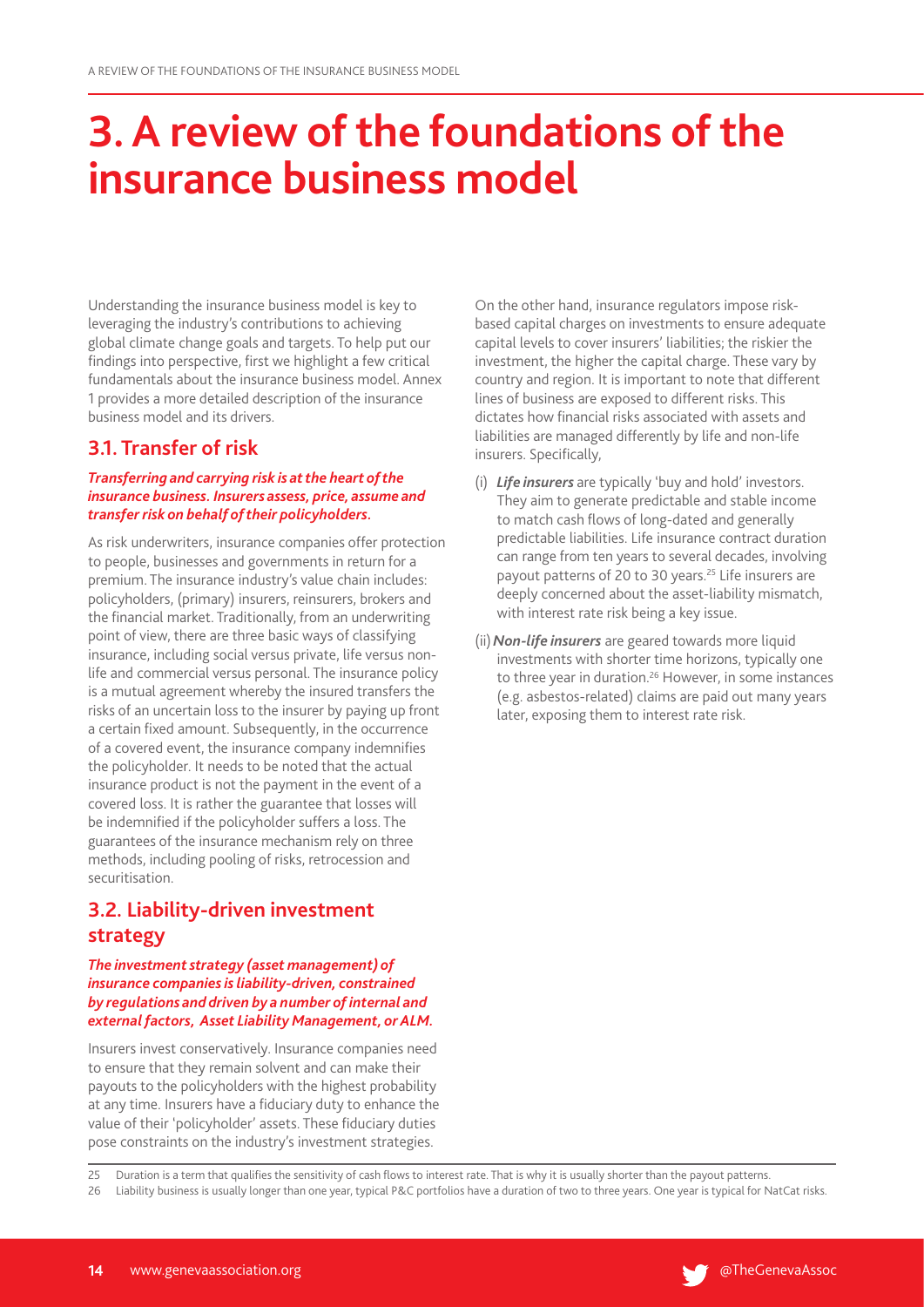# **4. Findings of the study**

# **4.1. Governance and climate change**

# *Climate change is on the agenda of the boards and the C-level suite in the insurance industry although with different emphasis.*

Expanding contributions to solving the climate change challenge is a priority of the majority of C-level executives. Climate change is being considered by insurance company boards and C-level suite in three ways, as (i) a core business issue with implications for governance, strategy, risk management, operations and asset management; (ii) a sustainability issue but transitioning into core business; (iii) a sustainability and environmental issue (Figure 3). Specifically:

- 1) *Around 38 per cent of participating companies consider climate change as a core business issue, with implications for governance, strategy, risk management and operations.* These companies have established interdepartmental mechanisms and/or teams to assess climate risks and opportunities and to provide advice to the C-level suite and the board. They indicated that climate change is a strategic topic that is increasingly being integrated into their businesses in various pillars, such as:
	- (i) Innovating products and services and developing specialised business units providing financial cover for physical climate risks and incentivising reduction of GHGs;
	- (ii) Supporting strong policy action on climate change through engagement in high-level formal mechanisms at national to international levels;
	- (iii)Assessing, evaluating and for some (already) integrating Environmental, Social and Governance (ESG) criteria into investment strategies;
	- (iv)Institutionalising company policies and strategies related to carbon-intensive sectors where it makes sense;
	- (v) Reconsidering investment strategies and policies as related to climate change;
	- (vi) Engaging with shareholders through voting and resolutions related to climate risk;
	- (vii)Taking institution-wide measures under the direct supervision of the board and/or the C-level suite to reduce their carbon footprint.
- 2) *For 29 per cent of companies, climate change is evolving from a purely environmental and sustainability topic into a core business issue.*  They are recognising the importance of converging institutionally on climate change from the perspective of both risks and opportunities. Some companies are setting up dedicated teams focused on exploring ways to assess the pros and cons of company-wide strategies by:
	- (i) Starting to map and understand the impacts of climate change on their business and operations;
	- (ii) Considering climate change as an emerging issue for governance, strategy and risk management considerations;
	- (iii) Developing and innovating products and services to support climate resilience and GHG reduction;
	- (iv) Engaging and educating their own staff;
	- (v) Exploring ESG and other methodologies for addressing climate change in their investment strategies;
	- (vi)Assigning specific roles and responsibilities to C-level executives, with the CEO driving the topic.
- 3) *For the remaining 33 per cent, climate change continues to be purely an environmental and sustainability issue.* Addressing climate change is generally coordinated within the corporate social responsibility and/or sustainability departments that in some cases report to a dedicated Sustainability Committee at the board level. In some companies, C-level executives have specific roles and responsibilities, with the CEO driving the topic.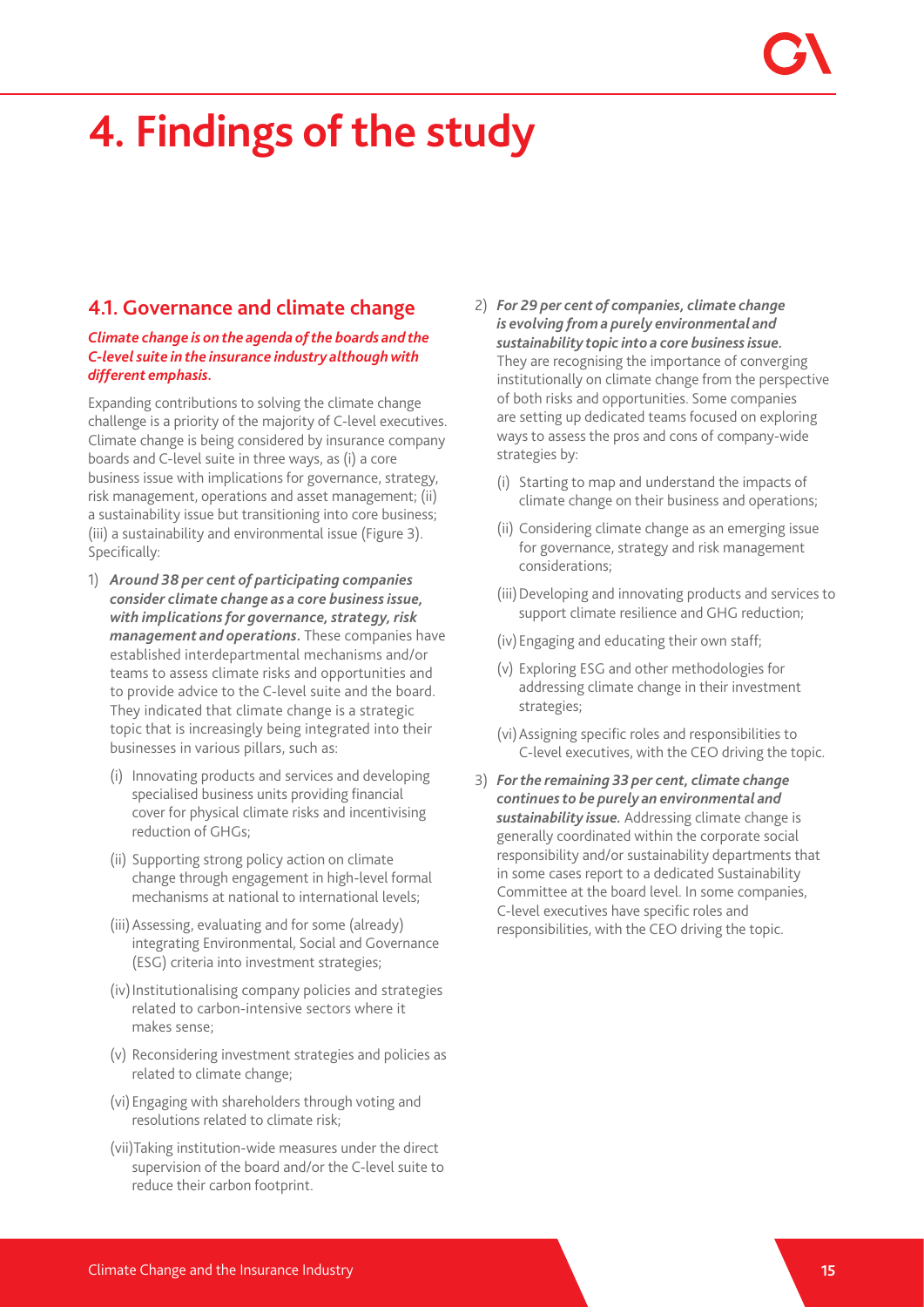# *Figure 3: Climate risk is considered by the boards and C-level executives of the participating insurance companies in three ways*



# **4.2. Climate change and the liability side**

*Insurers provide expertise in catastrophe risk modelling and risk pricing, along with significant knowledge in preventive measures. They offer innovative and specialised risk transfer solutions to: (i) build financial resilience to impacts of extreme events; (ii) incentivise reduction of GHG emissions; (iii) enable entrepreneurial pathways to green and clean technology from start-up to commercialisation.*

Specifically, our interviews indicated that:

- 1) The insurance industry is sharing its risk knowledge, risk modelling and risk pricing expertise with its clients in the public and private sectors to enable risk awareness and promote risk-based decision making (The Geneva Association 2016b, 2017a-b; The Geneva Association and Insurance Development Forum, 2017).
- 2) Larger companies are engaged in a wide range of research initiatives (advancing risk modelling, improving risk information and preventive measures against physical risks). The research may be conducted in-house, be outsourced or conducted at centres of excellence that may be bilaterally or multilaterally funded by the industry.
- 3) A number of companies are setting up 'innovation units' or 'incubators' or are 'funding new centres of excellence in adaptation' to develop new ideas and solutions to help economies tackle underinsurance and improve socioeconomic resilience to physical risks of climate.
- 4) Insurers offer incentives for risk reduction, for example by means of premium reductions if their policyholders adopt and implement preventive measures (e.g. retrofitting homes against flood or wind damage).
- 5) Companies are developing a wide range of products and services to help customers to build climate resilience and reduce GHG emissions. Examples include:
	- (i) *Traditional and/or alternative risk transfer* products (e.g. parametric insurance) for weather-related extremes, such as tropical cyclones, storms, floods, forest fires etc.;
	- (ii) *Crop insurance* against climate risks; however, there are a number of challenges to the innovation of broader coverage in this area, such as access to risk data;

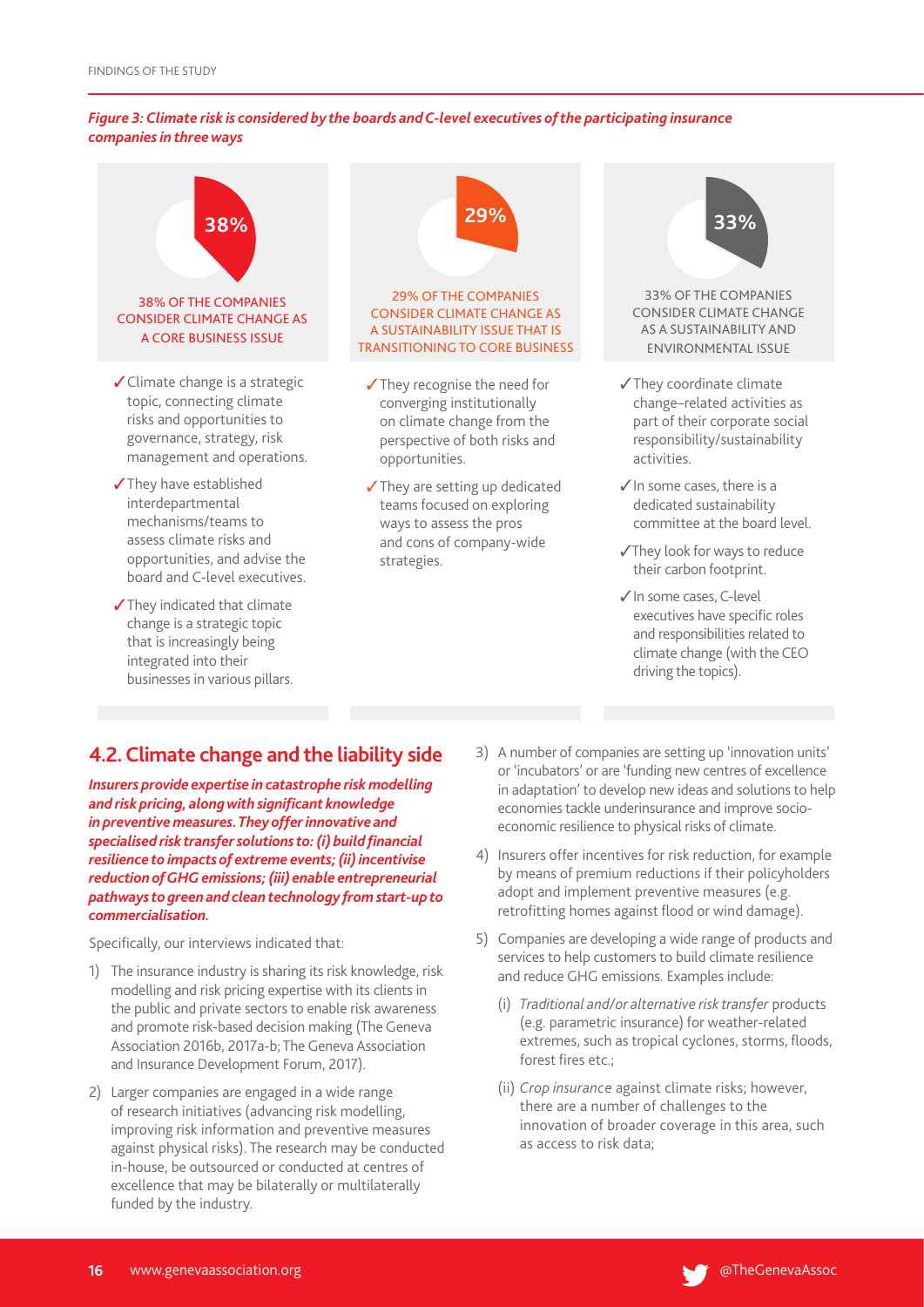- (iii)*Micro-insurance products* that are being introduced, and other products in low-income countries around the world, currently for small farmers who lack access to traditional insurance;
- (iv) *Services that support issuance of Cat bonds* for customers such as infrastructure-related companies and manufacturers with large production bases<sup>27</sup>;
- (v) *Specialised insurance products for renewable energy* ranging from residential solar systems to microhydro turbines and on-shore and off-shore wind farms; and
- (vi)*'Green buildings' insurance* and products and related incentives.
- 6) The industry is providing specialised products and services to protect governments' budgets. Examples include:
	- (i) *Regional pools:* A number of reinsurers have emerged as industry leaders in setting up regional sovereign risk-pooling schemes such as the Caribbean Catastrophe Risk Insurance Facility (CCRIF), Pacific Catastrophe Risk Assessment and Financing Initiative (PCRAFI), or the African Risk Capacity (Africa's first parametric natural disaster insurance pool) (The Geneva Association 2016b, 2017a).
	- (ii) *Disaster expense insurance for local governments*  that is provided in some Asian countries to compensate for the expenses needed by the municipality for evacuation of residents in case of a natural catastrophe.
- 7) The industry is working to improve its products and services in areas such as business interruption, contingent business interruption and other risks associated with supply chain failures linked to natural catastrophes. Some companies are already starting to address these issues at two levels:
	- (i) *Product level:* Insurers are piloting new products to provide integrated coverage; however, some of them mentioned that there is still a lack of confidence at the customer level to take this view as opposed to buying different policies.
- (ii) *Service level:* Insurers are starting to look at assessing, at the level of the individual customer, how a particular catastrophic event in one country would impact a certain customer or a certain industry.
- 8) A number of companies have developed 'specialised energy business units'. They are offering products and services to address business risks associated with the complex value chain from start-up to commercialisation and roll-out to support the development of renewable energy and other technologies.
- 9) All companies indicated that they are constantly striving to increase efficiency and speed up assessments, contract settlements and payouts after a disaster.

# **4.3. Climate change and the investment side**

*Increasingly, climate change is being considered as a risk factor and an emerging investment theme by the majority of the CIOs, who recognise the importance of 'climate aware investing'. The insurance industry is increasingly integrating climate change considerations into their investment strategies and processes as part of the broader sustainability topic.* 

Our interviews revealed:

- 1) Various approaches to investment strategies such as:
	- (i) Not investing in companies with more than 30 per cent of their business associated with thermal coal mining or coal power generation.
	- (ii) Making a conscious choice not to divest from fossil fuel intensive energy companies because these companies are primary investors in green and clean technologies as part of their long-term strategy. Divesting could choke this critical source of funding and potentially compromise the transition to a low-carbon economy.<sup>28</sup>
	- (iii) Not investing in fossil intensive sectors if they are providing underwriting services to these. Such policies are motivated by their enterprise risk management (ERM) practices.

<sup>27</sup> To reduce customers' burden of cumbersome administrative procedures associated with Cat bonds issuance as well as to help their customers diversify the hedging methods for catastrophe risks through their advice on setting optimal issuance conditions, etc.

<sup>28</sup> For example, the majority of investments in renewable energy and other sources of clean energy are made specifically through these carbonintensive companies (Bloomberg New Energy Finance, 2017).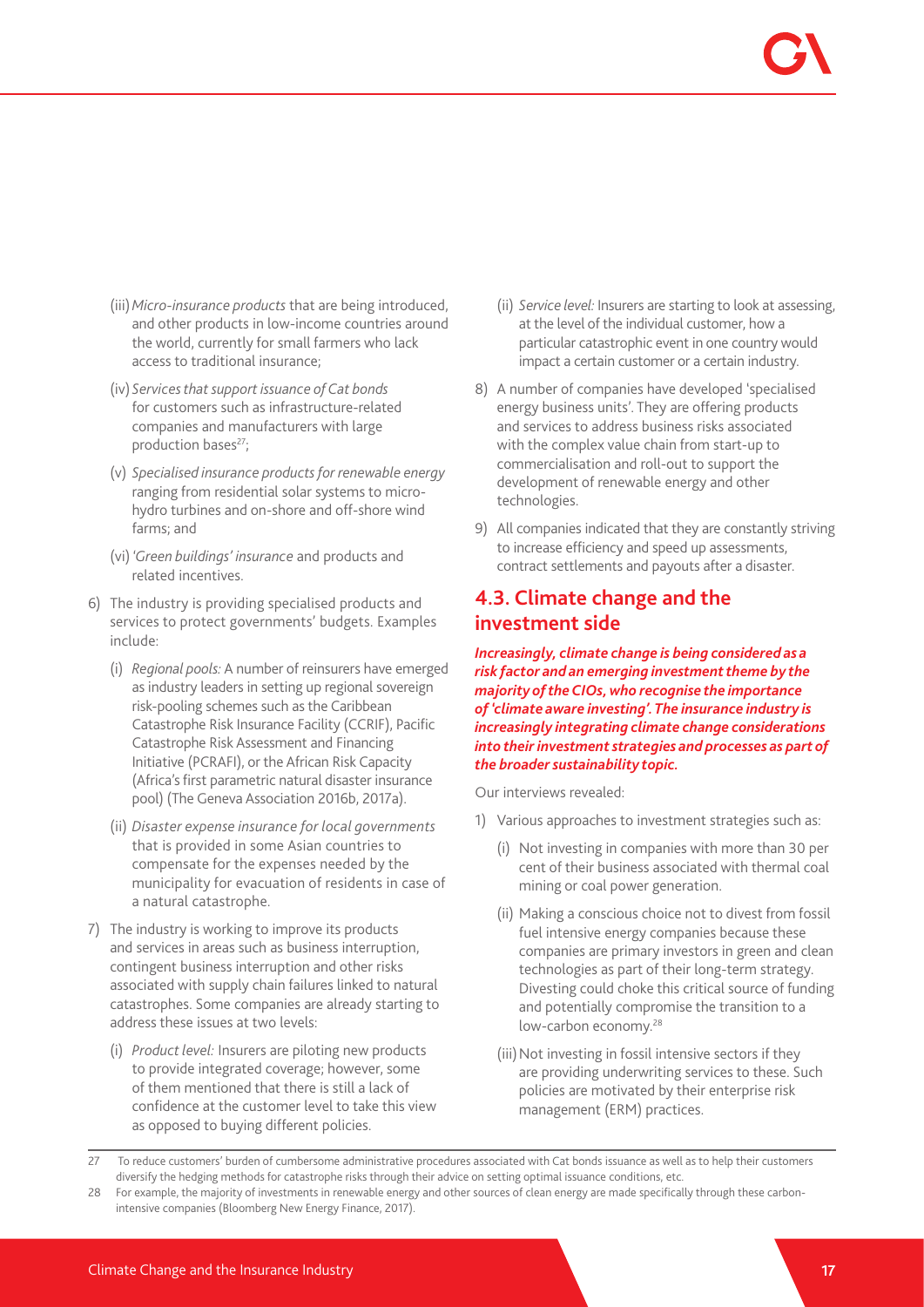- 2) ESG is emerging as the predominant methodology of insurers.29,30 Insurers employ a variety of different approaches when taking ESG factors into account. Examples include:
	- (i) *Screening:* screen out securities based on ESG criteria, such as fossil fuels, tobacco, etc. This is the most widely used form of ESG investing and it is easy to implement.
	- (ii) *Best-in-class* (inclusionary screening): only include companies that perform best on ESG criteria within each sector or industry. A more targeted version of this type of investing is to exclude any companies that score below a predetermined threshold, regardless of their sector.
	- (iii) *Thematic investments:* select an ESG-related theme, such as renewables, and construct a specialised portfolio of related securities.
	- (iv)*Divestment:* sell all holdings in a particular sector or industry, such as coal.
	- (v) *Active ownership:* use their ownership stake in a company to influence its strategy, operations, governance and risk management to achieve climate resilient business strategies.
	- (vi)*Due diligence when selecting an external asset manager to outsource the asset management function:* most of the insurers require their external managers to have integrated ESG factors into their investment processes and/or principles as part of their due diligence.<sup>31</sup>
- (vii) *ESG integration:* include systematically and explicitly ESG risks and opportunities in the investment analysis.
- 3) With regard to ESG integration, there are differing opinions:
	- (i) Smaller companies indicated that ESG integration is an expensive strategy as they need to hire analysts and/or buy the necessary data.
	- (ii) Some CIOs indicated the need for methodologies to quantify return on investments linked to ESG criteria to provide more clarity on whether integrating ESG criteria in the investment strategies leads to an outperformance or underperformance of the investment portfolio. Indeed, there is little evidence that assets sensitive to climate change trade at a discount to the market.<sup>32</sup>
	- (iii)A few companies have not integrated ESG criteria into the investment processes, indicating the need for more guidance, universally accepted analytical methods, data availability, asset and investment valuation techniques, and modelling constraints. Some of these companies are partnering with large investment management firms to support them in the integration process.
- 4) Most companies are using MSCI's methodology for tracking ESG risks.<sup>33</sup> MSCI rates companies on an 'AAA' to 'CCC' scale according to their exposure to industryspecific risks and their ability to manage those risks relative to peers.
- 29 The Environmental, Social and Governance (ESG) Criteria is a set of standards for a company's operations that socially conscious investors use to screen investments. Environmental criteria look at how a company performs as a steward of the natural environment. Social criteria examine how a company manages relationships with its employees, suppliers, customers and the communities in which it operates. Governance deals with a company's leadership, executive pay, audits and internal controls, and shareholder rights. Investors who want to purchase securities that have been screened for ESG criteria can do so through socially responsible mutual funds and exchange-traded funds (source: Investopedia.com).
- 30 Furthermore, the more recent, broader interpretation of fiduciary duties seems to point to the fact that using ESG analysis to support financial decisions is consistent with the duty of care (OECD, 2017). Policy is also moving in this direction, with the UN Principles for Responsible Investment in 2015 asking regulators to ensure that fiduciary duty requires investors to take account of all ESG factors in their investment process.
- 31 In general, insurers tend to outsource their investment activities to large investment companies that are at the forefront of developments when it comes to climate risks.
- 32 Empirical Research in 2014 concluded that out of more than 60 separate academic studies on out- and underperformance of ESG portfolios versus benchmarks, approximately 80 per cent of them found no noticeable difference. Yet, this does not mean there will be no climate risk premium in the future as countries adopt emissions trading programs —be it carbon taxes or 'cap and trade'— to help them meet their INDC targets. Greater transparency of climate risks and exposures will likely lead to a gradual discounting of companies and assets exposed to climate risk, and could increase the value of those most resilient to these risks (Empirical Research Partners, 2014).
- 33 For further details, see https://www.msci.com/documents/1296102/1636401/MSCI+ESG+Rating+Brochure.pdf/44c55c89-335b-4a9e-8fbd-51cd8252614f.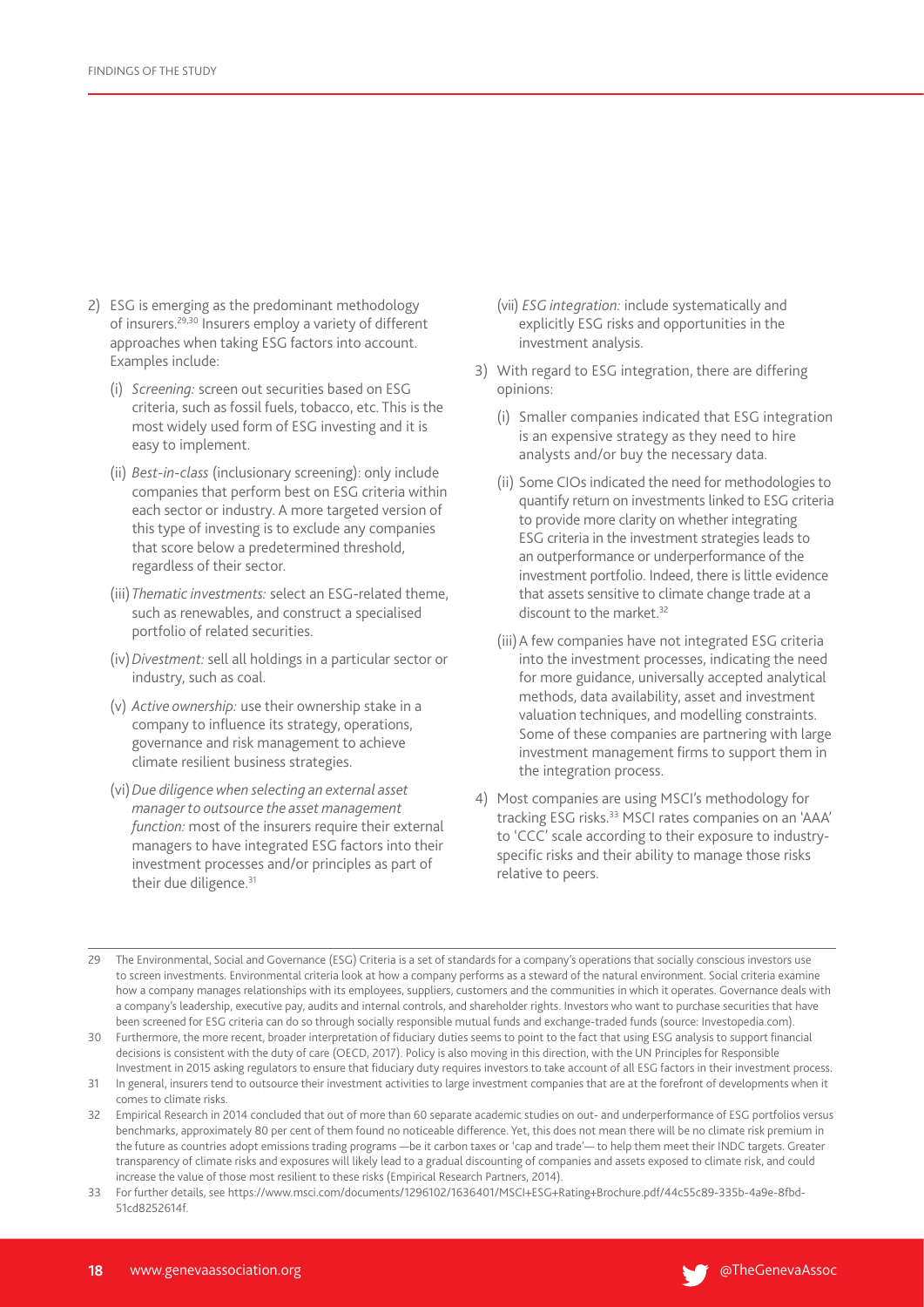# **4.4. Challenges hindering the insurance industry in scaling up its contributions**

# *The liability side*

*There are many factors hindering the expansion of market-based insurance in high-, middle-, and lowincome countries.* 

We have highlighted eight critical ones mentioned in the interviews<sup>34</sup>:

- 1) *Limited access to risk information and related risk pricing difficulties:* Pricing of physical climate risks (e.g. weather-related extremes) is difficult due to lack of hazard/vulnerability/exposure data in many regions, the complexities of disasters and volatility of losses. When risk-based premiums are applied, this often stands in direct conflict with affordability of cover (higher risk, higher premium).
- 2) *Public policy, regulatory and legislative issues:* Public policy and regulations can create the necessary preconditions and the operating environment for the insurance sector. Specifically, government policies, regulation and investments in prevention and risk reduction measures are critical foundations of insurability.
- 3) *Lack of awareness about insurance (from ministries of finance to the general public):* In general, the insurance business model and how insurance leads to financial resilience at both macro and micro levels are not well understood.
- 4) *Need for stakeholder-relevant products and services:*  Many companies indicated that they are focused on developing more relevant products that meet their customers' needs and that this should be a priority for the entire industry.
- 5) *Limited take-up of disaster insurance:* This means that there is a relatively small pool of policyholders even where insurance is available at an affordable price. The main reasons are lack of risk awareness, limited understanding of insurance mechanisms, lack of a culture of risk management, underestimation of potential impacts, and reliance on other support mechanisms such as post-disaster government handouts.
- 6) *Weakness of domestic insurance market:* For some rural areas and in some middle- and low-income nations this limits access to insurance, distribution channels and payout systems.
- 7) *Regulatory barriers in some countries,* which may hinder access to global reinsurance capacity and expertise.
- 8) *Scalability and sustainability of insurance programmes:*  The relationship between the public and private sector is of particular importance in the context of rising losses, where effective Public-Private Partnerships (PPPs) seem to be the only viable option for maintaining insurability.

# *The investment side*

*A number of challenges hinder insurers in scaling up their investments to support the transition to a lowcarbon economy. These fall into five areas, including: (1) financing and market-related factors; (2) financial and insurance regulations; (3) climate change–related policies and regulatory frameworks; (4) technology; and (5) data and transparency for informed investing.*

# *Financing and market-related factors*

A majority of insurers believe that the massive green financing gap could only be addressed through (i) development of generally accepted definitions and standards for 'green' as an asset class; (ii) expansion of the pipeline of investable-grade opportunities that meet their investment criteria and risk appetite; (iii) expansion of the green bond market with appropriate monitoring, as well as new investment tools and related markets; (iv) methodologies for and expertise in due diligence and monitoring among asset managers. Furthermore, it was stressed that:

1) Currently, the market cannot accommodate largescale portfolio allocations to green. Cheaper and more widespread green bond funding is needed to drive more investment towards climate resilient projects. Specifically, there is a need for: (i) more issuance of green bonds coupled with a broader variety of issuers; and (ii) emergence of new instruments (e.g. green loans, green securitisations).

34 The Geneva Association (2016a) also provides further details about the underpinning causes.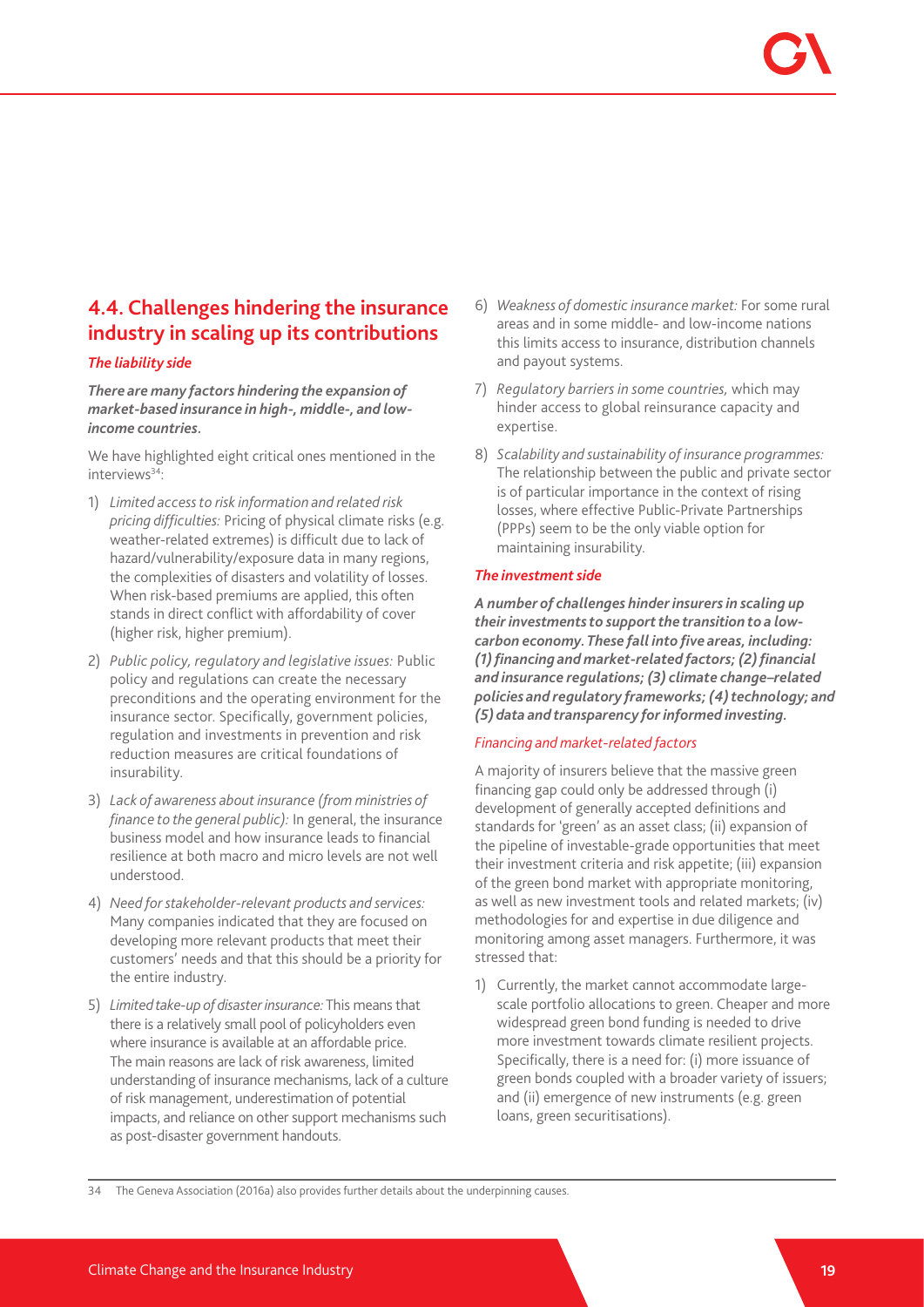2) There is a need for well-defined asset classifications, standards and methodologies by which insurance companies and other institutional investors can assess the relative merits of a green investment or project. A lack of universally accepted principles about what constitutes 'green', is resulting in different interpretations.

#### *Financial and insurance regulations*

Insurance companies evaluate investments on a risk-return basis including return on capital. They are increasingly interested in reallocating capital towards long-term green investments. However, some respondents noted that international and national financial and insurance regulations on capital charges may potentially restrain their capacity to do this.<sup>35</sup>

#### *Climate change–related policy and regulatory frameworks*

Our interviews confirmed concerns with the considerable uncertainties associated with the national climate policy and regulatory pathways to achieve climate change targets. Unclear and deeply fragmented national sectoral policies and regulations make it difficult for investors to assess risks and opportunities. The responses further revealed that,

- 1) Fragmentation in climate policies and regulations within and across nations leads to risks, impacting investors' confidence. This is further exacerbated by retroactive policy change, lack of policy or conflicting policy signals (such as fossil fuel subsidies). Greater clarity about national policies, particularly in relation to major carbon emitting sectors, could help to build an informed view about different climate scenarios and to integrate these views into their investment strategies.
- 2) There is a need for policy incentives to encourage green investment at scale (e.g. tax incentives and subsidies associated with investments in renewable energy or electric vehicles).
- 3) Lack of appropriate price signals, such as failure to price carbon and natural capital, are also seen as barriers to scaling up green investments.<sup>36</sup>

### *Technology*

While the insurance industry has contributed to the growing investments in renewable energy, the green and clean technology markets cannot yet accommodate the scaling up of the risk-adjusted returns that the insurance industry is seeking.

A number of executives stressed that markets for green and clean technologies remain volatile, and in general, do not meet their criteria. Most of these new technologies are still in their infancy, and investing in them may be more aligned for those asset managers willing to take higher risks in exchange for higher returns. In general, responses indicated the need for more 'green' technology investment opportunities and structures that are close to the insurance industry's risk appetite.

#### *Data and transparency for informed investing*

Insurers, as investors, need data to make informed investment decisions. The interviews indicated that:

- 1) Evaluating the physical, liability, and transition risks associated with transitioning to a low-carbon economy starts with gathering reliable data. However, fragmentation and lack of common reporting frameworks are leading to reporting fatigue without producing consistent and reliable data and transparency.
- 2) There is a need for better standards for reporting climate risks. The FSB-TCFD industry-led initiative could potentially be a game changer, leading to more clarity and standardisation, resulting in data consistency and transparency for investors.
- 3) All companies need standard stress testing tools, scenario analysis methodologies and expertise to address FSB-TCFD recommendations.

<sup>35</sup> While green bonds are generally issued by large companies or entities that issue liquid debt securities, and as such green bond investors do not have to give up liquidity, there are no pricing differences between green bonds and traditional bonds of comparable credit ratings and maturities green bonds do not trade at a premium compared to their peers. The fact that 'green bond' has not been established as an asset class on its own does not allow for different risk capital charges to be applied to them.

<sup>36</sup> Natural capital can be defined as the world's stocks of natural assets which include geology, soil, air, water and all living things. It is from this natural capital that humans derive a wide range of services, often called ecosystem services, which make human life possible.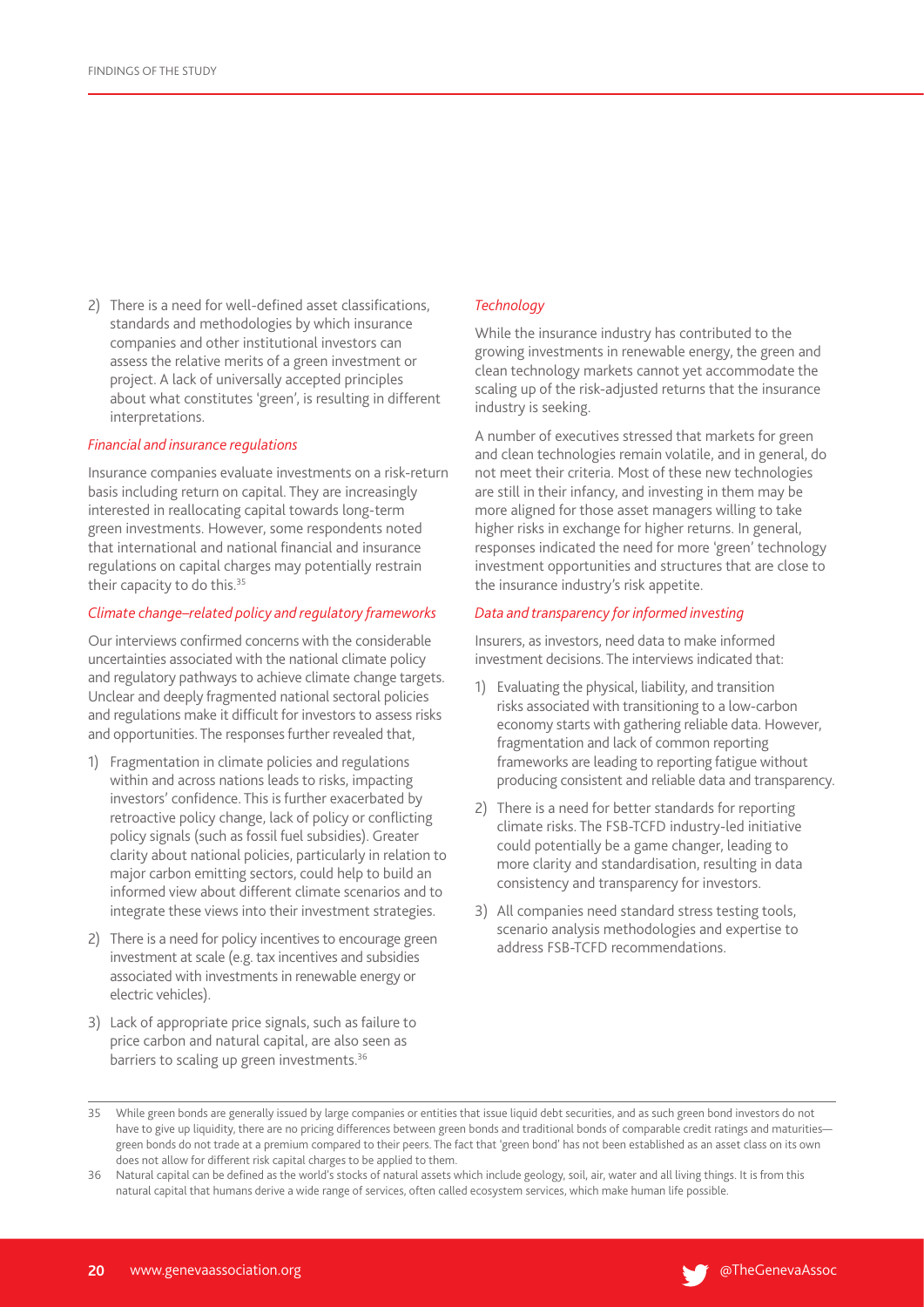# **4.5. Role of the insurance industry in supporting climate resilience and decarbonisation of critical infrastructure**

*In general, insurers consider critical infrastructure as fundamental to scaling up socio-economic resilience to physical risks and transitioning to a low-carbon economy.* 

# *The liability side*

The insurance industry is already underwriting critical infrastructure, and there is willingness to expand coverage, but a number of challenges remain. Our interviews revealed that:

- 1) While critical infrastructure constitutes the backbone of a functional society, almost no consideration has been given in many countries to assessing impacts of natural hazards. Focus is mainly on operational risks, such as fire and explosion, as these are higher probability events.
- 2) There are limited incentives, especially for private operators, to increase resilience.
- 3) Any investments in critical infrastructure should consider climate resilience for the entire life cycle; however, it is believed that many countries are primarily focusing on decarbonisation without paying sufficient attention to ensuring climate resilience.
- 4) The extent to which insurers have been underwriting infrastructure risks varies from country to country.
- 5) Insurers need to have access to high quality data to assess various risks associated with all phases of the infrastructure project throughout the entire life cycle, including their design, construction, operation and maintenance.

# *The investment side*

For institutional investors to invest in critical infrastructure, they require a stable, predictable regulatory and political framework, a pipeline of investable-grade projects and an efficient market for critical infrastructure.

Our interviews indicated that:

- 1) Most insurers (particularly on the life side) see infrastructure projects as a potential opportunity for investing for reasons such as: (i) potentially lucrative risk-adjusted return on equity; (ii) long-term exposure as a good match for long-term liabilities; and (iii) increased diversification across asset classes, structure, geography and exposure.
- 2) Similar to other green investments, investing in infrastructure poses additional constraints related to capital charges under insurance and financial regulations.37
- 3) There is a need to develop a sufficient pipeline of investable infrastructure projects that provide insurers with the appropriate risk-adjusted returns over the project's lifetime. At present, there is limited transparency on the volume of these projects, even in the short-term, making it difficult to commit to longterm financing.
- 4) Capital markets for infrastructure assets remain relatively complex, non-standardised and illiquid.
- 5) Addressing regulatory and political impediments could increase investments in critical infrastructure. In lowand middle-income countries, political and currency risks remain as barriers to investment.
- 6) Across countries, and even within the same countries, infrastructure projects often have different contractual terms, which increases the due diligence insurance companies need to undertake in their role as investors, and at the same time, limits them in building the expertise required to assess projects efficiently.
- 7) There is a need for greater standardisation in terms of documentation and disclosure, for example, by means of a common risk assessment framework and documentation. This could potentially allow investors to move more of their liquid fixed-income assets into critical infrastructure assets.
- 8) Pooling projects, including the development of respective funds, indexes and securitisation vehicles could reduce transaction costs.

<sup>37</sup> However, the EU recently recognised infrastructure as an asset class with dedicated capital risk charges and allocation rules under Solvency II. Nevertheless, these changes have led to almost no increase in green investments, as capital charges remain high.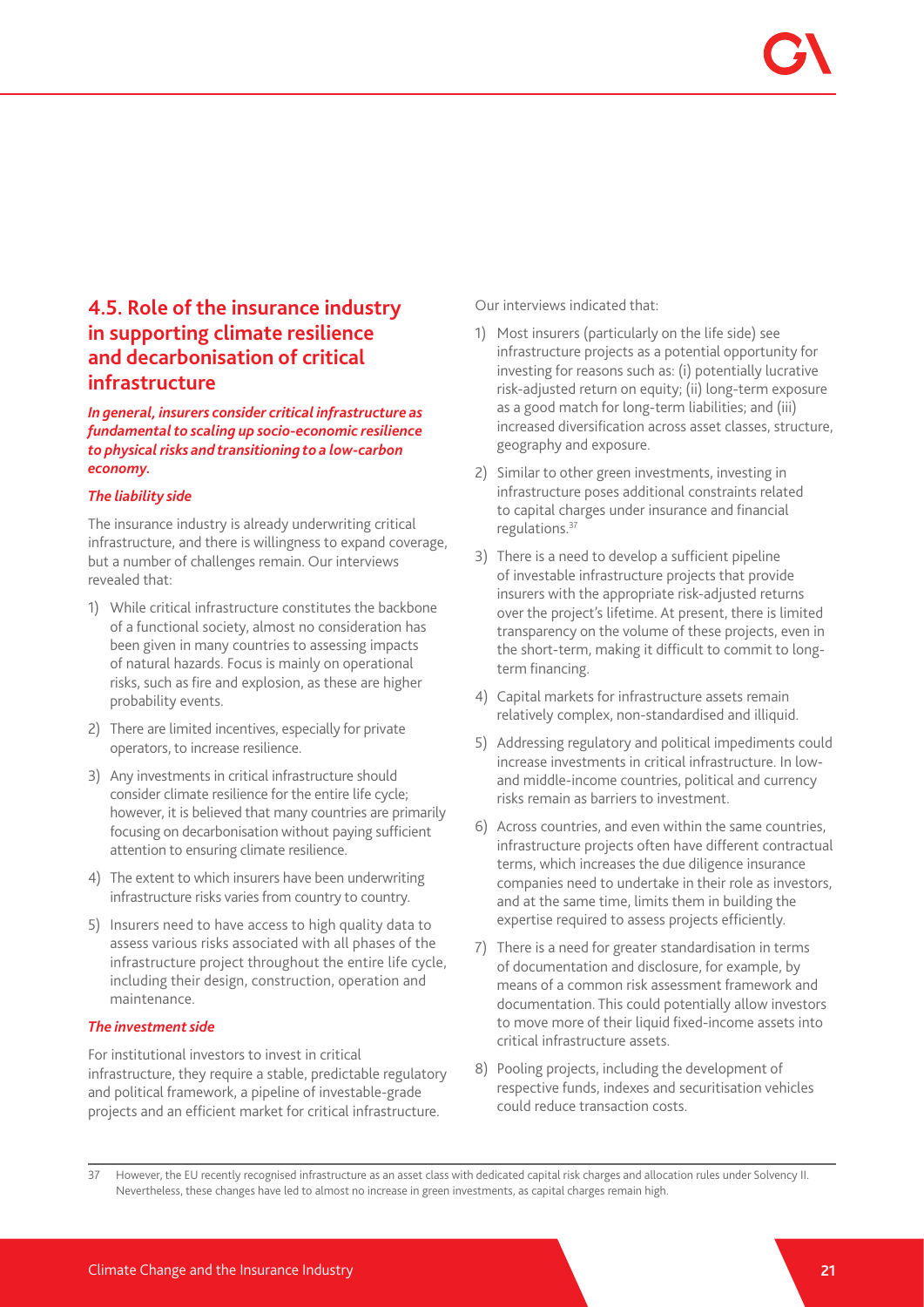**1**

Key findings of the study are summarised in figure 4.

### *Figure 4: Summary of findings of the study*

# **The insurance industry is already taking action in addressing the climate change challenge.**

**As risk managers and underwriters**, the industry provides leadership in risk modelling and pricing, knowledge of preventive measures and innovation in risk transfer solutions—all of which enable building socio-economic resilience to climate risks, entrepreneurial pathways for clean technologies, incentives for GHG reductions, and more efficient settlement of contracts.

**As investors**, the industry, under its liability-driven approach, is constrained by fiduciary duties and regulations. It is evaluating investment strategies and policies that increasingly integrate climate change considerations, and conducting due diligence of their asset managers. ESG is emerging as a predominant methodology—although with a few considerations.



**2**

# **External hurdles hinder the expansion of the insurance industry's contributions.**

#### **Hurdles to expansion of risk transfer solutions**

- Limited access to risk information and related risk pricing difficulties
- Public policy, regulatory and legislative issues
- Lack of awareness about insurance
- Weakness of domestic insurance markets
- Limited take-up of disaster insurance
- Regulatory barriers to access global reinsurance
- Scalability and sustainability of insurance programmes

# **Hurdles to scaling up green investments**

- Limited capacity of the markets to accommodate large-scale portfolio allocations to green
- Need for well-defined asset classifications, standards and methodologies for assessing green investments
- Fragmentation in climate policies and regulations that impact investors' confidence
- Regulatory risk capital charges that could restrain long-term green investments
- Lack of appropriate price signals, such as failure to price carbon
- Need for green technology investment opportunities and structures that better satisfy the insurance industry's risk appetite
- Data and transparency for informed investing

# **Climate resilient and decarbonised critical infrastructure is an 3 opportunity for the insurance industry but it poses specific challenges.**

**As risk managers and underwriters,** the industry requires data to assess the risks associated with climate resilient and decarbonised infrastructure projects throughout their lifecycle—from design and construction to operation and maintenance.

**As investors,** the industry requires a stable regulatory and political framework, a clear 'infrastructure' asset classification, a robust pipeline of opportunities and an efficient market for critical infrastructure. Pooling and structuring projects could reduce transaction costs.

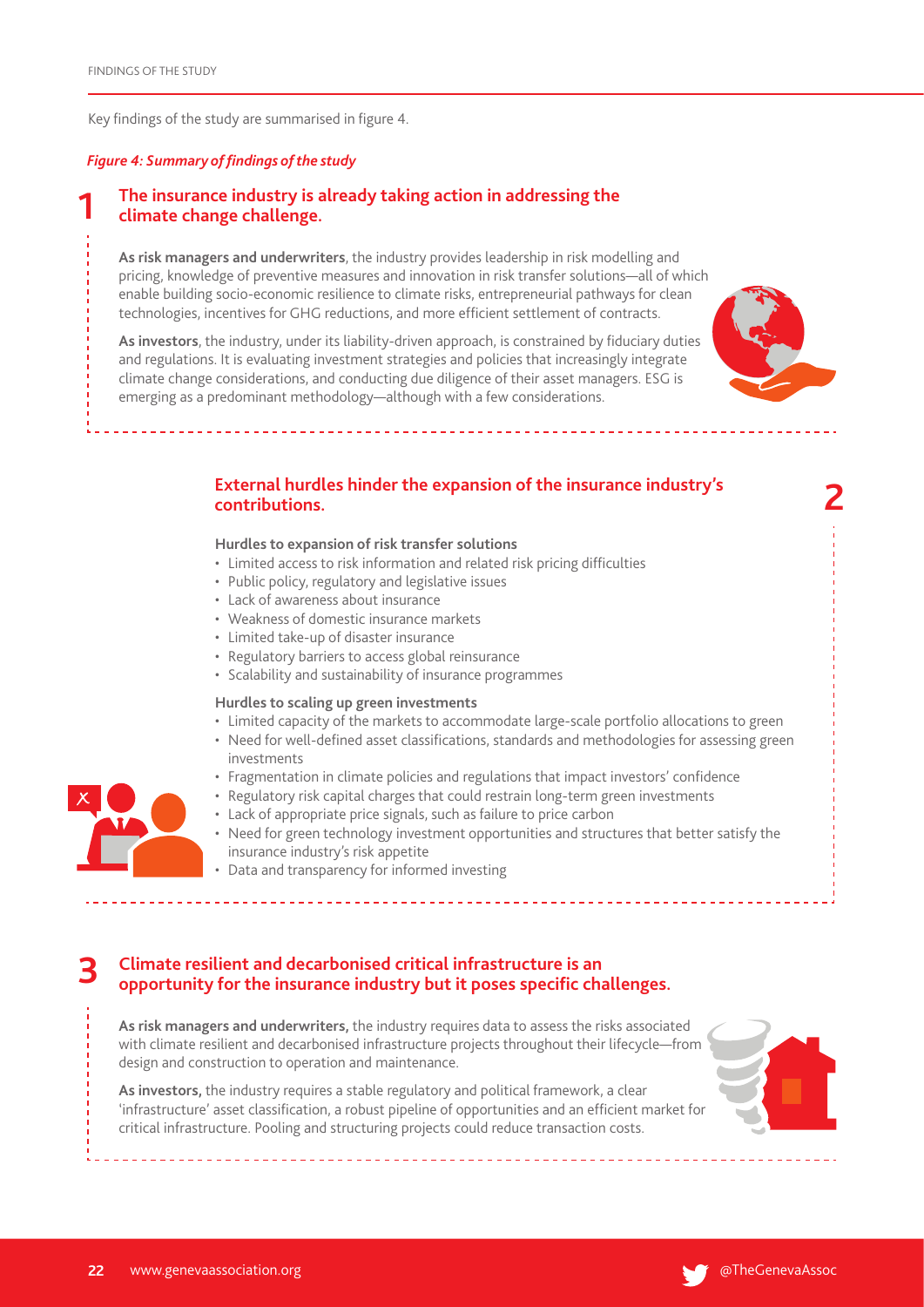# **5. Conclusions and recommendations**

*Building financial resilience to rising costs associated with physical climate risks requires proactive risk management and adaptation strategies. Transitioning to a low-carbon economy needs to be well planned and to follow a predictable path with alignment across all layers of government and the private sector.* 

Implementation will take time and may take longer in some countries and regions depending on existing policies and political frameworks. This will have profound socioeconomic implications spanning many sectors (e.g. energy, water, food and agriculture, transport, finance) involving investments in critical infrastructure, labour training, education and trade.

However, despite growing waves of climate change– related policies and regulations, national pathways for building climate resilience and transitioning to a lowcarbon economy remain sketchy. A complex network of stakeholders (e.g. governments, policymakers, regulators, standard setting bodies and the private sector) are working through the growing number of adaptation and mitigation initiatives, but these efforts also remain fragmented (Annexes 2, 3).<sup>38</sup> To achieve scale, the key barriers, opportunities and solutions need to be identified through more coordinated dialogue, engagement and action among key stakeholders.

# *The insurance industry is a critical part of the solution. It is neither the polluter, nor the climate policy setter, but it plays a critical role as risk manager, underwriter and investor in enabling economic resilience and entrepreneurial pathways for addressing climate change goals and targets.*

As a global leader in risk management, the insurance industry is already contributing significantly to building socio-economic resilience to extreme events and climate risks. It is also supporting the transition to a low-carbon economy through its underwriting business, investment strategies and active reduction of its carbon footprint. But, it wants to do more.

We believe that as the first step to leveraging this industry's value proposition, key stakeholders could benefit from engaging with the insurance industry from an early stage. Furthermore, a number of critical challenges outside the scope of the insurance industry need to be addressed by various stakeholders in a more coordinated manner to enable expansion of the insurance industry's contributions.

To this end, we recommend that:

*Recommendation 1: Third-party stakeholders such as governments, policymakers, standard setting bodies and regulators across sectors should work in a more coordinated fashion to address key barriers that hinder insurers from scaling up their contribution to climate adaptation and mitigation.*

### *On climate change adaptation*

# *The management of climate risks falls on every member of society. Risk awareness and risk ownership (by individuals, communities, businesses and different levels of the government) are central to society's ability to take rational risk management decisions.*

While we believe that everyone plays a key part, in this report we focus our recommendations on the role of government. Specifically, we urge governments to:

- 1) Identify and quantify socio-economic risks of climate change (with regular updates) and conduct costbenefit analysis of possible measures to underpin climate risk management decision-making. To this end:
	- (i) *Facilitate systematic collection* of reliable environmental and socio-economic data.
	- (ii) *Establish national data platforms and data policies* to make publicly-funded data accessible to public and private sector institutions.
	- (iii) *Invest in education and raise public awareness of physical climate risks* (acute and chronic) by providing and regularly updating national climate risk maps and information portals.

38 On the adaptation side, among key stakeholder segments are the United Nations, the development community including the OECD, the World Bank Group and other multilateral development banks, international donors, various socio-economic groupings (e.g. G20, G7, EU, APEC, ASEAN, CARICOM), the insurance industry and its affiliations, NGOs, the scientific community and engineering associations (Annex 2). Similarly, on the mitigation side, among key stakeholder segments are, the United Nations, the development community, socio-economic groupings (G20 and its FSG-TCFD and Green Finance Working Group, EU and its HLEG on Sustainable Finance), NGOs (e.g. Bloomberg's Sustainable Energy and Climate Action Plan, CDP, AODP, CERES), financing and capital markets and related policymaking and regulatory bodies (e.g. ICMA, GFMA, EIB, ESMA and IOSCO, central banks, banking sector), technologists and innovators and fossil fuel–intensive companies (e.g. energy, automobile manufacturers, etc.) (Annex 3)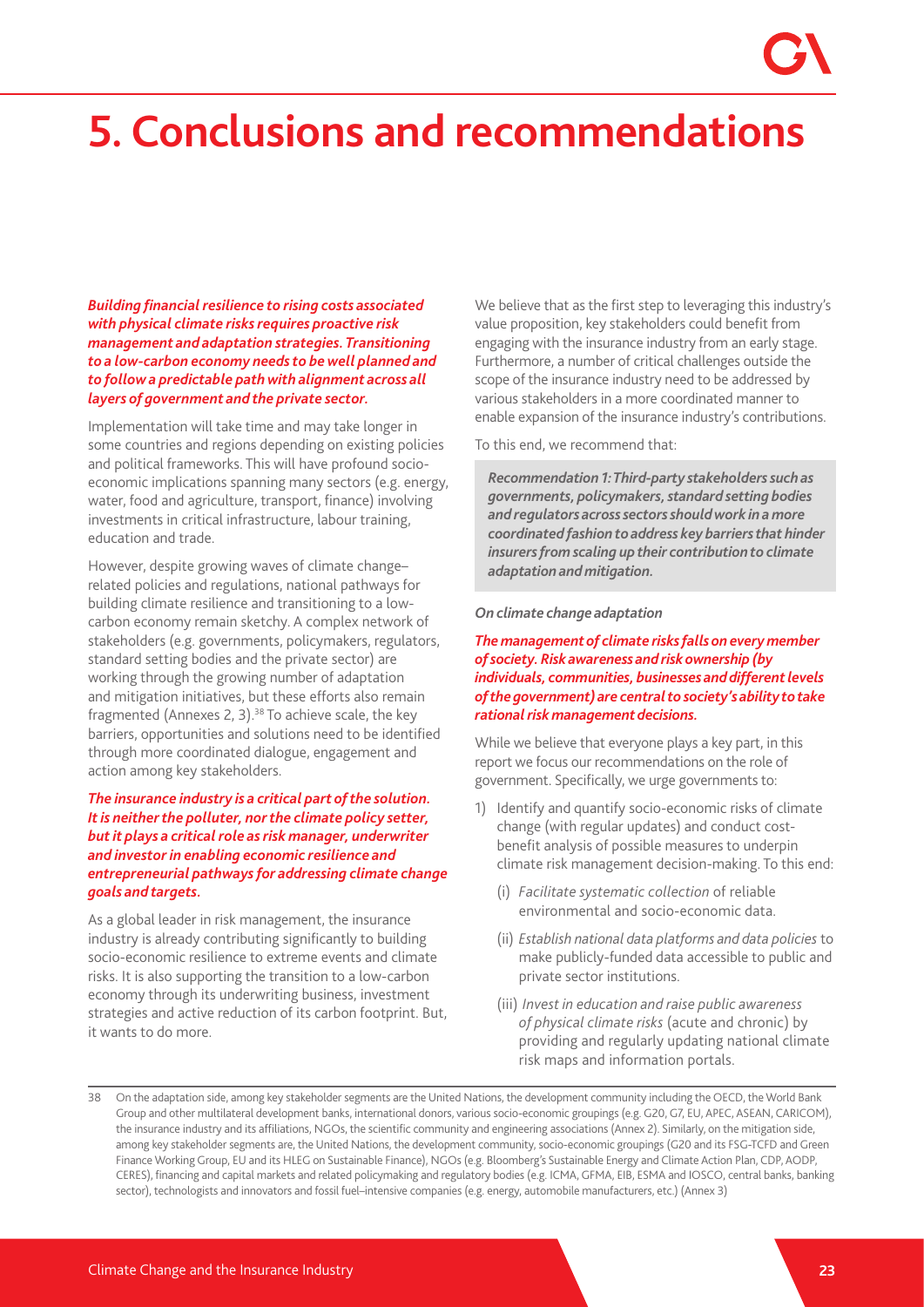- (iv)*Establish indicators and targets, collect reliable data, and conduct risk audit*s to measure progress on the building of resilience.
- 2) Develop comprehensive and integrated climate risk management plans that span all sectors of the economy:
	- (i) *Ensure plans are risk-informed and involve:* (a) *ex-ante* preventive measures (to avoid new risks) and risk reduction measures (to reduce existing risk); (b) pre-agreed disaster preparedness and response measures to ensure a quick return to normal after a disaster; (c) risk financing and risk transfer measures, such as insurance, to build financial resilience to the residual economic risks; (d) effective reconstruction planning to prevent recurrent risks and build resilience to future events.
	- (ii) *Encourage national governments* to consult with and engage different ministries and layers of the government (particularly the local governments), as well as the private sector.
	- (iii)*Provide enabling environments, including sound policies, regulations, legal and institutional frameworks* to facilitate and incentivise the implementation of such measures.
	- (iv) *Lay out institutional foundations for enhanced coordination across government layers* including strategic alignment, planning, budgeting and incentive mechanisms.
	- (v) *Establish mechanisms for engagement and consultation with the private sector* (e.g. marketbased insurance industry).
	- (vi) *Invest in, enforce and promote (as relevant) preventive and risk reduction measures* (e.g., update and enforce new building standards, land zoning, invest in infrastructure that increases resilience, retrofit public buildings and infrastructure) to address the underpinning causes of risks, leading to insurability of the residual risks, paying special attention to strengthening and building climate resilient public infrastructure.
- (vii) *Reform post-disaster financing schemes and adopt financial protection strategies* to increase ownership, impact and cost-efficiency of disaster response financing. Consider innovative solutions provided by the insurance sector for catastrophe risk transfer and protection of government budgets.
- 3) Engage with and establish relevant public-private partnerships with the insurance industry for building socio-economic resilience to climate change:
	- (i) *Establish policies and regulatory regimes to enable the insurance industry to provide scalable and sustainable risk transfer solutions* to protect individuals and businesses, as well as governments' budgets (local to national) against climate risks, leveraging the industry's innovations in risk transfer solutions, distribution channels and mechanisms for payouts after disasters.
	- (ii) *Invest in education and raise public awareness of the socio-economic benefits of risk transfer solutions* such as insurance to enhance the public's receptivity and take-up.
	- (iii)*Realise opportunities to leverage risk expertise and knowledge of the insurance industry*, particularly in the areas of risk assessment, risk pricing and preventive measures.
	- (iv) *Establish relevant public-private emergency facilities* to cope with very low probability but very high impact events that are beyond the capacity of the insurance industry.

### *On the transition to low-carbon economy*

*Different key stakeholders should address a number of barriers to allow institutional investors, particularly those with fiduciaries duties and regulatory constraints (such as the insurance industry) to expand their contributions. We have categorised our recommendations in four key areas, targeted at different key stakeholders.* 

1) We encourage policy setting, regulatory and standard setting bodies involved in financing and capital markets to $39$ :

39 A number of intergovernmental mechanisms are emerging, aiming to identify barriers to green financing and mobilise private investment into green projects, such as the G20 Green Finance Study Group and the EU High Level Expert Group on Sustainable Finance. More recently, the International Capital Market Association (ICMA) has joined forces with the Global Financial Markets Association (GFMA) to establish the Global Green Finance Committee (GGFC), a coordinated industry effort to promote green finance, facilitate cross-fertilisation between related markets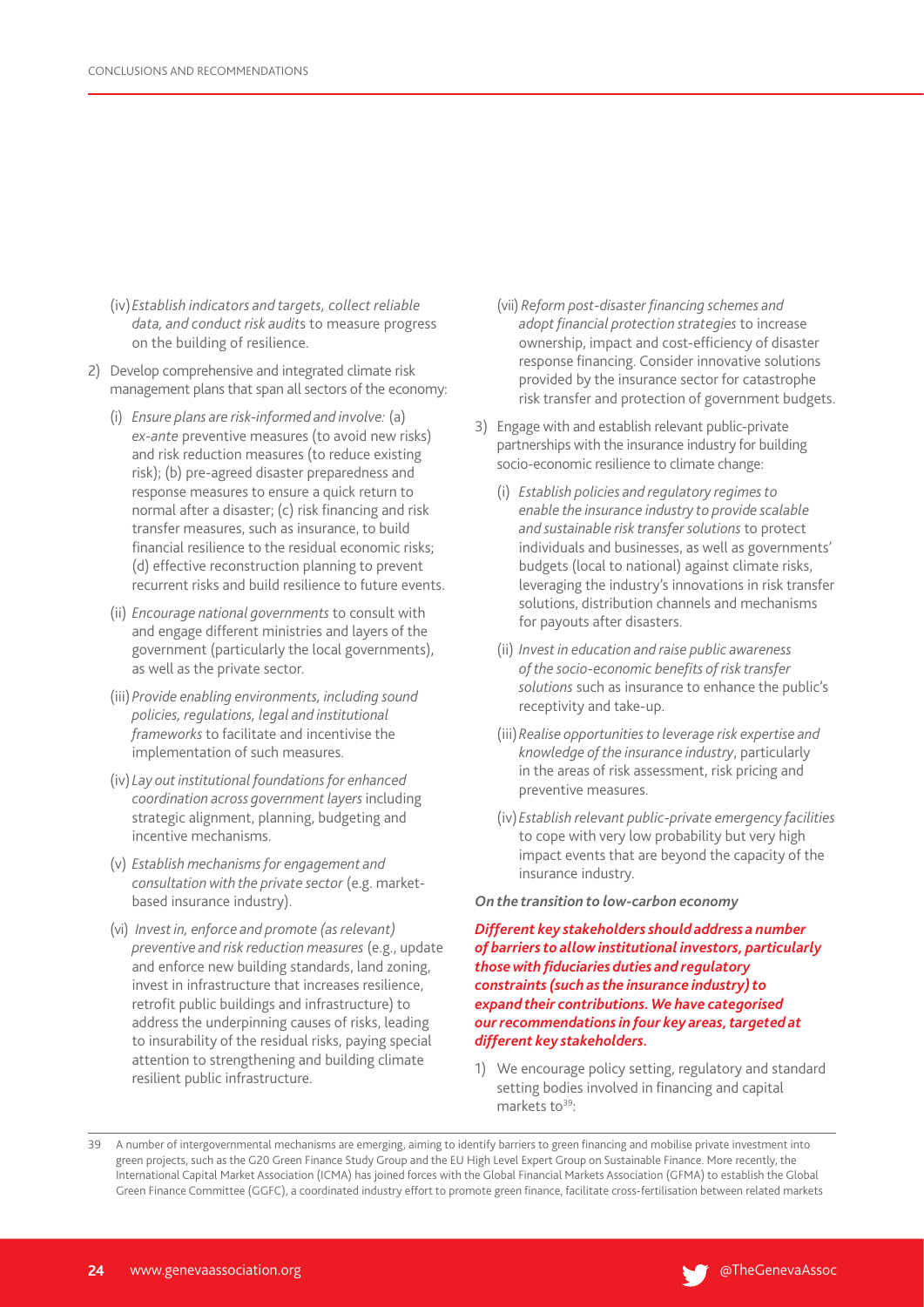- (i) *Develop clear classifications for assets and financial products* that capture all acceptable definitions of 'green'.
- (ii) *Support expansion of green bond markets with proper monitoring and verification.*
- (iii)*Support, promote, and enable the expansion of the pipeline of green investments* and new investment tools that meet the investment criteria of liabilitydriven institutional investors.
- (iv) *Establish well-defined standards and methodologies* by which insurance companies, other institutional investors and asset managers can assess the relative merits of a green investment or project.
- 2) We encourage governments to:
	- (i) *Strive to provide greater clarity on national decarbonisation* policies, carbon pricing and/ or trading policies, regulatory frameworks and strategies, particularly in relation to major carbon emitting sectors.
	- (ii) *Develop consistent national sectoral strategies in alignment with national decarbonisation plans, spanning key sectors* —particularly, energy, water, agriculture, manufacturing and chemicals, transportation and housing— to ensure a wellmanaged transition. Consider the implication of critical issues such as technical innovations and other disruptions, greening and climate resilience of critical infrastructure, trade, education, labour training and job creation opportunities.
	- (iii) *Engage and consult* from the early stages with different sectors and levels of the government (emphasising city and local levels) and with the private sector to develop implementation plans. Ensure better alignment across sectoral, climate, financial, labour, education and trade policies to enable 'well-managed' transitioning.
- (iv)*Discuss carbon pricing/trading policies* with the goal of incentivising and/or helping with financing the 'well-managed' transition rather than as stand-alones.
- (v) *Ensure that the Nationally Determined Contributions plans are accompanied by clear capital raising plans*, engaging both the public and private sector.
- (vi) *Establish strong public-private partnerships and structures* to enable the flow of private sector financing and implementation.
- (vii) *Phase out the fossil fuel subsidies and establish subsidies and tax incentives* for investing in green.
- 3) *Financial reporting and compliance authorities could establish consistent disclosure rules for all market participants in order to provide better information on the financial risks emanating from climate change.* This could potentially reduce/eliminate the number of fragmented reporting frameworks to avoid reporting fatigue and lead to availability of consistent and reliable data and transparency.
- 4) *Insurance regulators could explore ways to incentivise investments in green by the insurance industry* through better alignment of insurance regulations with the national climate change policies and priorities.
- 5) *The United Nations Framework Convention on Climate Change (UNFCCC) should ensure that its stocktaking includes an assessment on how global capital markets* are responding to the climate change challenges and opportunities.

*Recommendation 2: The insurance industry should continue to institutionalise climate change as a core business issue, expand its contributions towards building financial resilience to climate risks and supporting the transition to a low-carbon economy by collaborating with governments and other key stakeholders to address challenges.*

and asset classes with the ambition of acting as a representative counterparty to the official sector on green policy matters. Furthermore, credit rating agencies could play a critical role in the adoption as they are incorporating climate risk management as a factor in their evaluation of publicly-traded company and sovereign credit ratings.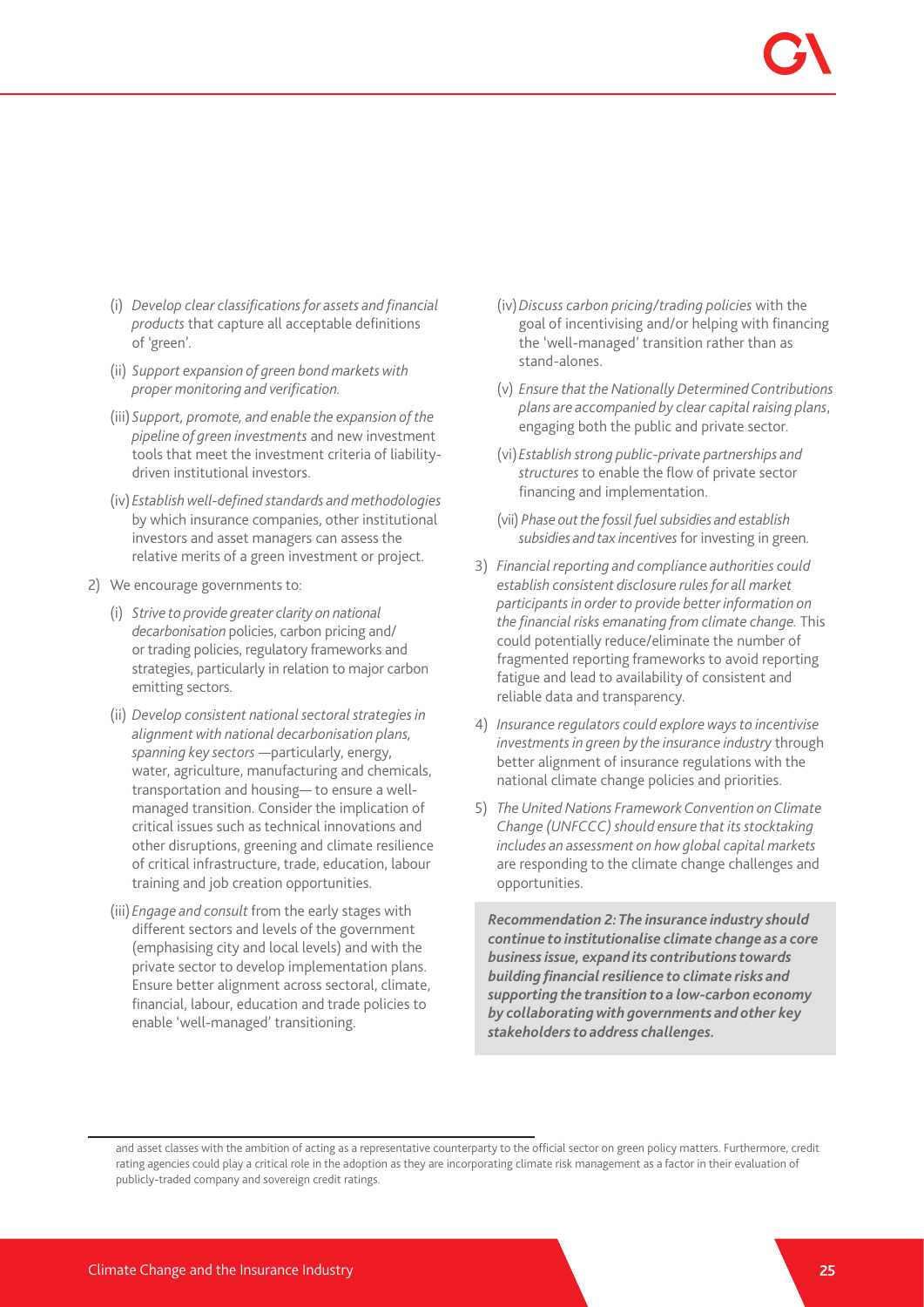### *At the company level*

We recommend that insurance companies continue to:

- 1) *Expand their underwriting products and services* for addressing the protection gap to natural hazards and physical risks of climate; to reduce business risks associated with the complex green and clean tech value chain; and incentivise preventive measures and GHG reduction.
- 2) *Reduce their carbon footprint* for all aspects of their business.
- 3) *Institutionalise climate change as a core business issue* by considering climate risks (physical, transition and liability risks) in their governance, strategy, risk management, underwriting and investment practices.
- 4) *Establish governance mechanisms* to address longterm climate risks with a long-term perspective and promote such approaches as the norm.
- 5) *Stay abreast of latest developments in stress testing and 2oC Scenario analysis*, as well as of developments with the FSB-TCFD.
- 6) *Integrate climate risks into investment decisions.*

However, many barriers identified in this study cannot be addressed at the company level alone. The industry needs to converge on key issues and bring them to the table as a collective.

### *At the industry level*

We recommend the sector to:

- 1) *Proactively engage with governments*, establish partnerships with governments and other stakeholders, as relevant, to expand risk transfer solutions for building financial resilience to climate risks for individuals, businesses and governments.
- 2) *Support the development and advancements in catastrophe risk models with a forward looking approach*  through strong partnership with the scientific community.
- 3) *Promote the need for the systematic collection and availability of publicly-funded environmental and*

*socio-economic data*, national data platforms and data policies to make data accessible to public and private sector institutions.

- 4) *Invest multilaterally in climate adaptation research in areas such as risk reduction measures (e.g. home storm and flood protection, benefits of natural infrastructure), etc.*
- 5) *Promote the need for clear, coherent and consistent climate change policies and regulatory frameworks*  to enable climate adaptation and 'well-managed' transitioning to a low-carbon economy.
- 6) *Promote the need for 'green' and 'infrastructure' asset classification, expansion of pipeline of investable opportunities, standards and methodologies, reliable data and transparency and regulatory stability* for longterm investments to pave the way for the expansion of green investing.
- 7) *Stay abreast of developments with the FSB-TCFD and engage in and contribute to the development of standard methodologies for stress-testing and scenario*  analysis (e.g. 2°C Scenario and Nationally Determined Contributions (NDCs))<sup>40</sup>, building on extensive experience with development of such tools for physical risks (e.g. NatCat).

*Recommendation 3: Governments and the insurance industry should explore ways to support climate resilient and decarbonised critical infrastructure through the industry's risk management, underwriting and investment functions.* 

We encourage governments to:

- 1) *Ensure that new infrastructure projects, either public or private, are delivered with consideration for resilience to physical risks as well as decarbonisation goals.* To this end, governments should:
	- (i) Set clear public policies, legislation and regulatory frameworks on the requirements for resilience, including measures for system robustness, backup capacity, rapid recovery and adaptability to new risks that apply to different phases of the infrastructure life cycle.



<sup>40</sup> The Financial Stability Board TCFD (2017) recognises NDC (Nationally Determined Contributions) as a particularly useful scenario where NDCs are commonly accepted. (See p.28 of the TCFD Final report which reads "In jurisdictions where NDCs are a commonly accepted guide for an energy and/ or emissions pathway, NDCs may constitute particularly useful scenarios to include in an organisation's suite of scenarios for conducting climaterelated scenario analysis.")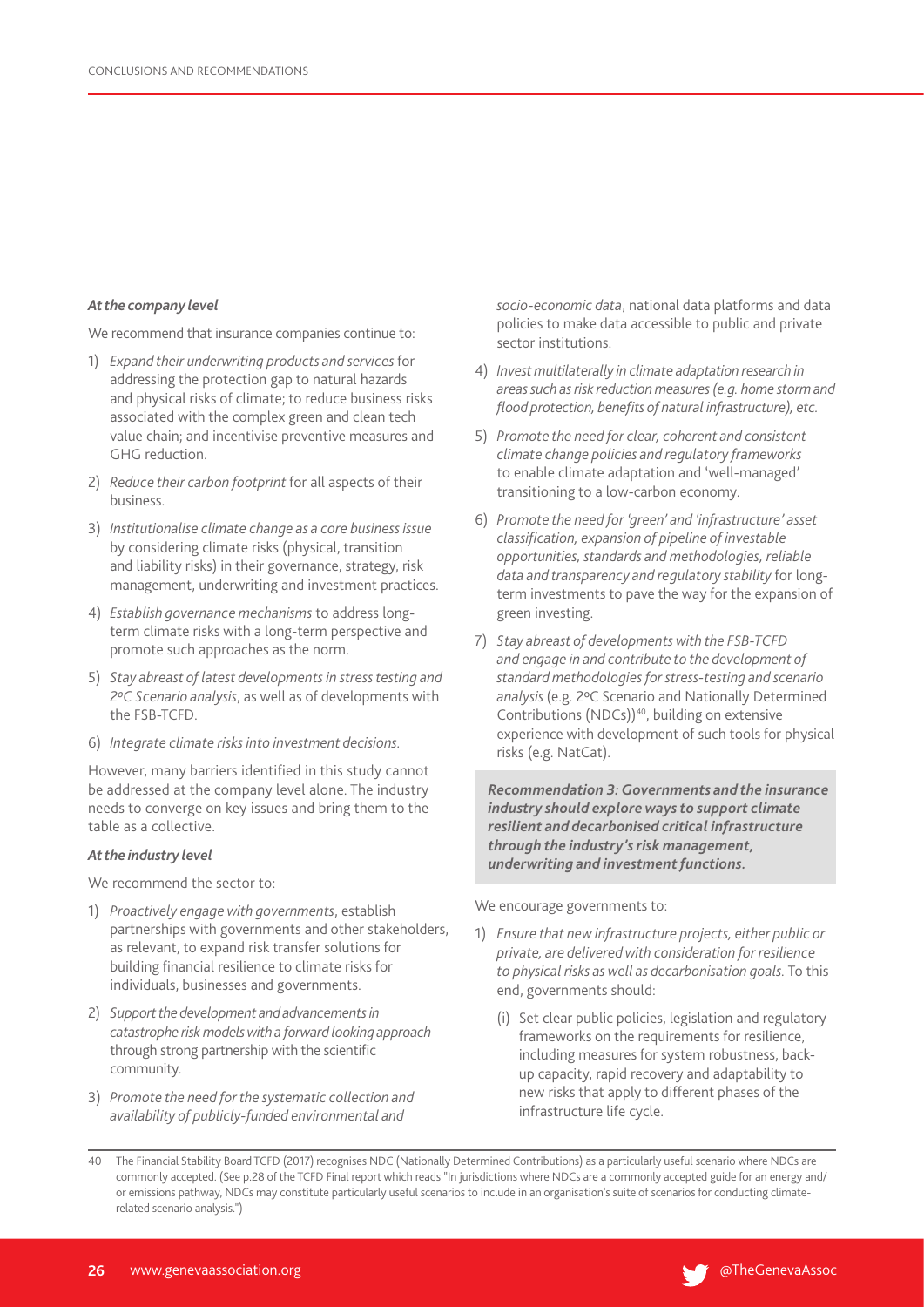- (ii) Ensure it becomes mandatory for any new infrastructure to undergo a comprehensive assessment of impacts of extreme events and climate risks, among other risks.
- 2) *Reassess physical risks associated with existing public infrastructure* and invest in retrofitting measures.
- 3) *Consult with the insurance industry* to explore what the industry could offer through its underwriting and investment functions.

We recommend policymaking, regulatory and standardsetting bodies within the financing and capital markets to:

- 1) *Establish 'infrastructure' as an asset class and support development of an efficient market.* Note that capital markets for infrastructure assets remain relatively complex, non-standardised and illiquid.
- 2) *Define a common risk assessment framework, disclosure and documentation standards* to reduce the due diligence required by institutional investors, often due to differing contractual terms*.*

### *Figure 5: Recommendations*

 *Third-party stakeholders such as governments, policymakers, standard setting bodies and regulators across sectors should work in a more coordinated fashion to address key barriers that hinder insurers from scaling up their contribution to climate adaptation and mitigation.*

 **1**



*Governments and the insurance industry should explore ways to support climate resilient and decarbonised critical infrastructure through the industry's risk management, underwriting and investment functions.* 

*The insurance industry should continue to institutionalise climate change as a core business issue, expand its contributions towards building financial resilience to climate risks and supporting the transition to a low-carbon economy by collaborating with governments and other key stakeholders.* 

**2**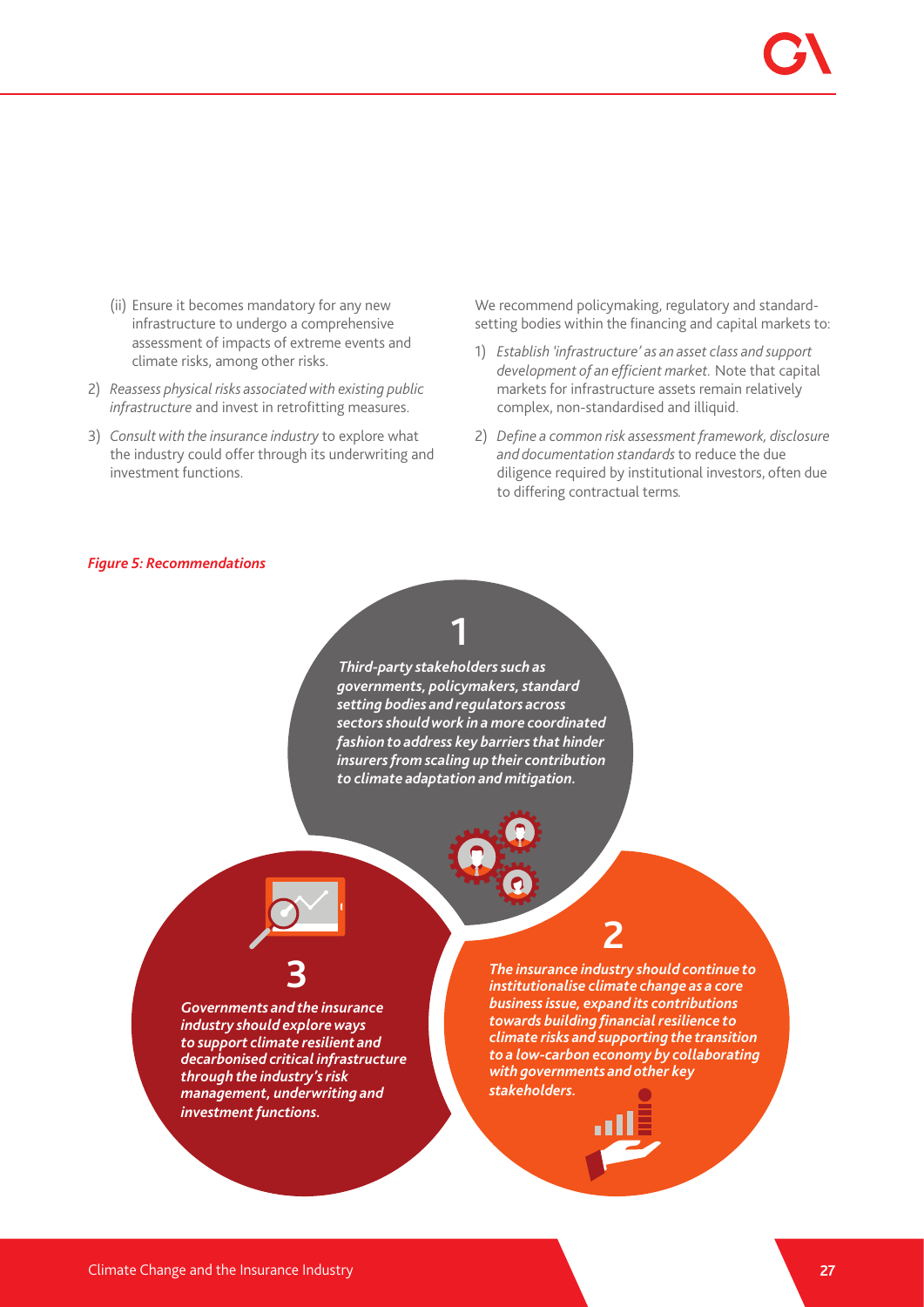

# **Recommendation 1**

 *Third-party stakeholders such as governments, policymakers, standard setting bodies and regulators across sectors should work in a more coordinated fashion to address key barriers that hinder insurers from scaling up their contribution to climate adaptation and mitigation.*

# **Climate change adaptation**

### **Governments**

- Identify and quantify socio-economic risks of climate change (with regular updates) and conduct cost-benefit analysis of possible measures to underpin climate risk management decision-making.
- Develop comprehensive and integrated climate risk management plans that span all sectors of the economy and levels of the government.
- Engage with and establish relevant public-private partnerships with the insurance industry for building socioeconomic resilience to climate change.

### **Transitioning to low-carbon economy**

### **Policy setting, regulatory and standard setting bodies**

- Develop clear 'green' classifications for assets and financial products.
- Support expansion of green bond markets with verification.
- Support, promote, and enable the expansion of the pipeline of green investments and new investment tools.
- Establish well-defined standards and methodologies to assess merits of green investments.

### **Governments**

- Provide greater clarity on national decarbonisation plans and policies.
- Develop consistent national sectoral strategies in alignment with the national decarbonisation plans.
- Ensure better alignment across sectoral, climate, financial and trade policies, regulatory frameworks and related incentives.
- Discuss carbon pricing/trading policies with the goal of incentivising and/or helping with the financing of a 'wellmanaged' transition.
- Ensure that the Nationally Determined Contributions plans are accompanied by clear capital raising plans.
- Establish strong public-private partnerships and structures to enable private investing in the green sector.
- Phase out the fossil fuel subsidies and establish subsidies and tax incentives for green.

# **Financial reporting and compliance authority bodies**

• Provide better information and consistent disclosure rules for all market participants.

### **Insurance regulators**

• Align regulations to enable green investments with a long-term view.

# **UNFCCC**

• Ensure stocktaking of global markets' response to climate change.

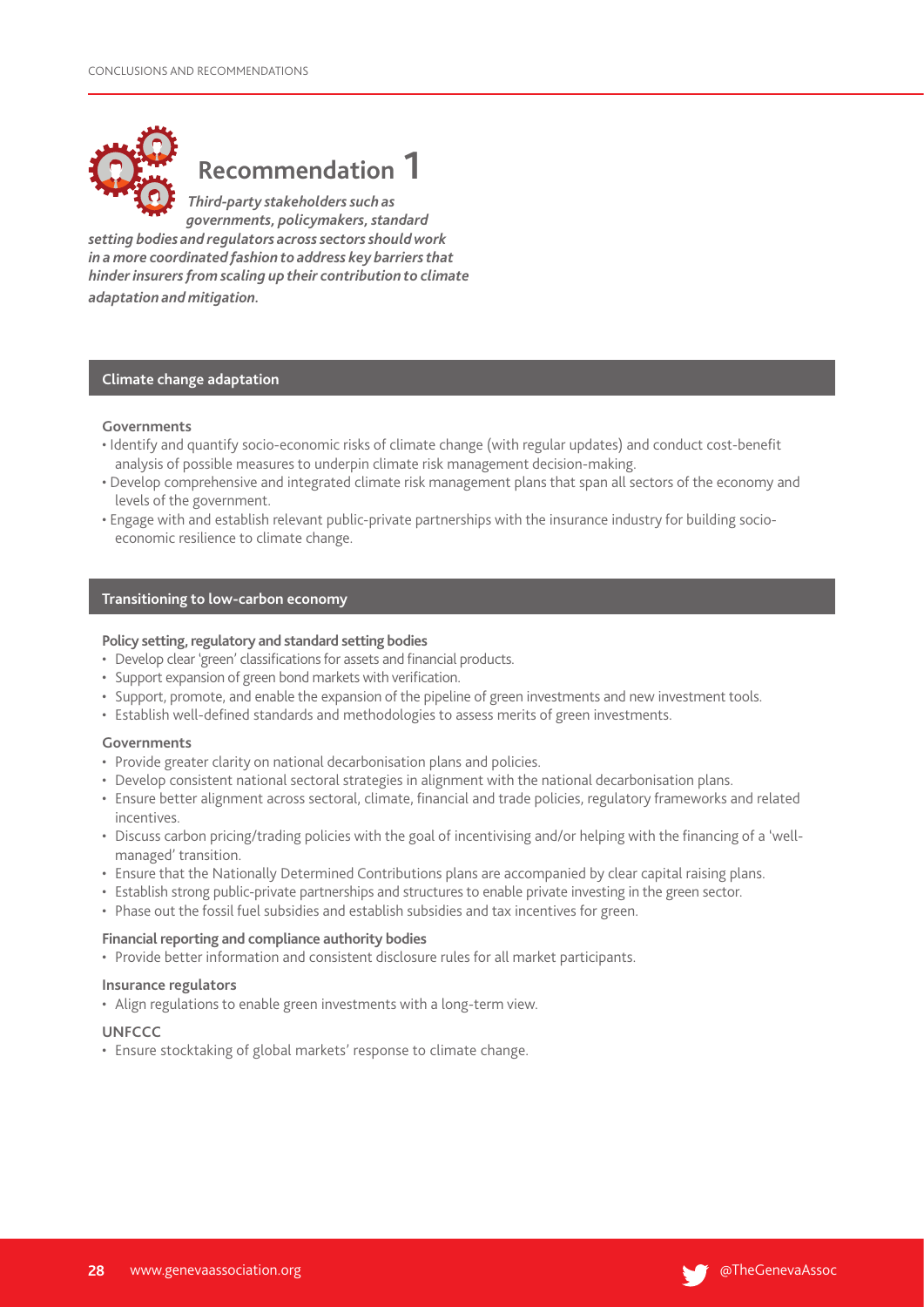# **Recommendation 2**

*The insurance industry should continue to institutionalise climate change as a core business issue, expand its contributions* 

*towards building financial resilience to climate risks and supporting the transition to a low-carbon economy by collaborating with governments and other key stakeholders.* 

# **Recommendation 3**

*Governments and the insurance industry should explore ways to support climate resilient and decarbonised critical infrastructure through the industry's risk management, underwriting and investment functions.* 

# **Company level**

- Expand underwriting products and services for addressing the protection gap to natural hazards and physical risks of climate; reduce business risks associated with the complex green and clean tech value chain; and incentivise preventive measures and GHG reduction.
- Reduce carbon footprint for all aspects of business.
- Institutionalise climate change as a core business issue.
- Establish governance mechanisms to address longterm climate risks and promote such approaches as the norm.
- Stay abreast of latest developments in stress testing and 2°C Scenario analysis, as well as of developments with the FSB-TCFD.
- Integrate climate risks into investment decisions.

# **Industry level**

- Proactively engage with governments to leverage the industry's value proposition to build socioeconomic resilience to climate risks.
- Support the development and advancements of forward-looking catastrophe risk models.
- Promote the need for systematic collection and availability of publicly-funded environmental and socio-economic data.
- Invest multilaterally in climate adaptation research.
- Promote the need for clear, coherent and consistent climate change policies and regulatory frameworks.
- Promote the need for 'green' and 'infrastructure' asset classification, expansion of pipeline of investable opportunities, standards and methodologies, reliable data and transparency and regulatory stability for long-term investments.
- Stay abreast of latest developments in stress testing and scenario analysis.

# **Governments**

- Ensure new infrastructure projects are climate resilient and decarbonised by setting clear policies, legislation and regulatory frameworks.
- Reassess physical risks of existing public infrastructure and invest in retrofitting.
- Join forces and consult with insurance industry to explore the industry's potential contributions.

# **Financial regulators/standard setting bodies**

• Establish infrastructure as an asset class and support development of a market.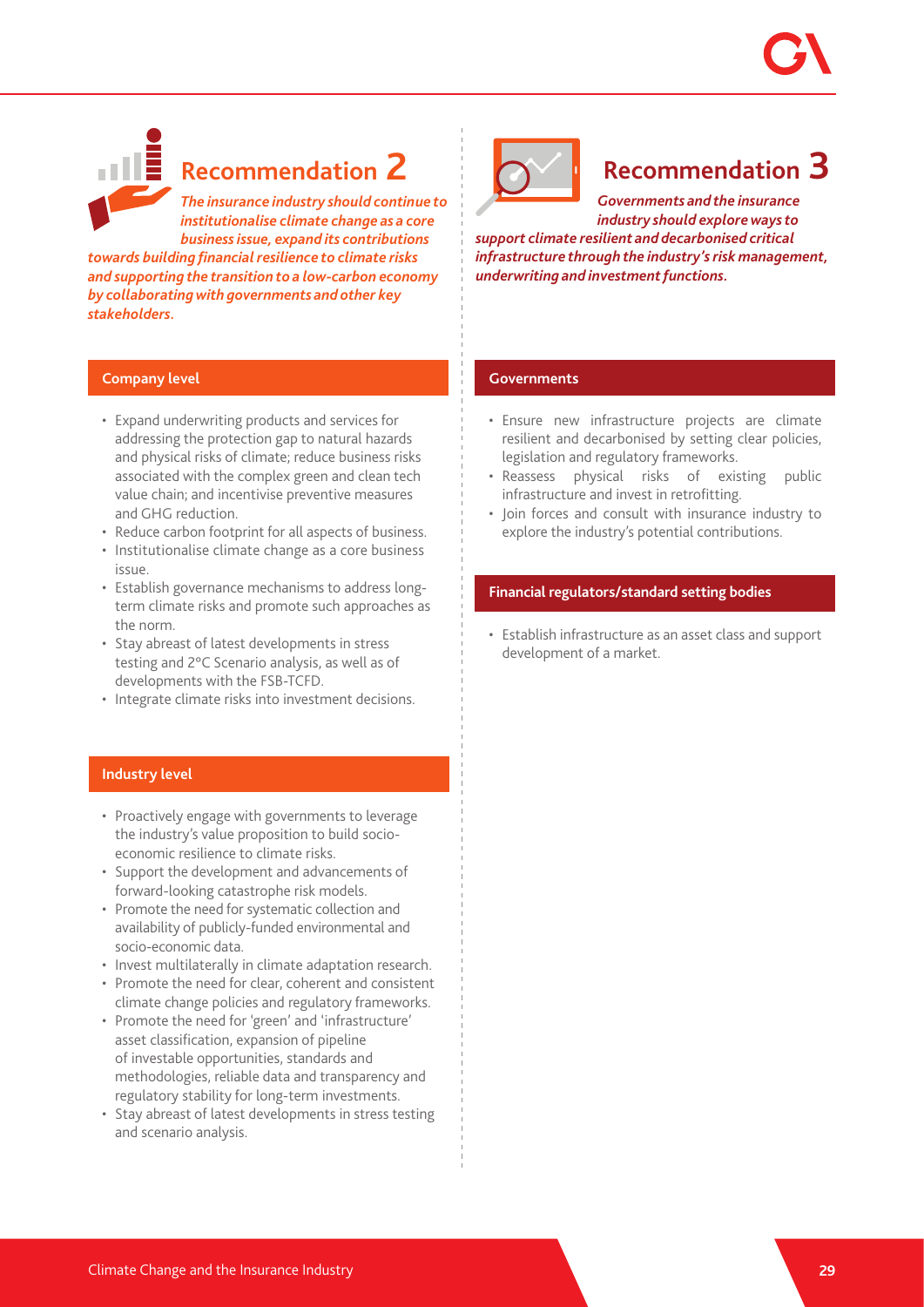# **References**

Arabella Advisors (2016) 'The Global Fossil Fuel Divestment and Clean Energy Investment Movement'. Available at: https://www.arabellaadvisors.com/wp-content/uploads/2016/12/Global\_Divestment\_Report\_2016.pdf

Asset Owner Disclosure Project 'Global Climate 500 Index 2016'. Available at: http://aodproject.net/ wp-content/uploads/2016/05/AODP-GLOBAL-CLI-MATE-INDEX-2016-view.pdf and http://aodproject.net/ global-climate-500-index/

Blackrock Investment Institute (2015) 'The Price of Climate Change'. Available at: https://www.blackrock.com/ corporate/en-mx/literature/whitepaper/bii-pricing-climate-risk-international.pdf

Blackrock Investment Institute (2016) 'Adapting Portfolios to Climate Change Implications and Strategies for All Investors'. Available at: https://www.blackrock.com/investing/literature/whitepaper/bii-climate-change-2016-us.pdf

Bloomberg New Energy Finance (2017) '2016 League Tables—Clean Energy & Energy Smart Technologies'. Available at: https://data.bloomberglp.com/bnef/ sites/14/2017/01/BNEF-2016-Clean-Energy-EST-League-Tables-1.pdf

The Carbon Tracker Initiative and ACCA (2013) 'Carbon Avoidance? Accounting for the Emissions Hidden in Reserves'. Available at: http://www.accaglobal.com/content/ dam/acca/global/PDF-technical/sustainability-reporting/ tech-tp-ca.pdf

The Carbon Tracker Initiative (2014) 'Unburnable Carbon: Are the World's Financial Markets Carrying a Carbon Bubble?'. Available at: http://www.carbontracker.org/wp-content/uploads/2014/09/Unburnable-Carbon-Full-rev2-1.pdf

Carney, Mark (2015) 'Breaking the Tragedy of the Horizon: Climate Change and Financial Stability'. Speech delivered to Lloyd's of London (September). Available at: http://www. bankofengland.co.uk/publications/Documents/speeches/2015/speech844.pdf

Ceres Report (2010) 'Climate Change Risk Perception and Management: A Survey of Risk Managers'. A Ceres report sponsored by Zurich and in association with PRMIA.

Clark, L. G., Feiner, A., and Viehs, M. (2015) 'How Sustainability Can Drive Financial Outperformance', University of Oxford. Available at: http://www.arabesque.com/index. php?tt\_down=51e2de00a30f88872897824d3e211b11

Climate Bonds Initiative (2015), '2015 Green Bond Market Roundup'. Available at: http://www.climatebonds.net/files/ files/2015%20GB%20Market%20Roundup%2003A.pdf

ClimateWise (2012) 'Managing Liabilities of European Carbon Capture and Storage'. Available at: http://www.cisl. cam.ac.uk/publications/sustainable-finance-publications/ remove-obstacle-carbon-capture-and-storage

ClimateWise (2013) 'What would excellence in incorporating low carbon decision-making insurance and reinsurance strategies look like?' Available at: http://www.cisl.cam. ac.uk/business-action/sustainable-finance/climatewise/ pdfs/considering-climate-risk-and-opportunities-for.pdf

ClimateWise (2016a) 'Closing the protection gap—Climate-Wise Principles Independent Review 2016'. Available at: http://www.cisl.cam.ac.uk/publications/publication-pdfs/ Closing-the-protection-gap-ClimateWise-Principles-Independent-Review-2016.pdf

ClimateWise (2016b) 'Investing for Resilience'. Available at: http://www.cisl.cam.ac.uk/publications/publication-pdfs/Investing-for-resilience.pdf

Deutsche Bank Research (2014) 'The Random Walk: Mapping the World's Financial markets 2014'. Available at: https://etf.deutscheam.com/DEU/DEU/Download/Research-Global/47e36b78-d254-4b16-a82f-d5c5f1b1e09a/ Mapping-the-World-s-Financial-Markets.pdf

Economist Intelligence Unit (2015) 'The Cost of Inaction: Recognizing the Value at Risk From Climate Change'. Available at: https://www.eiuperspectives.economist.com/ sites/default/files/The%20cost%20of%20inaction\_0.pdf

Economist Intelligence Unit (2017) 'The Road to Action: Financial Regulation Addressing Climate Change'. Available at: https://biotech.law.lsu.edu/blog/document\_cw\_02-3.pdf

EU Regional Policy on International Urban Cooperation. Available at: http://ec.europa.eu/regional\_policy/en/policy/ cooperation/international/urban/

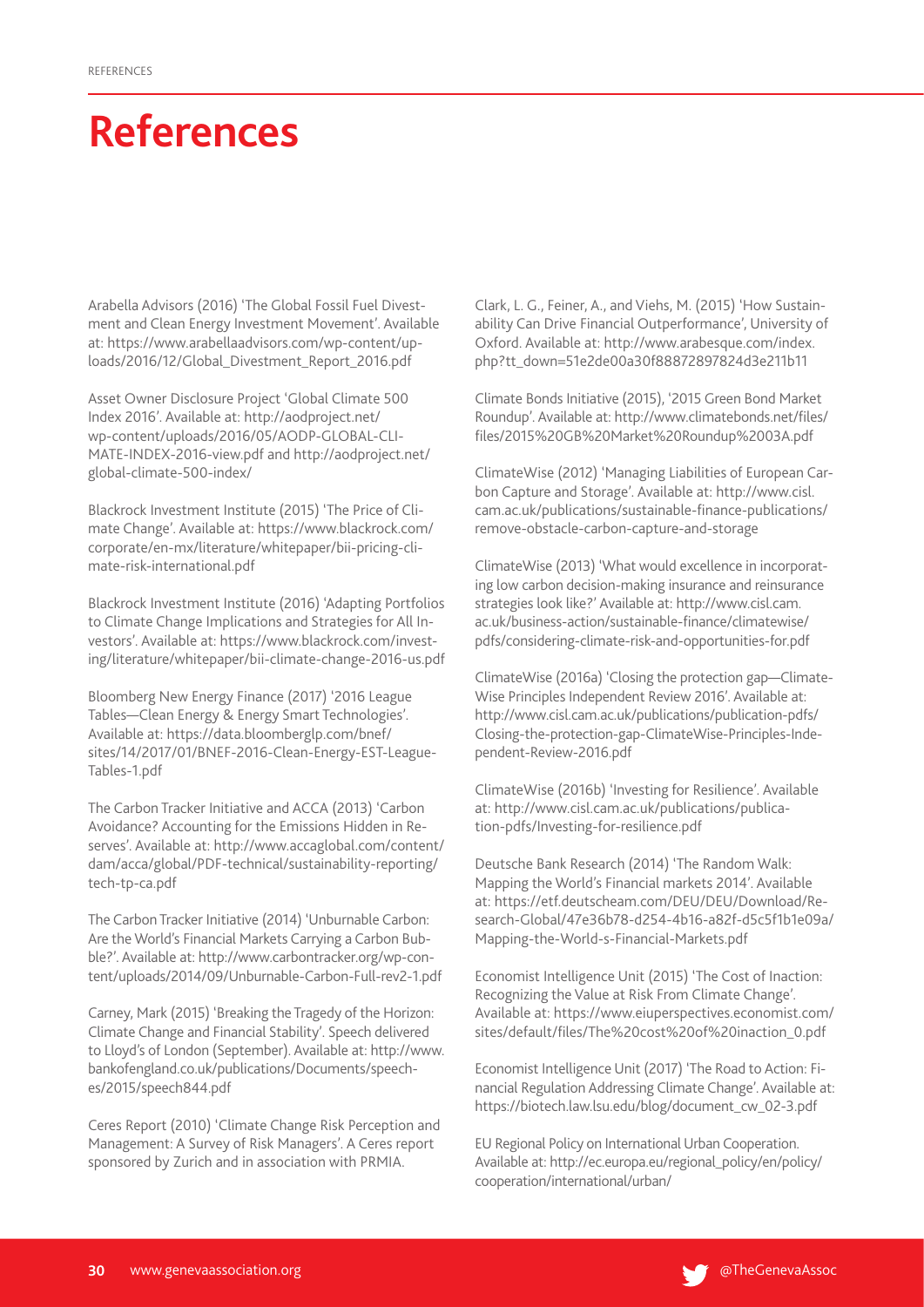EU Strategy on Adaptation to Climate Change. Available at: https://ec.europa.eu/clima/policies/adaptation/ what en#tab-0-1

European Climate Adaptation Platform. Available at: http://climate-adapt.eea.europa.eu/

European Financing Institutions Working Group on Adaptation to Climate Change (2016) 'Integrating Climate Change Information and Adaptation in Project Development'. Available at: http://www.eib.org/attachments/press/integrating-climate-change-adaptation-in-project-development.pdf

European Systemic Risk Board (2016) 'Too Late, Too Sudden: Transition to a Low-Carbon Economy and Systemic Risk'. Reports of the Advisory Scientific Committee, No 6 (February). Available at: https://www.esrb.europa.eu/pub/ pdf/asc/Reports\_ASC\_6\_1602.pdf

Financial Stability Board: Task Force on Climate-Related Financial Disclosures (2016a) 'Charter Financial Stability Board'. Available at https://www.fsb-tcfd.org/wp-content/ uploads/2016/02/Charter.pdf.

Financial Stability Board: Task Force on Climate-Related Financial Disclosures (2016b) 'Phase I Report of the Task Force on Climate-Related Financial Disclosure'. Presented to the Financial Stability Board, (March 31). Available at: https://www.fsb-tcfd.org/wp-content/uploads/2016/03/ Phase\_I\_Report\_v15.pdf

Financial Stability Board: Task Force on Climate-Related Financial Disclosures (2016c) 'Recommendations of the Task Force on Climate-Related Financial Disclosures', Presented to the Financial Stability Board (December 14). Available at: https://www.fsb-tcfd.org/wp-content/uploads/2016/12/ TCFD-Recommendations-Report-A4-14-Dec-2016.pdf

Financial Stability Board: Task Force on Climate-Related Financial Disclosures (2017) 'Final Report: Recommendations of the Task Force on Climate-related Financial Disclosures', launched on June 29. Available at: https://www. fsb-tcfd.org/publications/final-recommendations-report/ FS UNEP and Bloomberg New Energy Finance (2017) 'Global Trends in Renewable Energy Investment 2017'. Available at: http://fs-unep-centre.org/sites/default/ files/publications/globaltrendsinrenewableenergyinvestment2017.pdf

The Geneva Association (2007) 'What's Insurance to a Modern Economy?', Liedtke, M. P. Available at: https://link. springer.com/article/10.1057/palgrave.gpp.2510128

The Geneva Association (2014a) 'The Global Insurance Protection Gap: Assessment and Recommendations,' Schanz, K., and Wong, S. (eds). Available at: https://www. genevaassociation.org/sites/default/files/research-topics-document-type/pdf\_public/ga2014-the\_global\_insurance\_protection\_gap\_1.pdf

The Geneva Association (2014b) 'The Climate Risk Statement of the Geneva Association'. Available at: https://www.genevaassociation.org/research-topics/extreme-events-and-climate-risk/ climate-risk-statement-geneva-association

The Geneva Association (2016a) 'Benefits of an Integrated Approach to Managing Extreme Events and Climate Risks: From International Policy Dialogue to Action'. Authors: Golnaraghi, M. Surminski, S., Schanz, K. Available at: https:// www.genevaassociation.org/media/952146/20160908\_ecoben20\_final.pdf

The Geneva Association (2016b), 'COP21 Paris Agreement: What Does it Mean for (Re)insurance Sector?' Authors: Golnaraghi, M., Bresch, D., Höppe, P., Löffler, K., Nagamura, M. and Rauch, E. Available at: https://www.genevaassociation.org/media/942906/whatdoescop21meanforinsurance\_complete\_digital.pdf

The Geneva Association (2016c) 'Harnessing Technology to Narrow the Insurance Protection Gap'. Authors: Sommerrock, F., Schanz, K. Available at: https://www.genevaassociation.org/sites/default/files/research-topics-document-type/ pdf\_public//harnessing-technology-to-narrow-the-insurance-protection-gap.pdf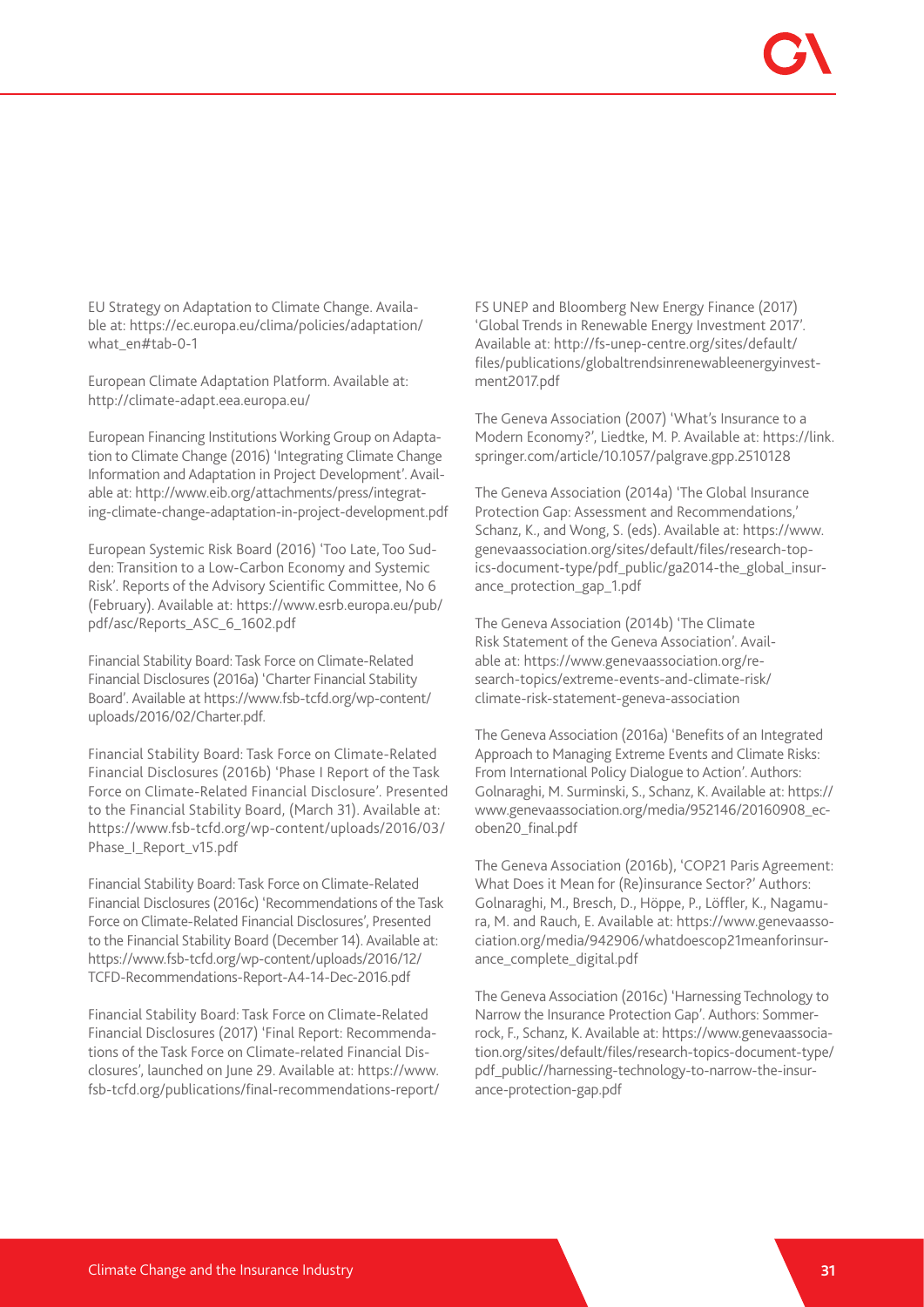The Geneva Association (2016d) 'Insurance Sector Investments and Their Impact on Financial Stability —An Empirical Study'. Available at: https://www.genevaassociation. org/sites/default/files/research-topics-document-type/ pdf\_public/060716\_investment-behavior\_complete\_digital\_2.pdf

The Geneva Association (2016e) 'The Nature and Role of Capital in Insurance'. Available at: https://www.genevaassociation.org/sites/default/files/research-topics-document-type/pdf\_public/the-nature-and-role-of-capital-ininsurance\_0.pdf

The Geneva Association (2017a) 'The Stakeholder Landscape in Extreme Events and Climate Risk'. Authors: Golnaraghi, M. and Khalil, P. Available at: https://www. genevaassociation.org/sites/default/files/research-topics-document-type/pdf\_public//stakeholder-landscape-in-eecr.pdf

The Geneva Association (2017b) 'How Can Catastrophe Risk Modelling Shape the Future of Climate Risk Management? Innovation in Risk Transfer and Beyond'. Authors: Golnaraghi, M., Allmann, A., Asrar, G., Beck, M., Brenagan, I., Bresch, D. , Buja, L., Guin, J., Jahn, M., Jean, M., Khalil, P., Lemcke, G., Muir-Wood, R., Nunn, P., Simpson, A., Slingo, J., Souch, C., Thomson,M. , Whitaker, D., and Yin, J. (forthcoming).

The Geneva Association and Insurance Development Forum (2017) 'Guidelines for Risk Assessment to Support Sovereign Risk Financing and Risk Transfer'. Authors: Golnaraghi, M., Branagan, I., Fraser, S., Gascoigne, J., and Gordon, A.M. Part of United Nations Office for Disaster Risk Reduction (UNISDR) (2017) 'Words into Action Guidelines: National Disaster Risk Assessment - Governance System, Methodologies, and Use of Results'. Available at: https://www.genevaassociation. org/research-topics/extreme-events-and-climate-risk/ guidelines-risk-assessment-support-sovereign-risk

G20 (2016a) 'G20 Green Finance Synthesis Report'. Available at: http://unepinquiry.org/wp-content/ uploads/2016/09/Synthesis\_Report\_Full\_EN.pdf

G20 Leaders' Communique Hangzhou Summit (September 2016). Available at: http://www.g20chn.org/English/Dynamic/201609/t20160906\_3396.html

Goldman Sachs (2016b) 'The Low Carbon Economy— GS SUSTAIN Equity's Investor to a Low Carbon World, 2015-25'. Available at: http://www.goldmansachs.com/ our-thinking/pages/new-energy-landscape-folder/report-the-low-carbon-economy/report.pdf

Goldman Sachs (2015b) 'The Low Carbon Economy—Key Takeaways from the Paris Agreement'. Available at: http:// www.goldmansachs.com/our-thinking/pages/new-energy-landscape-folder/report-the-low-carbon-economy/ paris-agreement-takeaways.pdf

Goldman Sachs (2016) 'The Low Carbon Economy— Technology in the Driver's Seat'. Available at: http:// www.goldmansachs.com/our-thinking/pages/new-energy-landscape-folder/report-the-low-carbon-economy/ report-2016.pdf

High-Level Expert Group on Sustainable Finance (2017) 'Financing a sustainable European economy —Interim Report, July 2017'. Available at: https://ec.europa.eu/info/ sites/info/files/170713-sustainable-finance-report\_en.pdf

HSBC (2015) 'Bonds and Climate Change: The State of Markets in 2015'. Available at: https://www.climatebonds. net/files/files/CBI-HSBC%20report%207July%20JG01.pdf

HSBC (2016) '2016 Climate Change Outlook'. Available at: http://www.hsbc.com/news-and-insight/2016/ the-2016-climate-change-outlook

ICMA (2016) 'Green Bond Principles, 2016—Voluntary Process Guidelines for Issuing Green Bonds'. Available at: http:// www.icmagroup.org/Regulatory-Policy-and-Market-Practice/ green-bonds/green-bond-principles/

IFC (2016) 'Climate Investment Opportunities in Emerging Markets'. Available at: http://www.ifc.org/wps/wcm/connect/51183b2d-c82e-443e-bb9b-68d9572dd48d/3503- IFC-Climate\_Investment\_Opportunity-Report-Dec-FINAL. pdf?MOD=AJPERES

Inderst, G., Kaminker, C., Stewart, F. (2012) 'Defining and Measuring Green Investments: Implications for Institutional Investors' Asset Allocations'. OECD Working Papers on Finance, Insurance and Private Pensions, No.24, OECD Publishing. Available at: https://www.oecd.org/finance/ WP\_24\_Defining\_and\_Measuring\_Green\_Investments.pdf

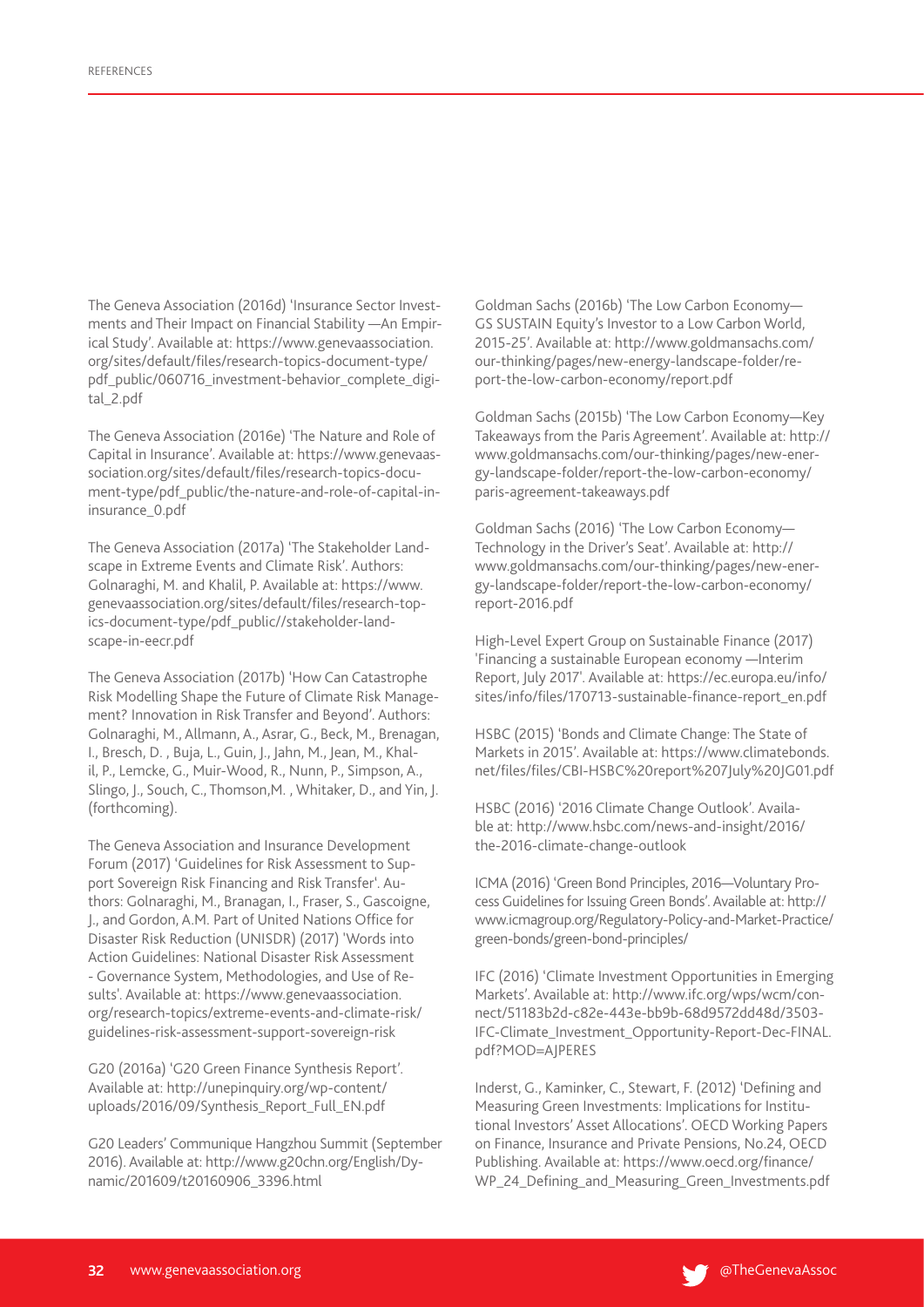International Energy Agency (2014) 'Special Report: World Energy Investment Outlook'. Available at: https:// newclimateeconomy.report/2016/wp-content/uploads/ sites/4/2016/08/NCE\_2016\_Exec\_summary.pdf

Kaminker, C., Stewart, F. (2012) 'The Role of Institutional Investors in Financing Clean Energy', OECD Working Papers on Finance, Insurance and Private Pensions, No.23, OECD Publishing. Available at: http://www.oecd.org/ environment/WP\_23\_TheRoleOfInstitutionalInvestorsIn-FinancingCleanEnergy.pdf

Lloyd's of London (2017) 'Stranded Assets: the transition to a low carbon economy—Overview for the insurance industry', Emerging Risks Report, with University of Oxford Press Release. Available at http://www.lloyds.com/newsand-insight/press-centre/press-releases/2017/02/stranded-assets Full report available at : http://www.lloyds. com/~/media/files/news%20and%20insight/risk%20 insight/2017/stranded%20assets.pdf

Low carbon registry. Available at file:///C:/Users/User/Downloads/LCI-Registry-Taxonomy\_3rd-Release\_211015.pdf

Marchais, M. and Blanc, D. (2016) 'Montréal Carbon Pledge Accelerating Investor Climate Disclosure', Novethic Research Paper. Available at: https://www.unpri.org/ download\_report/22480

McKinsey & Company (2016) 'Bridging Global Infrastructure Gaps'. Available at: https://www.mckinsey.com/industries/capital-projects-and-infrastructure/our-insights/ bridging-global-infrastructure-gaps

Moody's (2016) 'Moody's publishes methodology on Green Bonds Assessment'. Available at: https://www. moodys.com/research/Moodys-publishes-methodology-on-Green-Bonds-Assessment--PR\_346585.

Moody's (2017) 'Moody's warns cities to address climate risks or face downgrades'. Available at: Bloomberg News 29 November 2017.

Nachmany, M., Fankhauser, S., Setzer, J., and Averchenkova, A. (2017) 'Global Trends in Climate Change Legislation and Litigation'. Available at: http://www.lse.ac.uk/GranthamInstitute/wp-content/uploads/2017/04/Global-trends-in-climate-change-legislation-and-litigation-WEB.pdf

NASEO—Ceres Issue Brief (2016) 'Private-Public Partnerships to Advance Low-Carbon State Energy Policies'. Available at: http://www.ceres.org/roadmap/private-public-partnerships-advance-low-carbon-state-energy-policies

National Association of Insurance Commissioners (2008) 'The Potential Impact of Climate Change on Insurance Regulation'. Available at: http://www.naic.org/documents/ cipr\_potential\_impact\_climate\_change.pdf

National Association of Insurance Commissioners (2016) 'Climate Change and Risk Disclosure'. Available at: http://www. naic.org/cipr\_topics/topic\_climate\_risk\_disclosure.htm

New Climate Economy (2014) 'Better Growth, Better Climate'. Available at: http://newclimateeconomy. report/2014/

New Climate Economy (2016) 'The Sustainable Infrastructure Imperative: Financing for Better Growth and Development'. Available at: https://newclimateeconomy.report/2016/wp-content/uploads/sites/4/2016/08/ NCE\_2016\_Exec\_summary.pdf

OECD Governance of Institutional Investments: Fiduciary Standards for Addressing Green Finance and the Portfolio Impact of Climate Change (2015). Available at: http:// www.oecd.org/finance/COP21session-GovernanceofinstitutionalinvestmentsFiduciarystandardsforaddressinggreenfinanceandtheportfolioimpactofclimatechange.htm

OECD and CDSB (2015) 'Climate Change Disclosure in G20 Countries: Stocktaking of Corporate Reporting Schemes'. Available at: http://www.oecd.org/daf/inv/mne/Report-on-Climate-change-disclosure-in-G20-countries.pdf

OECD (2015) Financial Instruments for Managing Disaster Risks Related to Climate Change, OECD Journal on Financial Market Trends, Volume 2015/1. Available at: http://www.oecd-ilibrary.org/finance-and-investment/ financial-instruments-for-managing-disaster-risks-related-to-climate-change\_fmt-2015-5jrqdkpxk5d5

OECD (2017) 'Investment Governance and the Integration of Environmental, Social and Governance Factors'. Available at: http://www.oecd.org/finance/Investment-Governance-Integration-ESG-Factors.pdf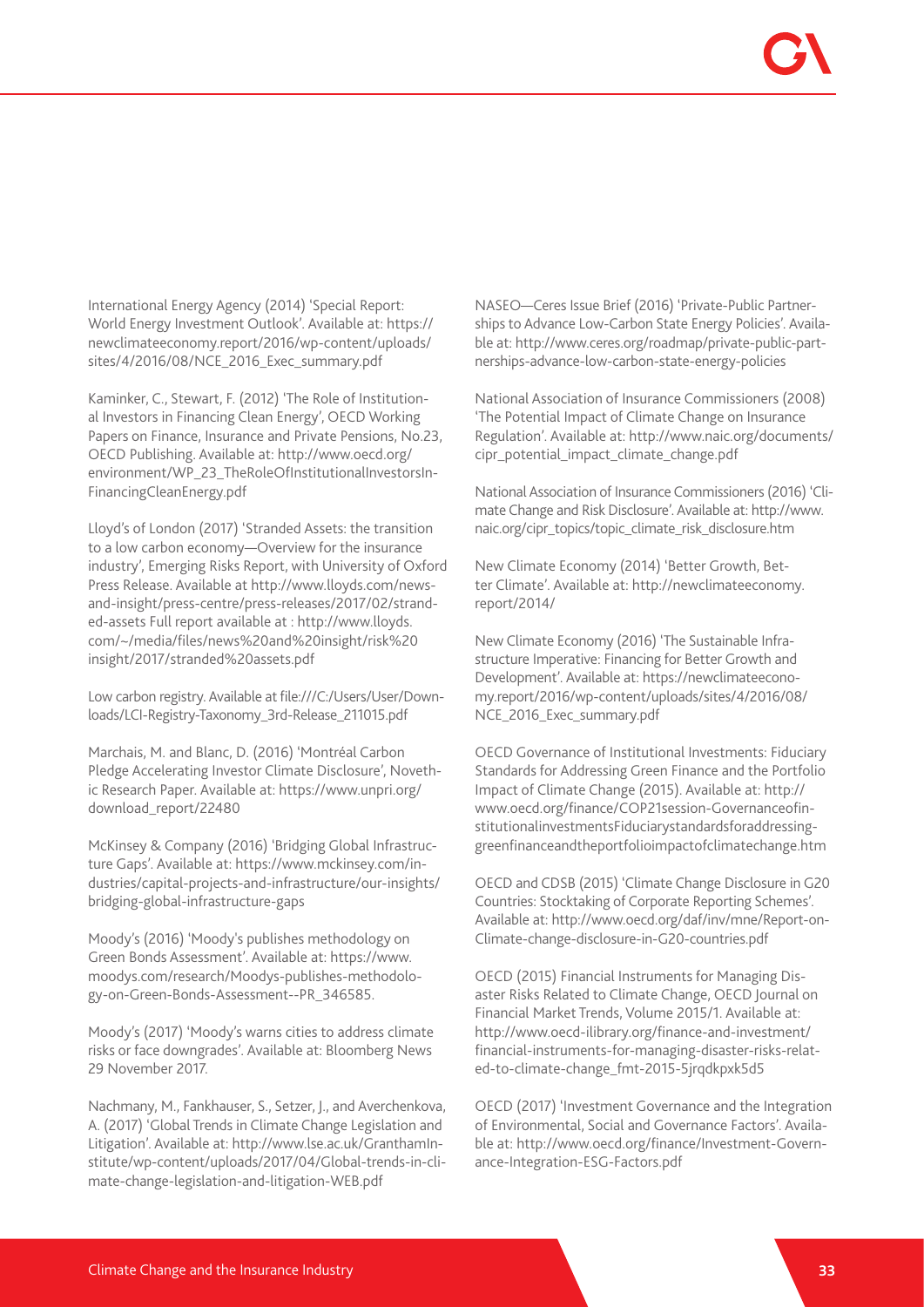Pan-Canadian Framework on Clean Growth and Climate Change (2016) 'Canada's Plan to Address Climate Change and Grow the Economy'. Available at: https://www.canada. ca/content/dam/themes/environment/documents/weather1/20170125-en.pdf

The Paris Agreement (2015). Available at http://www.oecd. org/g20/topics/financing-for-investment/G20-OECD-Draft-Report-on-Investment-Strategies.pdf or https://unfccc.int/resource/docs/2015/cop21/eng/l09r01.pdf

PRA (2015) 'The Impact of Climate Change on the UK Insurance Sector—A Climate Change Adaptation Report by the Prudential Regulation Authority', Bank of England. Available at: http://www.bankofengland.co.uk/pra/Documents/supervision/activities/pradefra0915.pdf

PRI (2015) 'Green Infrastructure Investment Coalition'. Available at: https://www.unpri.org/news/green-infrastructure-investment-coalition-launched-at-COP21

RobecoSAM (2015) 'Investing in Response to Climate Change: RobeccoSAM's Toolkit'. Available at: http://www. robecosam.com/images/Investing\_in\_response\_to\_climate\_change.pdf

Robert, G. E., Ioannis, I., and George S. (2016) 'The Impact of Corporate Sustainability on Organizational Processes and Performance', Harvard Business School. Available at: http://www.hbs.edu/faculty/Publication%20Files/SSRNid1964011\_6791edac-7daa-4603-a220-4a0c6c7a3f7a.pdf

Santam Group, WWF, University of Cape Town and the Council for Scientific and Industrial Research in collaboration with UNEP FI (2011) 'Insurance in a Changing Risk Landscape: Local lessons from the Southern Cape of South Africa'. Available at: http://www.unepfi.org/fileadmin/documents/insurance\_changing\_risk\_landscape.pdf

Seley, P. 'Emerging Trends in Climate Change Litigation', Law 360, March, 2016. Available at: https://www.law360.com/articles/766214/ emerging-trends-in-climate-change-litigation

Skipper, H. (1998) Foreign Insurers in Emerging Markets: Issues and Concerns, IIF Occasional Paper No. 1, Washington, DC: International Insurance Foundation (IIF).

Standard & Poor's Ratings Services (2014a) 'Climate Change Is A Global Mega-Trend For Sovereign Risk (15 May 2014)'. Available at: http://maalot.co.il/publications/ GMR20140518110900.pdf

Standard & Poor's Ratings Direct (2014b) 'Are Insurers Prepared for the Extreme Weather Climate Change May Bring? (19 May, 2014)'

Standard & Poor's Ratings Direct (2014c) 'Dealing with Disaster: How Companies are Starting to Assess Their Climate Event Risks (21 May 2014)'

Standard & Poor's Ratings Direct (2014d) 'Climate Change: Preparing for the Long-Term (22 May 2014)'. Available at: http://fsi.gov.au/files/2014/09/Standard\_ Poors\_Attachment\_J.pdf

Standard & Poor's Ratings Services (2014e) 'Global Reinsurance Highlights 2014'. Available at: https:// www.spratings.com/documents/20184/544129/ Global+Reinsurance+Highlights+2014/8d0a7dcb-3b36-48fe-ac57-a3486723286e

Standard & Poor's Ratings Direct (2015a) 'Storm Alert: Natural Disasters can Damage Sovereign Creditworthiness (10 September 2015)'. Available at: https://www. globalcreditportal.com/ratingsdirect/renderArticle. do?articleId=1449131&SctArtId=339895&from=CM&nsl\_ code=LIME&sourceObjectId=9327571&sourceRevId=1& fee\_ind=N&exp\_date=20250909-22:42:56

Standard & Poor's Ratings Direct (2015b) 'How Environmental And Climate Risks Factor Into Global Corporate Ratings (21 October 2015)'. Available at: https://www. environmental-finance.com/assets/files/How%20Environmental%20And%20Climate%20Risks%20Factor%20 Into%20Global%20Corporate%20Ratings%20Oct%20 21%202015%20%282%29.pdf

Standard & Poor's Ratings Services (2015c) 'Climate Risk: Rising Tides Raise the Stakes (December 2015)'. Available at: https://www. spratings.com/documents/20184/984172/ Insights+Magazine+-+December+2015/ cff352af-4f50-4f15-a765-f56dcd4ee5c8

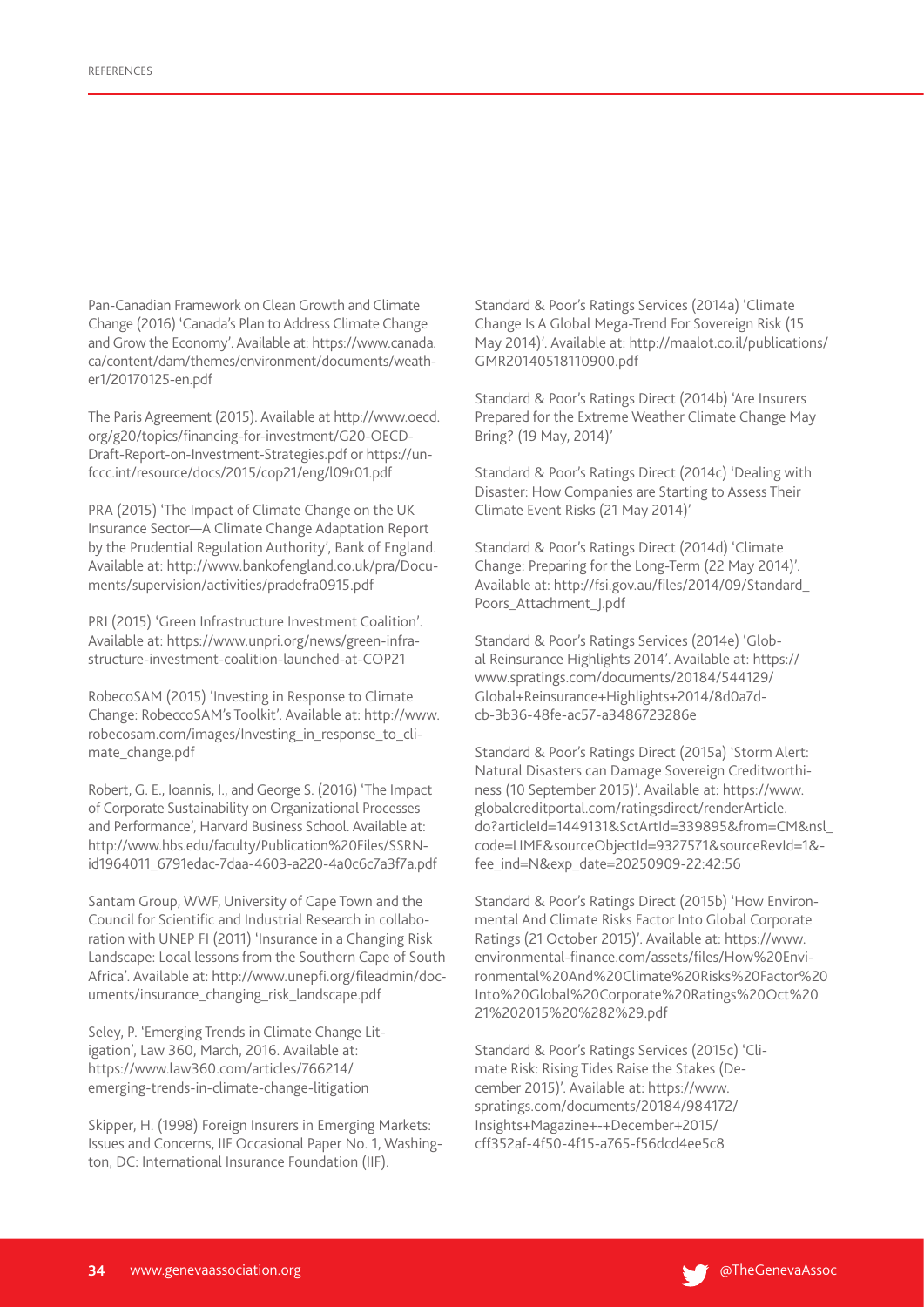Standard & Poor's Global Credit Portal (2016a) 'Climate Change-Related Legal and Regulatory Threats Should Spur Financial Service Providers to Action (4 May, 2016)'. Available at: https://www.globalcreditportal.com/ ratingsdirect/renderArticle.do?articleId=1628260&SctArtId=386349&from=CM&nsl\_code=LIME&source-ObjectId=9618053&sourceRevId=3&fee\_ind=N&exp\_ date=20260504-22:22:57

Standard & Poor's Global Ratings (2016b) 'Proposal for Environmental, Social and Governance (ESG) Assessments' (September 2016). Available at: https://standardandpoors. co1.qualtrics.com/CP/File.php?F=F\_enfLtNTzSKDzNS5

Standard & Poor's Global Ratings (2017a) Green Evaluation Tool, launched in April 2017a. Available at: https:// www.globalcreditportal.com/ratingsdirect/renderArticle. do?articleId=1837890&SctArtId=423568&from=C-M&nsl\_code=LIME&sourceObjectId=9947811&sourceRevId=1&fee\_ind=N&exp\_date=20270426-14:09:23

Standard & Poor's Global Ratings (2017b) 'Beyond Green Bonds: Sustainable Finance Comes of Age' (April 2017). Available at: https://www.globalcreditportal.com/ ratingsdirect/renderArticle.do?articleId=1837902&SctArtId=423549&from=CM&nsl\_code=LIME&source-ObjectId=10049685&sourceRevId=2&fee\_ind=N&exp\_ date=20270426-14:09:23&elq=9eb15dd3990142168fbd-1c8ad6fea863

Standard & Poor's Global Ratings (2017c) 'We Won't Solve for Green Finance Unless We Solve for Infrastructure' (April 2017). Available at: https://www. globalcreditportal.com/ratingsdirect/renderArticle. do?articleId=1837897&SctArtId=423548&from=CM&nsl\_ code=LIME&sourceObje tId=10058465&sourceRevId=1& fee\_ind=N&exp date=20270426-14:09:23&elq=9eb-15dd3990142168fbd1c8ad6fea863

UN (1987) 'Report of the World Commission on Environement and Development: Our Common Future'. Available at: http://www.un-documents.net/our-common-future.pdf

UN —UNEP FI (2012) 'Principles for Sustainable Insurance'. Available at: http://www.unepfi.org/psi/wp-content/uploads/2012/06/PSI-document.pdf

UNEP Inquiry (2015) 'The Financial System We Need: Aligning the Financial System with Sustainable Development'. Available at: http://unepinquiry.org/wp-content/ uploads/2015/11/The\_Financial\_System\_We\_Need\_EN.pdf

UNEP Inquiry and AXA (2015) 'New Rules for New Horizons: Report of the High-Level Symposium on Reshaping Finance for Sustainability'. Available at: http://unepinquiry. org/wp-content/uploads/2015/04/New\_Rules\_for\_New Horizons.pdf

UNEP FI (2013) 'Bonds and Climate Change: The State of Markets in 2013'. Available at: http:// www.unepfi.org/fileadmin/publications/Literature/ Bonds\_Climate\_Change\_2013\_A4.pdf

UNEP FI in collaboration with Asia Investor Group on Climate Change, Investor Group on Climate Change, IIGCC, Investor Network on Climate Risk and PRI (2014) 'Financial Institutions Taking Actions on Climate Change: A Report on How Climate Leadership is Emerging in the Finance Sector—and on How Public and Private Actors Need to Work Together to Grow Leadership into a New Normal'. Available at: http://www.unepfi.org/fileadmin/documents/Financial-InstitutionsTakingActionOnClimateChange.pdf

UNEP FI (2015) 'Business Unusual: Why the climate is changing the rules for our cities and SMEs'. Available at: http:// www.unepfi.org/fileadmin/documents/business\_unusual.pdf

Von Peter, G., Von Dahlen, S. and Saxena, S. (2012). 'Unmitigated Disasters? New Evidence on the Macroeconomic Cost of Natural Catastrophes'. BIS Working Papers No. 394, Bank for International Settlements, Basel. Available at: htto://www. bis.org/publ/work394.pdf

WEF (2009) 'Green Investing: Towards a Clean Energy Infrastructure'. Available at: https://www.wtienergy.com/sites/default/files/ERC-2009\_GreenInvesting\_Jan\_Davos\_report.pdf

WEF (2010) 'Green Investing: Policy Mechanisms to Bridge the Financing Gap'. Available at: http://www3.weforum. org/docs/WEF\_IV\_GreenInvesting\_Report\_2010.pdf

WEF (2011) 'Green Investing: Reducing the Cost of Financing'. Available at: http://www3.weforum.org/docs/ WEF\_IV\_GreenInvesting\_Report\_2011.pdf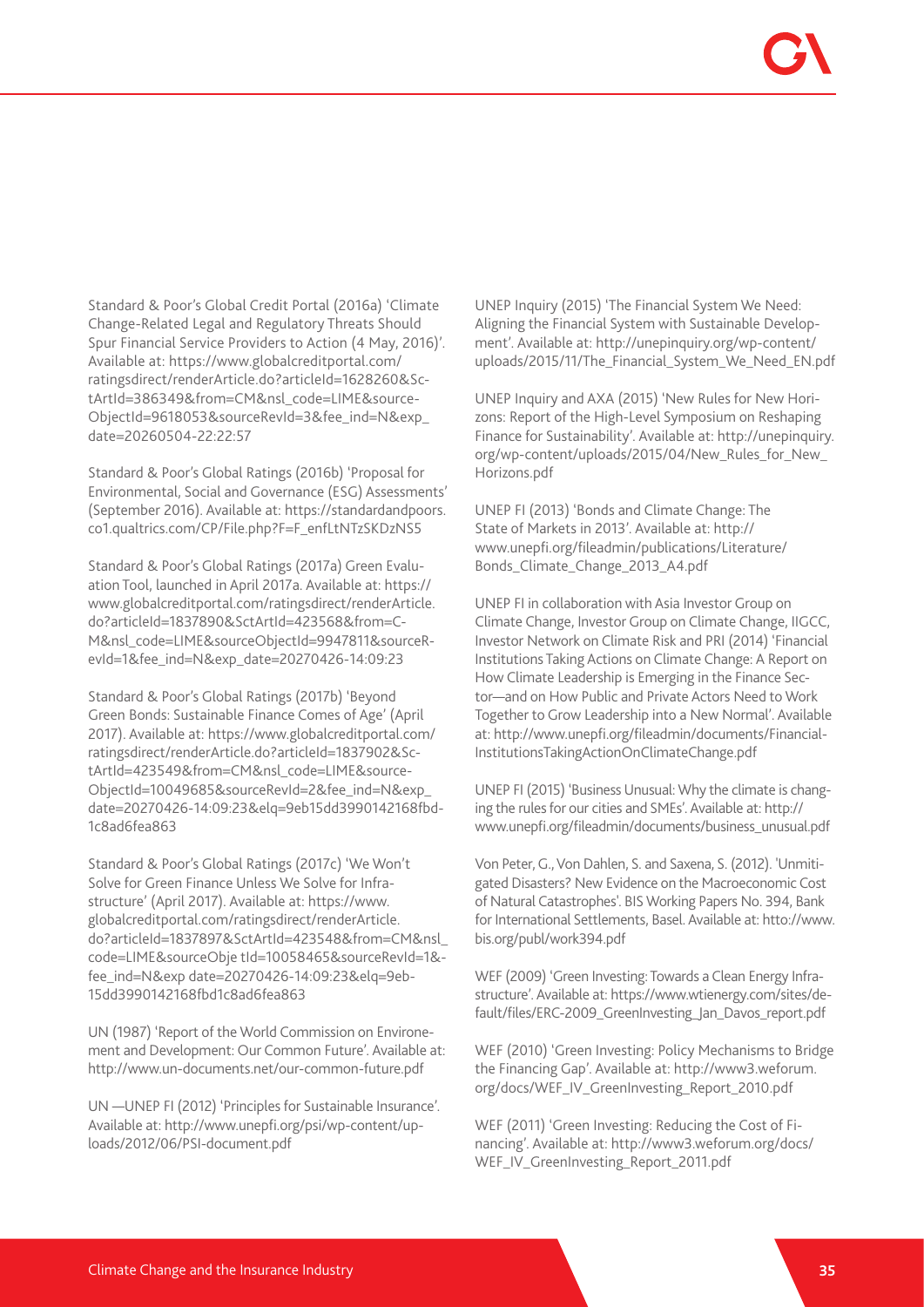WEF (2016) Insight Report 'The Global Risks Report 2016, 11th Edition', published by the World Economic Forum within the Framework of the Global Competitiveness and Risks Teams. Available at: http://www3.weforum.org/docs/GRR/ WEF\_GRR16.pdf

WEF (2017) Insight Report 'The Global Risks Report 2017, 12th Edition', published by the World Economic Forum within the Framework of the Global Competitiveness and Risks Teams. Available at: http://www3.weforum.org/docs/ GRR17\_Report\_web.pdf

World Bank (2017) 'Sovereign Climate and Disaster Risk Pooling', Technical Contribution to the G20. Available at: http://www.bmz.de/de/zentrales\_downloadarchiv/themen\_und\_schwerpunkte/klimaschutz/DFRI\_G20.pdf

World Bank, Ecofys and Vivid Economics (2016) 'State and Trends of Carbon Pricing 2016 (October)', World Bank, Washington, D.C.

World Bank, Ecofys and Vivid Economics (2016) 'Carbon Pricing Watch 2017: An Advance Brief from the "State and Trends of Carbon Pricing 2017" Report, To Be Released Late 2017', World Bank, Washington, D.C. Available: https://openknowledge.worldbank.org/ bitstream/handle/10986/26565/9781464811296. pdf?sequence=4&isAllowed=y

WRI and UNEP FI Portfolio Carbon Initiative (2015) 'Carbon Asset Risk: Discussion Framework'. Available at: http://www. unepfi.org/fileadmin/documents/carbon\_asset\_risk.pdf

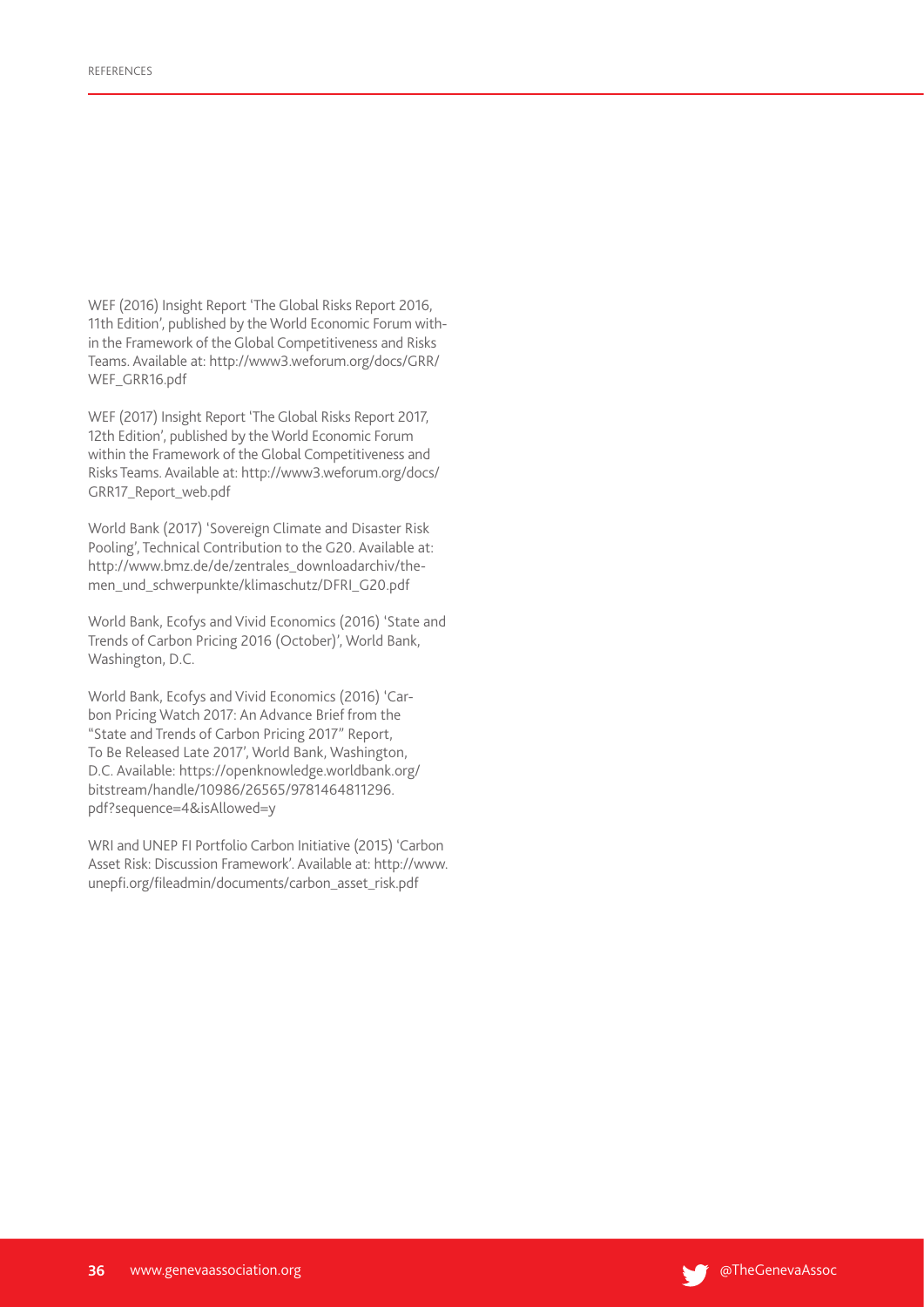# **Annexes**

# **Annex 1: A brief look into the foundations of the insurance business model**

Transferring and carrying risk is at the heart of the insurance business. The core business of insurers is to assess, price, assume and transfer risk on behalf of their policyholders. Figure A1 provides an overview of the insurance industry's value chain.

# *Figure A1: The insurance industry value chain*

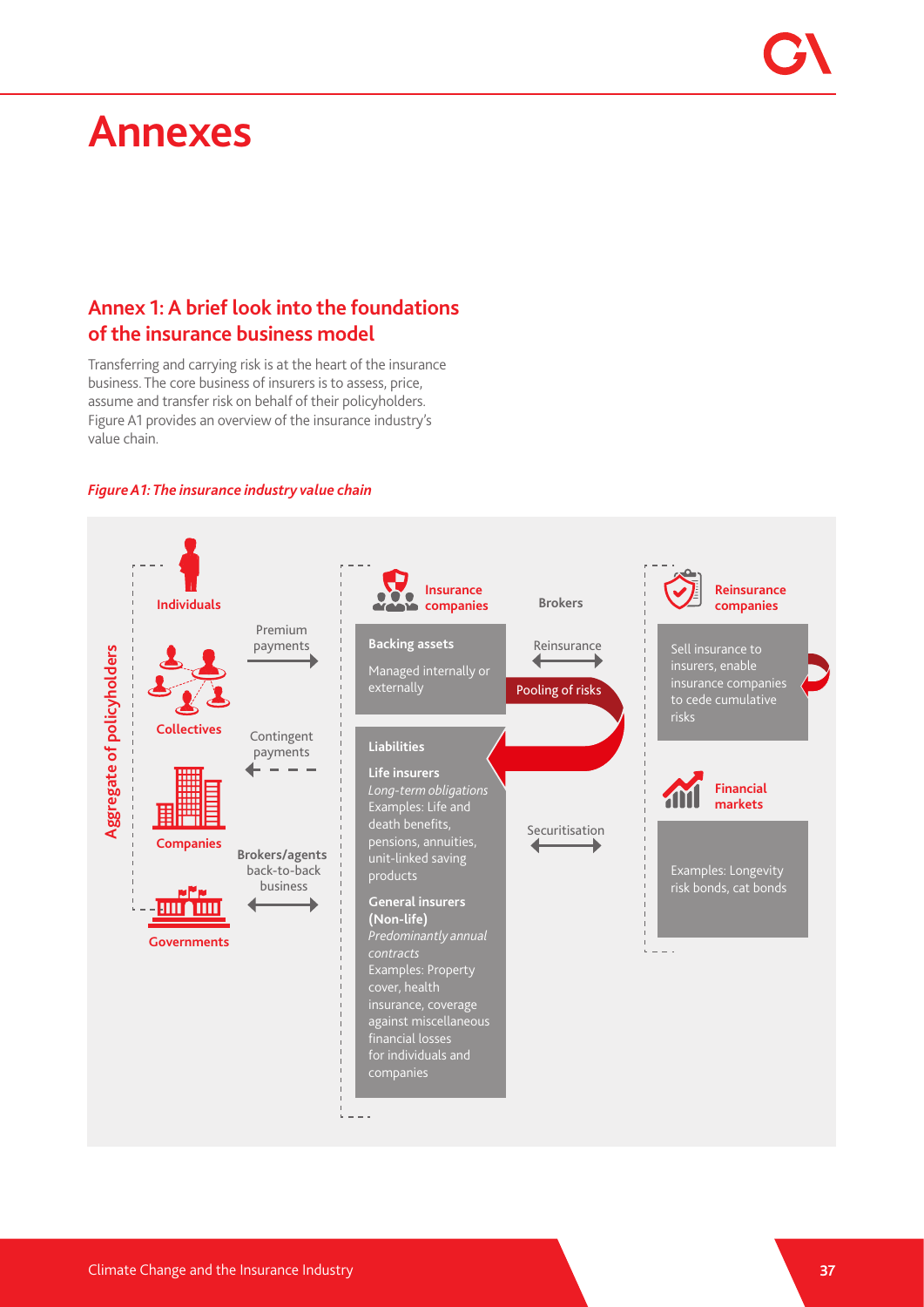# *The insurance industry's value chain*

This includes:

- − **Policyholders:** Buyers of insurance, e.g. oneself, a car owner, all drivers of a certain vehicle, all people working for a company, a company itself, municipalities and states, etc.
- − **(Primary) Insurers:** They enable individuals and collectives to bear risks. e.g. most drivers cannot afford the casualties of a car accident.
- − **Reinsurers:** Reinsurance companies act as insurers for insurance companies. Their important role is highlighted in more detail below.
- − **Brokers/agents:** Are intermediaries or 'sales agents' between policyholders and insurers as well as between primary insurers and reinsurers. Maintaining a distribution network and consulting services, brokers offer a critical service as intermediaries in enabling the risk transfer transaction, but do not bear the risk.
- − **Financial market:** A well-functioning financial market is needed for the production of insurance products. On the one hand, earned premiums need to be reinvested. On the other hand, insurance companies need to raise additional risk capital.

Traditionally, from an underwriting point of view, there are three basic ways of classifying insurance (Skipper, 1998):

- − **Social versus private:** Social insurance is governmentadministered and emphasises social equity and income redistribution, whereas private insurance is based on individual actuarial equity with premiums reflecting individual risk characteristics embedded in a portfolio to benefit from diversification.
- Life versus non-life: Life insurance pays benefits on a person's death, living a certain length of time, sustaining disability or injury. Non-life insurance generally covers property losses, liability losses and, in some countries, workers' compensation and health insurance payments.
- − **Commercial versus personal:** Commercial insurance is purchased by businesses or other organisations to insure large risks. Personal insurance is purchased by individuals and covers mass risks.

# *The risk transfer function*

Insurance companies offer protection to people, businesses and governments in return for a premium. The insurance policy is a mutual agreement whereby the insured transfers the risks of an uncertain loss to the insurer by paying up front a certain fixed amount. Subsequently, in the occurrence of a covered event, the insurance company indemnifies the policyholder. It should be noted that the actual insurance product is not the payment in the event of a covered loss. In fact, it is rather the guarantee that losses will be indemnified if one suffers a loss. Obviously, this guarantee comes only with a certain likelihood; insurance companies may go bankrupt during the coverage period. Correspondingly, the creditworthiness of an insurance company is key. The insurance industry is heavily regulated. The guarantees of the insurance mechanism rely on three methods, including pooling of risks, retrocession and securitisation.

- Pooling of risks: By pooling similar risks of different individuals, the uncertain magnitude of the losses becomes controllable. Residual annual fluctuations are offset over time. This is the fundamental role of insurance: organising the diversification of risks.<sup>41</sup> In this sense, insurance companies achieve the management of their liabilities accordingly. By holding a capital buffer, insurance companies may still endure a period of adverse loss experience.
- − **Retrocession:** Cumulative and peak risks can be capped by ceding them to a certain portion to reinsurance companies. Correspondingly, reinsurance companies act as insurers for insurance companies. Huge losses are spread across many parties and become bearable.
- **Securitisation:** The coverage of certain risks can also be financed by placing them in the financial market.

# *The investment function*

The investment (asset management) function of insurance companies is deeply linked to the liabilities. Structuring the balance sheet is known as Asset Liability Management (ALM). Investment strategies are developed with consideration for a number of internal and external factors. Insurance companies need to ensure that they remain solvent and can make their payouts to the policyholders with the highest probability at any time. The asset

41 In other words, it is important to underline that the role of insurance is the socialisation of risk.

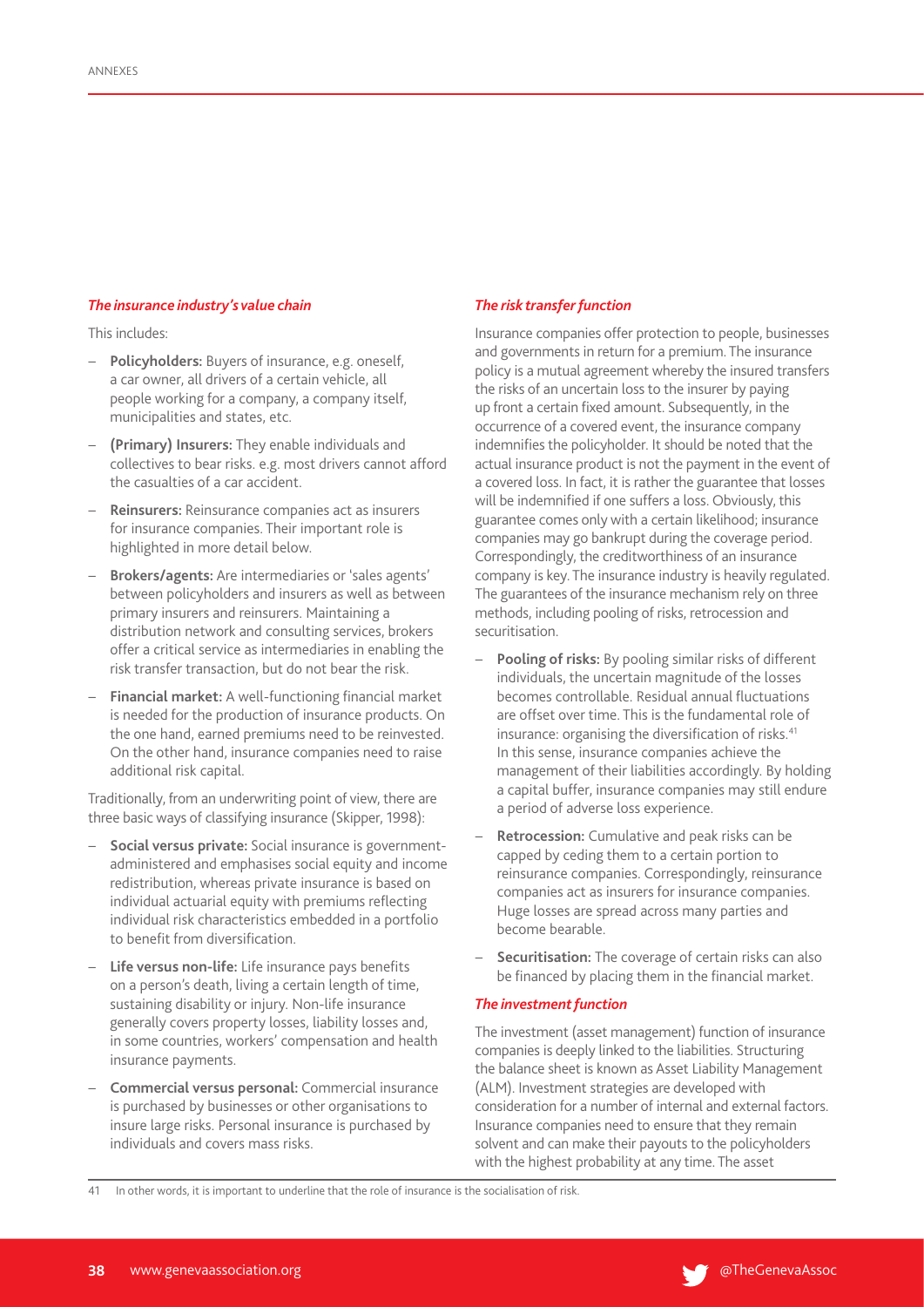allocation and investment decisions are typically supervised by an investment committee, chaired by the Chief Investment Officer (CIO). The process involves optimisation under constraints, which is conducted in a two-step approach in close collaboration with other stakeholders from the company.

First and foremost, investment decisions are mainly driven by the underwritten liabilities. To this end, the actuaries calculate the expected cash flows and the required risk capital so that the insurance company can fulfil its fiduciary responsibility with very high probability. This includes target return on investments (ROIs) and duration patterns for the liquidity management. These vary across different business segments. Second, asset allocation strategy involves alignment of the actuarial projections (the prudence regime), expectations from the shareholders (demand for a risk-adjusted return on their investment) and the company's risk appetite (as supervised by the board of directors).

Insurers have a fiduciary duty to protect and enhance the value of their 'policyholders' assets. Fiduciary duties pose constraints on the industry's investment strategies. Their primary responsibility as fiduciaries is to invest funds entrusted to them by policyholders (i.e. premiums) prudently in order to provide benefits to the beneficiaries of those funds (i.e. settle claims when they become due). The common understanding of this responsibility is that insurers, as fiduciaries, should focus on generating riskadjusted portfolio returns in order to maximise the financial benefits they can pay out. Prudential standards aim to ensure that they will do so.<sup>42</sup>

### *Financial and insurance regulatory system*

To ensure that insurers have adequate capital, regulators impose risk-based capital charges on insurers' investments; the riskier the investment, the higher the capital charge. Regulatory capital requirements are designed to ensure that the insurers could fully honour future claims.<sup>43</sup> Regulators will intervene if an insurer does not have sufficient capital to meets its regulatory requirements. The asset allocation is restricted to a high degree by regulatory requirements targeted at consumer protection, which are enforced in the insurance industry through complex regulatory systems, which vary regionally.<sup>44,45</sup>

Regulatory capital charges and the associated formulas vary by type of insurance company and asset class. For example, assume that the baseline charge for an investment in common equities by a non-life insurer is 15 per cent of the asset value; for every dollar invested in common equities, a non-life insurer would be charged USD 0.15. As such, insurers might be more drawn towards asset classes with lower capital charges (e.g. long-term, high-quality fixed income investments).

- 42 There is no global definition of fiduciary duties, with fiduciary standards varying across different legal systems, cultures and contexts. However, fiduciary principles impose a duty of care (which requires fiduciaries to exercise skill and prudence when looking after the assets of beneficiaries) and a duty of loyalty (which requires fiduciaries to manage funds in the beneficiaries' interests, not their own, and to be impartial to the interests of multiple beneficiaries). Institutional investors have interpreted the combined duties of care and loyalty to require fiduciaries to only consider the financial interests of beneficiaries. The implications of this 'narrow' interpretation for insurers is that fiduciaries should not incorporate climate change considerations into their investment decision-making because in doing so they could be in breach of their duty of care (taking non-financial factors into account might put financial returns at risk) or duty of loyalty (placing their own ethical or moral beliefs above the financial interests of their beneficiaries) (OECD, 2017).
- 43 Even if the future loss experience is worse than assumed when the liabilities are calculated.
- 44 *Prudence regime:* The idiosyncrasy of insurance cash flows is that their magnitude and timing are random. Actuaries calculate the capital requirements in order to be able to serve these contingencies with very high probability. Unless regulations explicitly prevent it, diligent actuaries assume a prudent position, i.e. it is better for the insurance company to reserve slightly too much capital than too little.
- 45 *Risk appetite:* According to the general economic theory, risky investments tend to have more volatile returns. This involves the upside potential of risky investments being higher.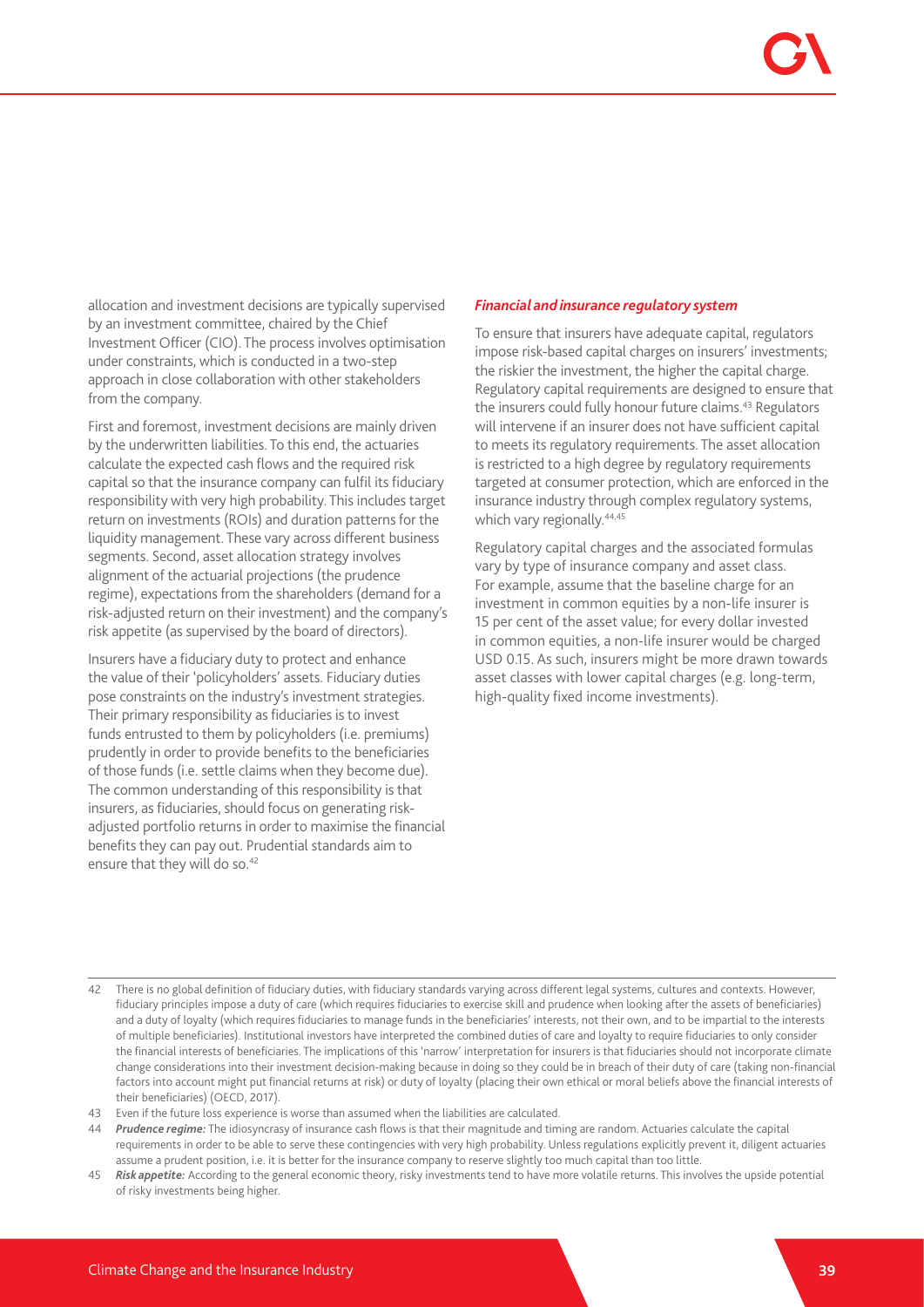# *Typical investment patterns*

The nature of liabilities determines how the financial risks associated with the assets and liabilities are managed, given that different lines of business are exposed to different risks. It would be fair to say that in order to fulfil their fiduciary responsibility and to guarantee creditworthiness, insurance companies prefer to select secure investments with slightly lower ROIs.

Life insurers are typically 'buy and hold' investors seeking to generate predictable and stable income to match long-term and generally predictable liabilities that must be paid when claims become due (life insurance contract durations are of 10 years and more with payout patterns of twenty or thirty years or more). Life insurers are deeply concerned with the asset liability mismatch, and so the focus of ALM is often interest rate risk since the longer the duration the more sensitive the liabilities are to changes in interest rates.

Non-life insurers' investment categories are geared towards more liquid investments with shorter investment horizons in order to be able to compensate policyholders quickly and efficiently (non-life insurance contracts are typically one year in duration).

Large insurance conglomerates usually maintain their asset management divisions in-house, while smaller companies tend to outsource the asset management function to third party asset managers.

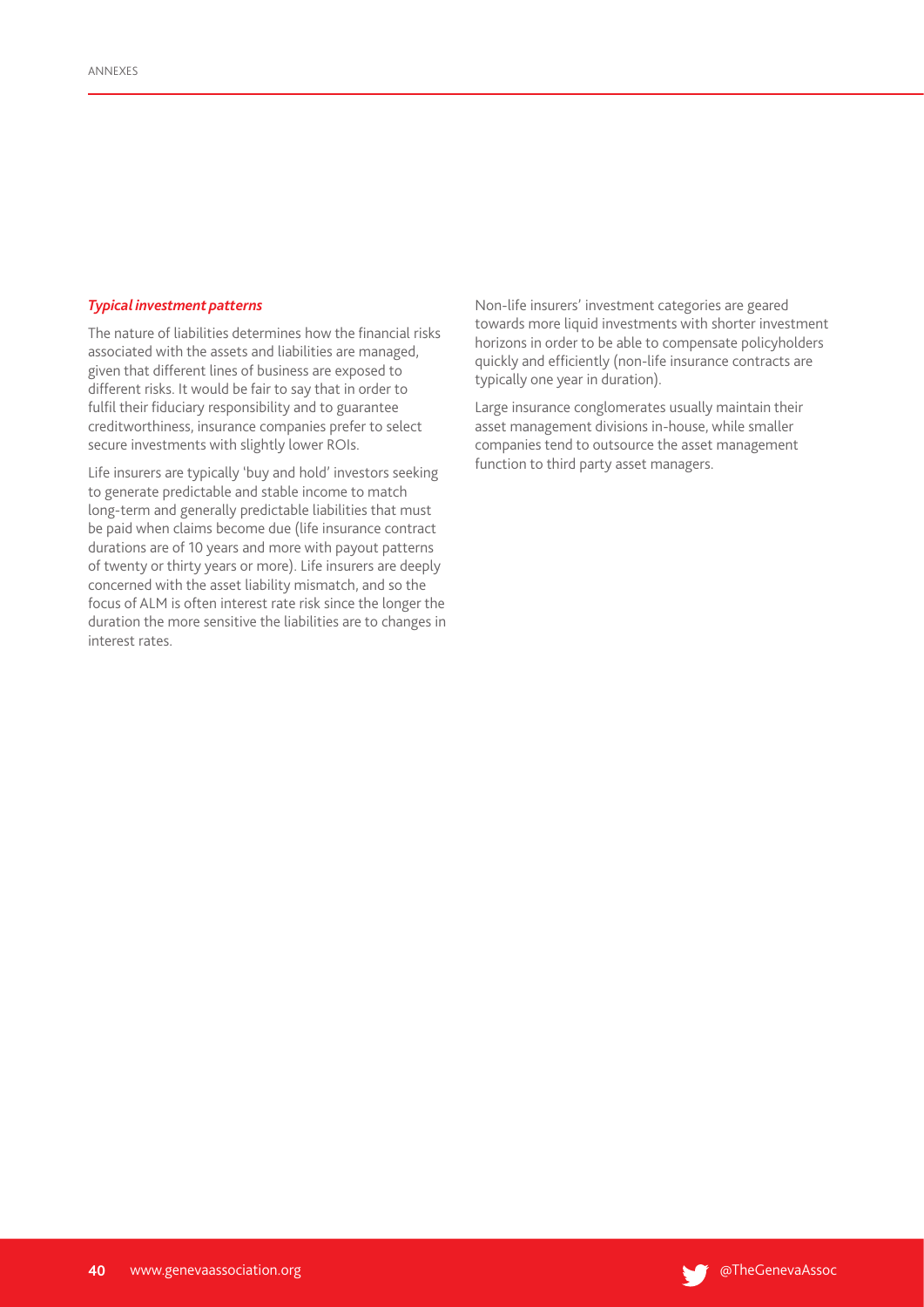# **Annex 2: Key organisations supporting climate resilience and adaptation**



Source: The Geneva Association (2017a) 'The Stakeholder Landscape in Extreme Events and Climate Risk'. Authors: Golnaraghi, M. and Khalil, P. Available at: https://www.genevaassociation.org/sites/default/<br>files/research-to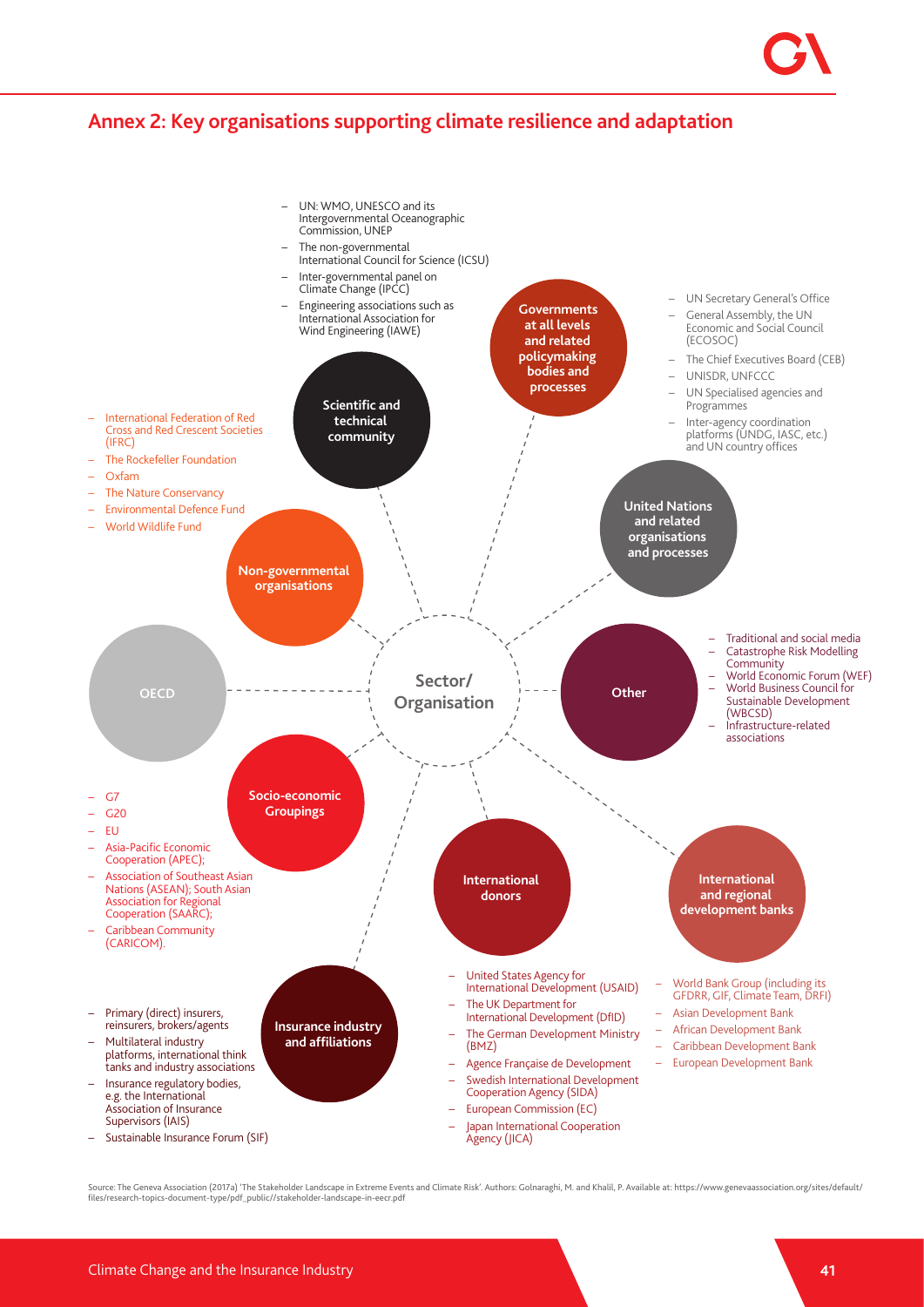

# **Annex 3: Key organisations addressing the transition to a low-carbon economy**